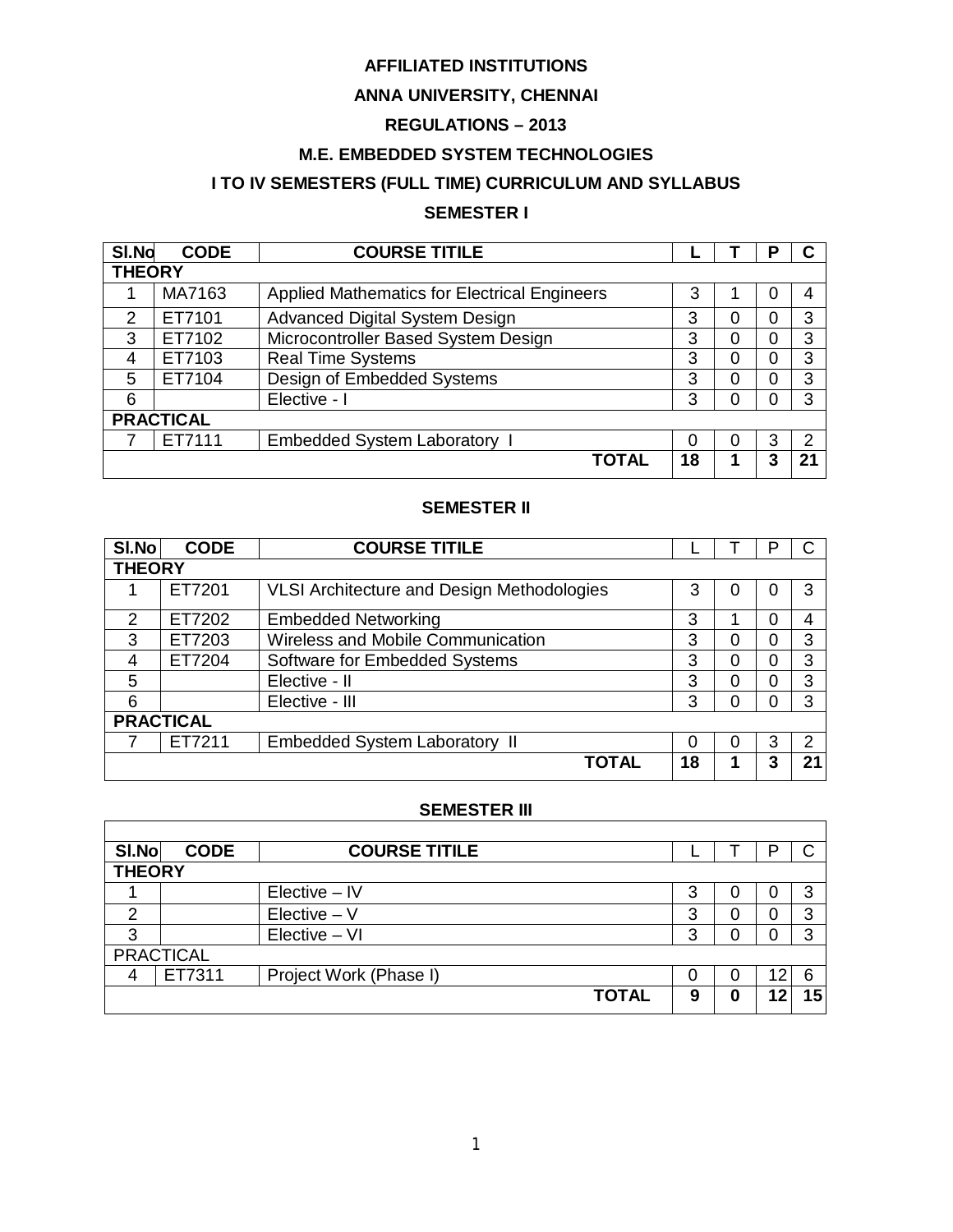|       | <b>SEMESTER IV</b> |                         |   |  |    |    |  |
|-------|--------------------|-------------------------|---|--|----|----|--|
| SI.No | <b>CODE</b>        | <b>COURSE TITILE</b>    |   |  |    |    |  |
|       | <b>THEORY</b>      |                         |   |  |    |    |  |
|       | ET7411             | Project Work (Phase II) |   |  |    | ィウ |  |
|       |                    | <b>TOTAL</b>            | 0 |  | 24 | 12 |  |

# **TOTAL NUMBER OF CREDITS = 69**

# **ELECTIVES FOR M.E. EMBEDDED SYSTEM TECHNOLOGIES**

|           | <b>ELECTIVE I</b> |                                         |   |  |  |   |
|-----------|-------------------|-----------------------------------------|---|--|--|---|
| SI.       | <b>CODE</b>       | <b>COURSE TITILE</b>                    |   |  |  |   |
| <b>No</b> |                   |                                         |   |  |  |   |
|           | <b>THEORY</b>     |                                         |   |  |  |   |
|           | ET7001            | Digital Instrumentation                 | я |  |  | റ |
| ⌒         | ET7002            | <b>Real Time Operating Systems</b>      | 3 |  |  | ົ |
| ≏         | ET7016            | <b>Parallel Processing Architecture</b> | າ |  |  | ົ |

# **ELECTIVE II & III**

|   | ET7003 | Design of Embedded Control Systems          |   |  | 2 |
|---|--------|---------------------------------------------|---|--|---|
|   | ET7004 | Programming with VHDL                       | າ |  | ົ |
| 6 | ET7005 | <b>Adhoc Networks</b>                       | ર |  | ົ |
|   | ET7006 | <b>Advanced Digital Signal Processing</b>   | າ |  | റ |
| 8 | CL7204 | Soft Computing Techniques                   | ર |  | ົ |
| 9 | 7007   | RISC Processor Architecture and Programming | າ |  | ົ |

# **ELECTIVE IV ,V & VI**

| 10 | ET7008        | <b>Advanced Embedded Systems</b>                |   |  | 3 |
|----|---------------|-------------------------------------------------|---|--|---|
|    | ET7009        | Pervasive Devices and Technology                | 3 |  | 3 |
| 12 | ET7010        | <b>Cryptography and Network Security</b>        | 3 |  | 3 |
| 13 | ET7011        | <b>Smart Meter and Smart Grid Communication</b> | 3 |  | 3 |
| 14 | ET7012        | Computer in Networking and Digital Control      | 3 |  | 3 |
| 15 | ET7013        | <b>Distributed Embedded Computing</b>           | З |  | 3 |
| 16 | <b>CL7004</b> | <b>Robotics and Control</b>                     | 3 |  | 3 |
| 17 | ET7014        | Application of MEMS Technology                  | 3 |  | 3 |
| 18 | ET7015        | Digital Image Processing and Applications       | З |  | 3 |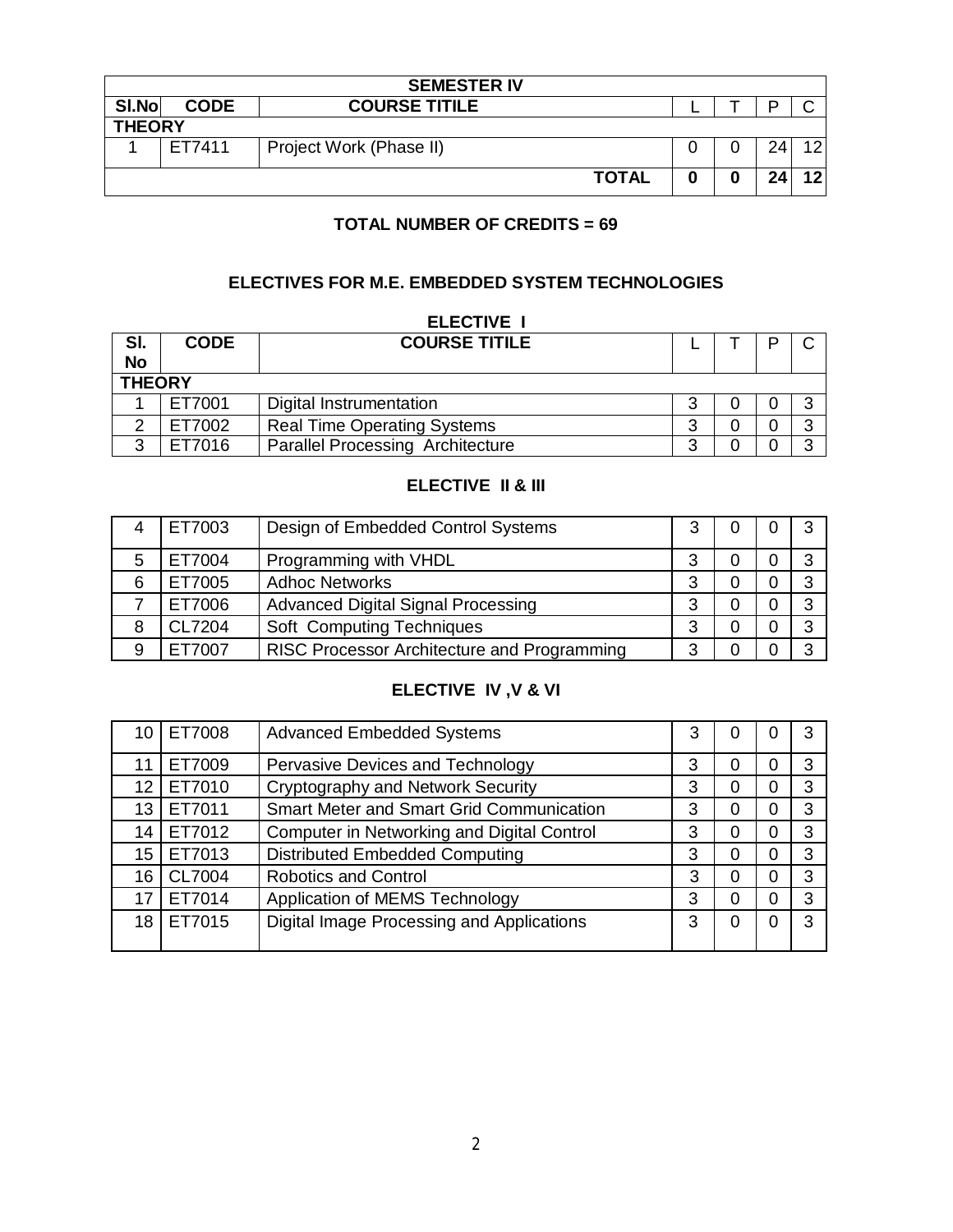- To develop the ability to apply the concepts of Matrix theory and Linear programming in Electrical Engineering problems.
- To achieve an understanding of the basic concepts of one dimensional random variables and apply in electrical engineering problems.
- To familiarize the students in calculus of variations and solve problems using Fourier transforms associated with engineering applications.

# **UNIT I MATRIX THEORY (9+3)**

The Cholesky decomposition - Generalized Eigen vectors, Canonical basis - QR factorization - Least squares method - Singular value decomposition.

# **UNIT II CALCULUS OF VARIATIONS (9+3)**

Concept of variation and its properties – Euler's equation – Functional dependant on first and higher order derivatives – Functionals dependant on functions of several independent variables – Variational problems with moving boundaries – problems with constraints - Direct methods: Ritz and Kantorovich methods.

# **UNIT III ONE DIMENSIONAL RANDOM VARIABLES (9+3)**

Random variables - Probability function – moments – moment generating functions and their properties – Binomial, Poisson, Geometric, Uniform, Exponential, Gamma and Normal distributions – Function of a Random Variable.

# **UNIT IV LINEAR PROGRAMMING (9+3)**

Formulation – Graphical solution – Simplex method – Two phase method - Transportation and Assignment Models

# **UNIT V FOURIER SERIES (9+3)**

Fourier Trigonometric series: Periodic function as power signals – Convergence of series – Even and odd function: cosine and sine series – Non-periodic function: Extension to other intervals - Power signals: Exponential Fourier series – Parseval's theorem and power spectrum – Eigen value problems and orthogonal functions – Regular Sturm-Liouville systems – Generalized Fourier series. **L:45 +T: 15 TOTAL: 60 PERIODS**

# **REFERENCES:**

- 1. Richard Bronson, "Matrix Operation", Schaum's outline series, 2<sup>nd</sup> Edition, McGraw Hill, 2011.
- 2. Gupta, A.S., Calculus of Variations with Applications, Prentice Hall of India Pvt. Ltd., New Delhi, 1997.
- 3. Oliver C. Ibe, "Fundamentals of Applied Probability and Random Processes, Academic Press, (An imprint of Elsevier), 2010.
- 4. Taha, H.A., "Operations Research, An introduction", 10<sup>th</sup> edition, Pearson education, New Delhi, 2010.
- 5. Andrews L.C. and Phillips R.L., Mathematical Techniques for Engineers and Scientists, Prentice Hall of India Pvt.Ltd., New Delhi, 2005.
- 6. Elsgolts, L., Differential Equations and the Calculus of Variations, MIR Publishers, Moscow, 1973.
- 7. Grewal, B.S., Higher Engineering Mathematics, 42<sup>nd</sup> edition, Khanna Publishers, 2012.
- 8. O'Neil, P.V., Advanced Engineering Mathematics, Thomson Asia Pvt. Ltd., Singapore, 2003.

# **3 1 0 4**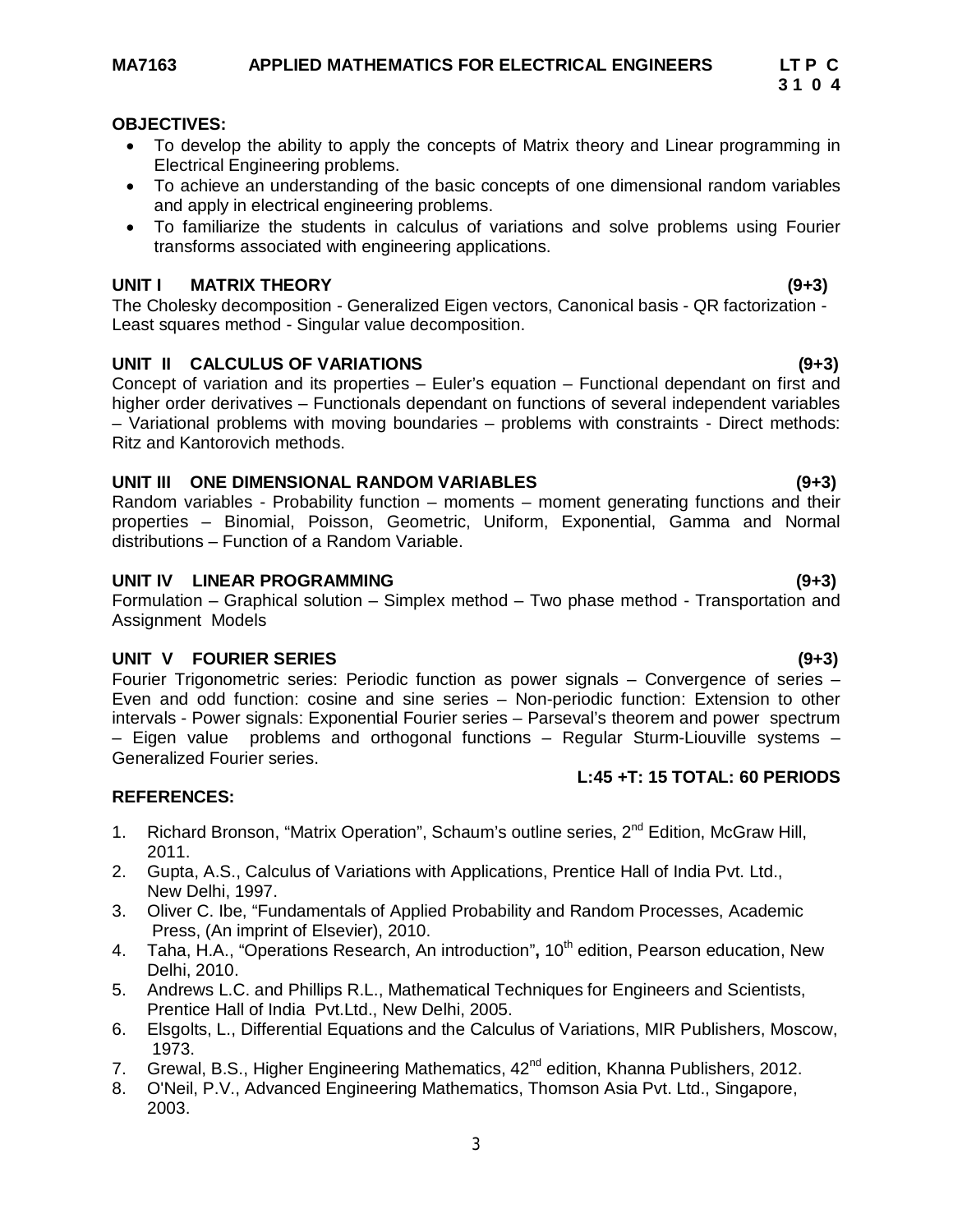9. Johnson R. A. and Gupta C. B., "Miller & Freund's Probability and Statistics for Engineers", Pearson Education, Asia, 7<sup>th</sup> Edition, 2007.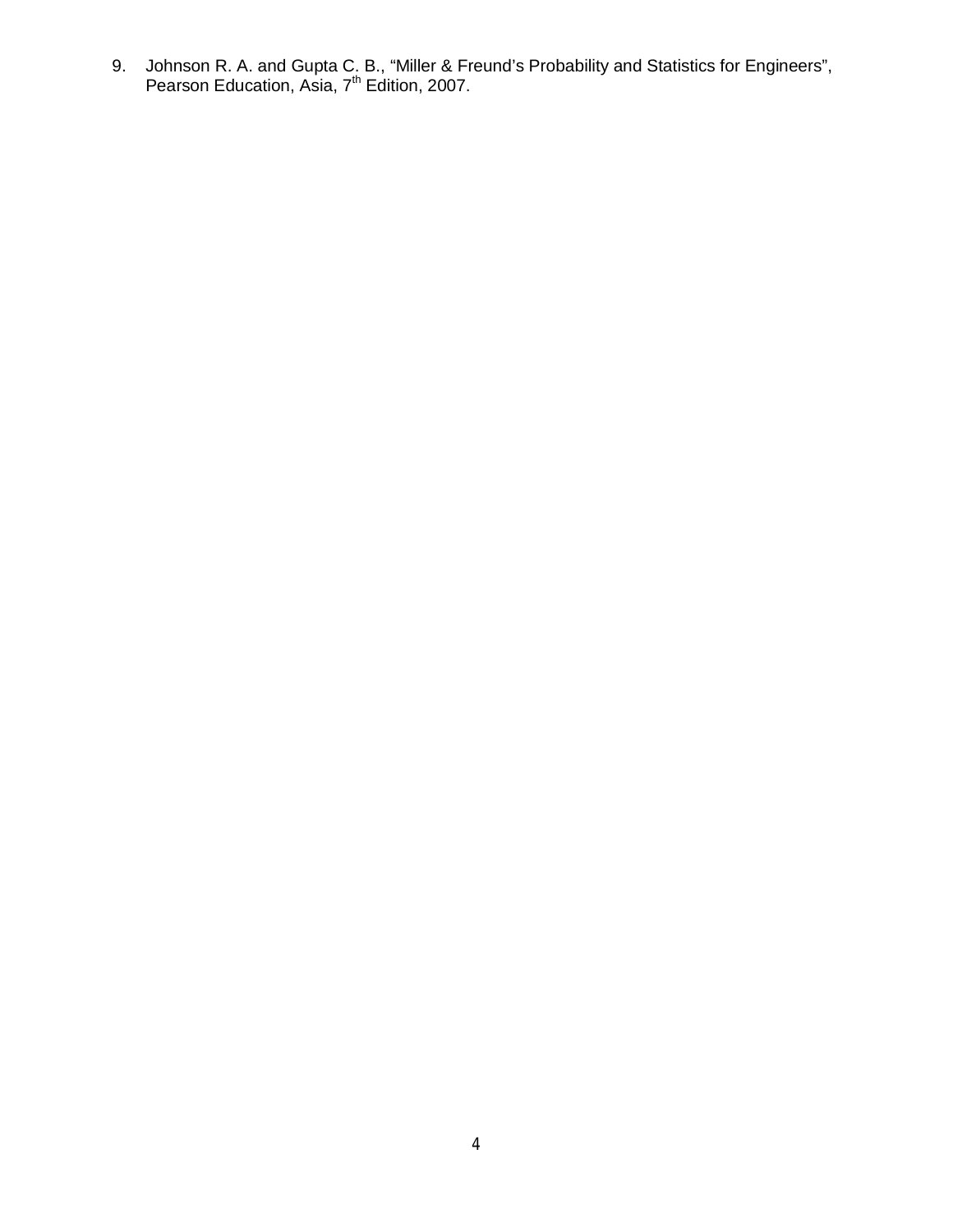- To expose the students to the fundamentals of sequential system design, modelling
- To teach the fundamentals of Asynchronous circuits, switching errors
- To study on Fault identification in digital switching circuits
- To introduce logics for design of Programmable Devices
- To comparatively study the classification of commercial family of Programmable **Devices**

# **UNIT I SEQUENTIAL CIRCUIT DESIGN 9**

Analysis of Clocked Synchronous Sequential Networks (CSSN) Modelling of CSSN – State Stable Assignment and Reduction – Design of CSSN – Design of Iterative Circuits – ASM Chart – ASM Realization.

### **UNIT II ASYNCHRONOUS SEQUENTIAL CIRCUIT DESIGN 9**

Analysis of Asynchronous Sequential Circuit (ASC) – Flow Table Reduction – Races in ASC – State Assignment Problem and the Transition Table – Design of ASC – Static and Dynamic Hazards – Essential Hazards – Data Synchronizers – Designing Vending Machine Controller – Mixed Operating Mode Asynchronous Circuits.

### **UNIT III FAULT DIAGNOSIS AND TESTABILITY ALGORITHMS 9**

Fault Table Method – Path Sensitization Method – Boolean Difference Method – Kohavi Algorithm – Tolerance Techniques – The Compact Algorithm – Practical PLA's – Fault in PLA – Test Generation – Masking Cycle – DFT Schemes – Built-in Self Test.

#### **UNIT IV SYNCHRONOUS DESIGN USING PROGRAMMABLE DEVICES 9**

Programming Techniques -Re-Programmable Devices Architecture- Function blocks, I/Oblocks, Interconnects, Realize combinational, Arithmetic, Sequential Circuit with Programmable Array Logic; Architecture and application of Field Programmable Logic Sequence.

### **UNIT V ARCHITECTURES AND PROGRAMMING PROGRAMMABLE LOGIC DEVICES 9**

Architecture with EPLD, PEEL – Realization State machine using PLD – FPGA-Aptix Field Programmable Interconnect – Xilinx FPGA – Xilinx 2000 - Xilinx 4000 family.VHDL based Designing with PLD-ROM,PAL,PLA,Sequential PLDs,Case study –Keypad Scanner.

# **TOTAL : 45 PERIODS**

- 1. Donald G. Givone, "Digital principles and Design", Tata McGraw Hill 2002.
- 2. Stephen Brown and Zvonk Vranesic, "Fundamentals of Digital Logic with VHDL Deisgn", Tata McGraw Hill, 2002
- 3. Charles H. Roth Jr., "Digital Systems design using VHDL", Cengage Learning, 2010.
- 4. Mark Zwolinski, "Digital System Design with VHDL", Pearson Education, 2004
- 5. Parag K Lala, "Digital System design using PLD", BS Publications, 2003
- 6. John M Yarbrough, "Digital Logic applications and Design", Thomson Learning,2001
- 7. Nripendra N Biswas, "Logic Design Theory", Prentice Hall of India, 2001
- 8. Charles H. Roth Jr., "Fundamentals of Logic design", Thomson Learning, 2004.
- 9. John V.Oldfeild,Richard C.Dorf,"Field Programmable Gate Arrays",Wiley India Edition,2008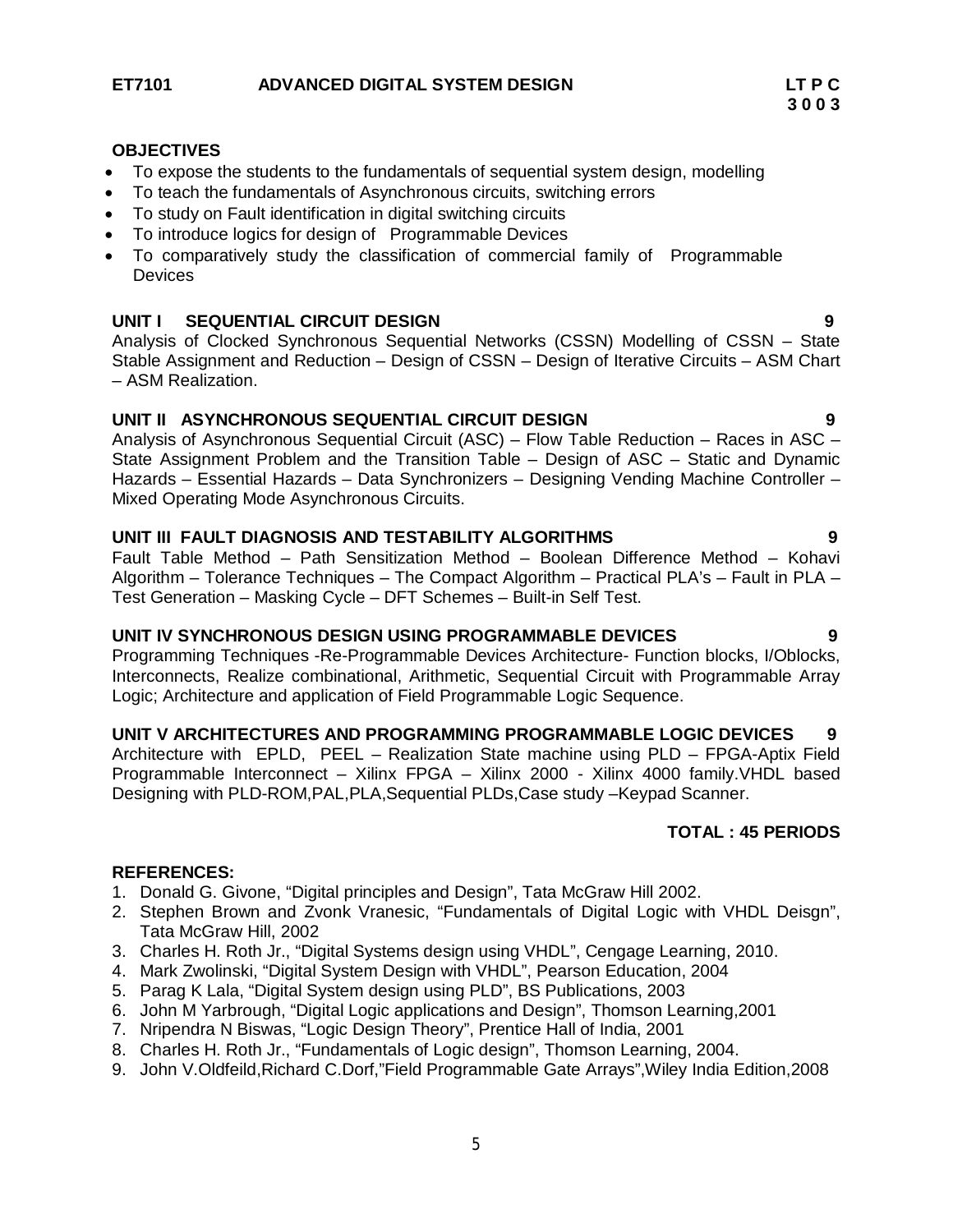- To expose the students to the fundamentals of microcontroller based system design.
- To teach I/O and RTOS role on microcontroller.
- To impart knowledge on PIC Microcontroller based system design.
- To introduce Microchip PIC 8 bit peripheral system Design
- To give case study experiences for microcontroller based applications.

# **UNIT I 8051 ARCHITECTURE 9**

Architecture – memory organization – addressing modes – instruction set –Timers - Interrupts - I/O ports, Interfacing I/O Devices – Serial Communication.

# **UNIT II 8051 PROGRAMMING 9**

Assembly language programming – Arithmetic Instructions – Logical Instructions –Single bit Instructions – Timer Counter Programming – Serial Communication Programming Interrupt Programming – RTOS for 8051 – RTOSLite – FullRTOS – Task creation and run – LCD digital clock/thermometer using FullRTOS

# **UNIT III PIC MICROCONTROLLER 9**

Architecture – memory organization – addressing modes – instruction set – PIC progrmming in Assembly & C –I/O port, Data Conversion, RAM & ROM Allocation, Timer programming, MP-LAB.

# **UNIT IV PERIPHERAL OF PIC MICROCONTROLLER 9**

Timers – Interrupts, I/O ports- I2C bus-A/D converter-UART- CCP modules -ADC, DAC and Sensor Interfacing –Flash and EEPROM memories.

# **UNIT V SYSTEM DESIGN – CASE STUDY 9**

Interfacing LCD Display – Keypad Interfacing - Generation of Gate signals for converters and Inverters - Motor Control – Controlling DC/ AC appliances – Measurement of frequency - Stand alone Data Acquisition System.

# **TOTAL : 45 PERIODS**

# **REFERENCES:**

- 1. Muhammad Ali Mazidi, Rolin D. Mckinlay, Danny Causey ' PIC Microcontroller and Embedded Systems using Assembly and C for PIC18', Pearson Education 2008
- 2. John Iovine, 'PIC Microcontroller Project Book ', McGraw Hill 2000
- 3. Myke Predko, "Programming and customizing the 8051 microcontroller", Tata McGraw Hill 2001.
- 4. Muhammad Ali Mazidi, Janice G. Mazidi and Rolin D. McKinlay, 'The 8051 Microcontroller and Embedded Systems' Prentice Hall, 2005.
- 5. Rajkamal,".Microcontrollers-Architecture,Programming,Interfacing & System Design",2ed,Pearson,2012.
- 6. I Scott Mackenzie and Raphael C.W. Phan, "The Micro controller", Pearson, Fourth edition 2012

.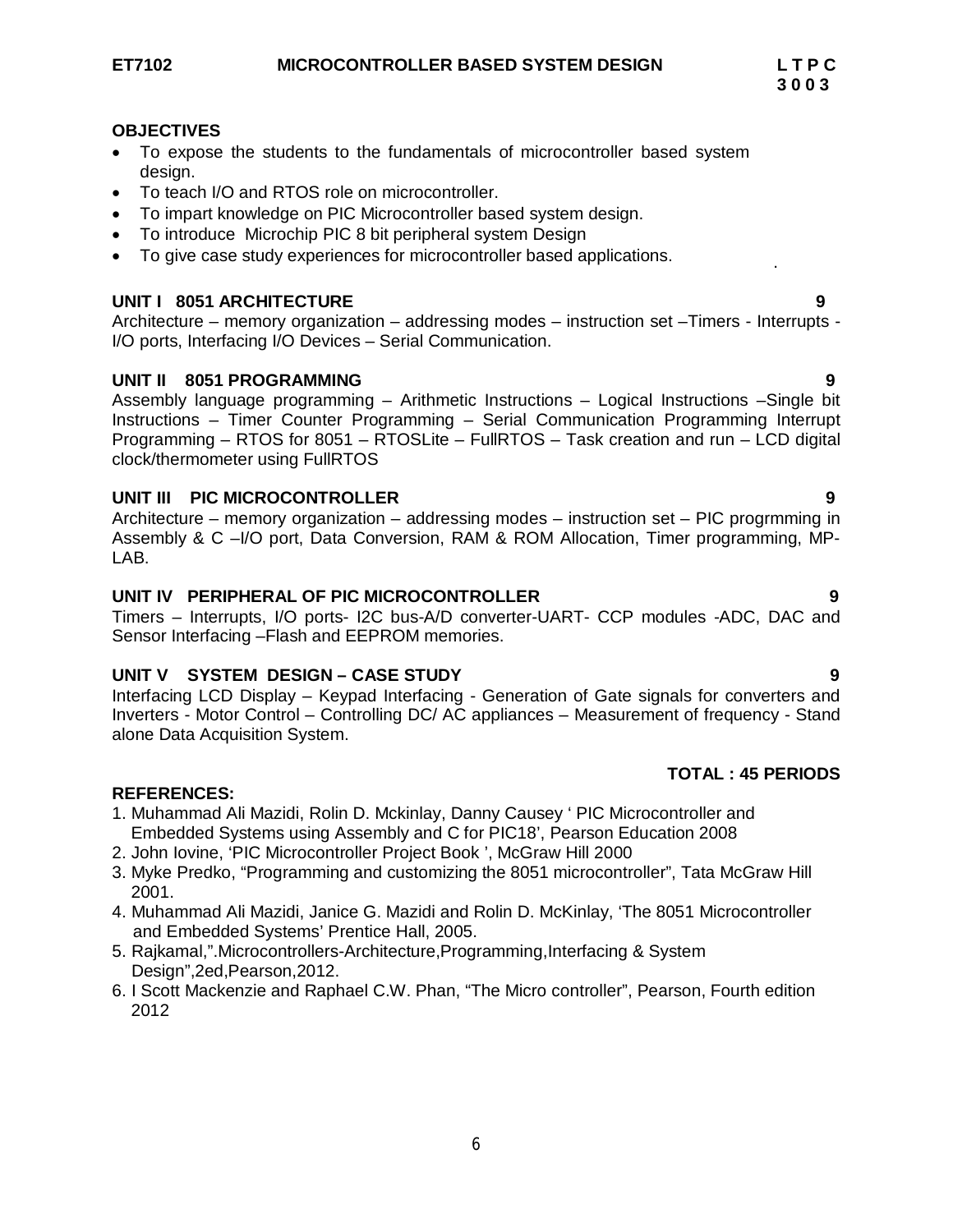- To expose the students to the fundamentals of Real Time systems
- To teach the fundamentals of Scheduling and features of programming languages
- To study the data management system for real time
- To introduce the fundamentals of real time communication
- To teach the different algrorithms and techniques used for real time systems

# **UNIT I INTRODUCTION 9**

Introduction – Issues in Real Time Computing – Structure of a Real Time System – Task classes – Performance Measures for Real Time Systems – Estimating Program Run Times – Task Assignment and Scheduling – Classical uniprocessor scheduling algorithms – Uniprocessor scheduling of IRIS tasks – Task assignment – Mode changes and Fault Tolerant Scheduling.

# **UNIT II PROGRAMMING LANGUAGES AND TOOLS 9**

Programming Languages and Tools – Desired language characteristics – Data typing – Control structures – Facilitating Hierarchical Decomposition, Packages, Run time (Exception) Error handling – Overloading and Generics – Multitasking – Low level programming – Task Scheduling – Timing Specifications – Programming Environments – Run – time support.

# **UNIT III REAL TIME DATABASES 9**

Real time Databases – Basic Definition, Real time Vs General Purpose Databases, Main Memory Databases, Transaction priorities, Transaction Aborts, Concurrency control issues, Disk Scheduling Algorithms, Two – phase Approach to improve Predictability – Maintaining Serialization Consistency – Databases for Hard Real Time Systems.

# **UNIT IV COMMUNICATION 9**

Real – Time Communication – Communications media, Network Topologies Protocols, Fault Tolerant Routing. Fault Tolerance Techniques – Fault Types – Fault Detection. Fault Error containment Redundancy – Data Diversity – Reversal Checks – Integrated Failure handling.

# **UNIT V . EVALUATION TECHNIQUES 9**

Reliability Evaluation Techniques – Obtaining parameter values, Reliability models for Hardware Redundancy – Software error models. Clock Synchronization – Clock, A Nonfault – Tolerant Synchronization Algorithm – Impact of faults – Fault Tolerant Synchronization in Hardware – Fault Tolerant Synchronization in software.

# **TOTAL : 45 PERIODS**

- 1. C.M. Krishna, Kang G. Shin, "Real Time Systems", McGraw Hill International Editions, 1997.
- 2. Rajib Mall, "Real-time systems: theory and practice", Pearson Education, 2007
- 3. Peter D.Lawrence, "Real Time Micro Computer System Design An Introduction", McGraw Hill, 1988.
- 4. Stuart Bennett, "Real Time Computer Control An Introduction", Prentice Hall of India, 1998.
- 5. S.T. Allworth and R.N.Zobel, "Introduction to real time software design", Macmillan,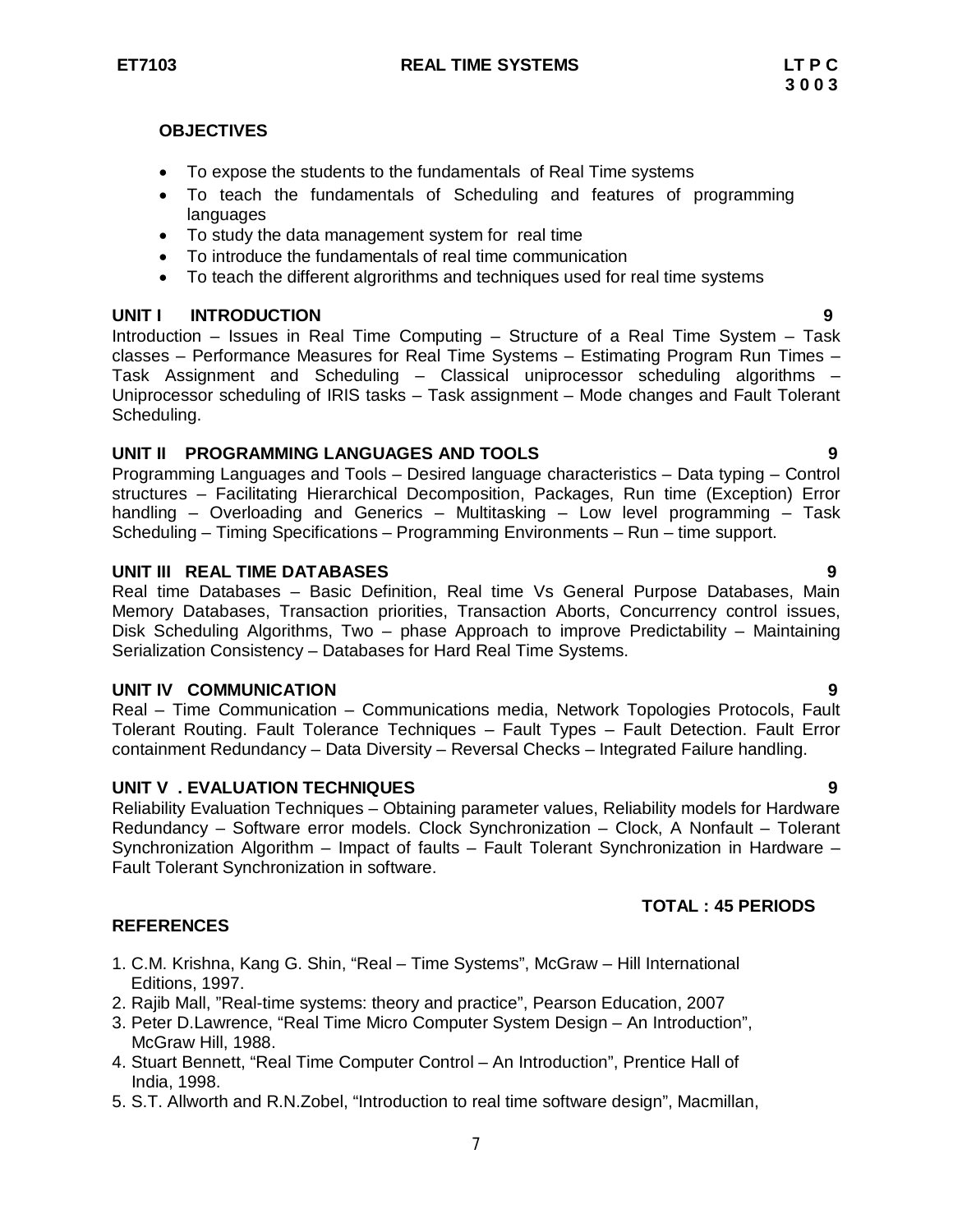2nd Edition, 1987.

- 6. R.J.A Buhur, D.L Bailey, "An Introduction to Real Time Systems", Prentice Hall International, 1999.
- 7. Philip.A.Laplante, "Real Time System Design and Analysis", Prentice Hall of India, 3<sup>rd</sup> Edition, April 2004

# **ET7104 DESIGN OF EMBEDDED SYSTEMS L T P C**

### **OBJECTIVES**

- To provide a clear understanding on the basic concepts, Building Blocks for Embedded System
- To teach the fundamentals of System design with Partioning
- To introduce on Embedded Process development Environment
- To study on Basic tool features for target configuration
- To introduce different EDLC Phases &Testing of embedded system

### **UNIT I EMBEDDED DESIGN WITH MICROCONTROLLERS 9**

Product specification – Hardware / Software partitioning – Detailed hardware and software design – Integration – Product testing – Microprocessor Vs Micro Controller – Performance tools – Bench marking – RTOS Micro Controller -issues in selection of processors.

### **UNIT II PARTITIONING DECISION 9**

Hardware / Software duality – Hardware-Software portioning- coding for Hardware- software development – ASIC revolution – Managing the Risk – Co-verification – execution environment – memory organization –memory enhancement – Firmware-speed and code density -System startup

# **UNIT III FUNCTIONALITIES FOR SYSTEM DESIGN 9**

Timers,Watch dog timers – RAM, Flash Memory basic toolset – Integration of Hardware & Firmware- InSystem Programming, InApplication Programming,,IDE-Target Configuration- Host based debugging – Remote debugging – ROM emulators – Logic analyser

#### **UNIT IV IN CIRCUIT EMULATORS 9**

Buller proof run control – Real time trace – Hardware break points – Overlay memory – Timing constraints – Usage issues – Triggers.

# **UNIT V EMBEDDED DESIGN LIFE CYCLE & TESTING 9**

Objective, Need, different Phases & Modelling of the EDLC.choice of Target Architectures for Embedded Application Development-for Control Dominated-Data Dominated Systems- Software &Hardware Design,PCB Design, Manufacturing & PCB Assembly-Bug tracking – reduction of risks & costs – Performance – Unit testing – Regression testing – Choosing test cases – Functional tests – Coverage tests – Testing embedded software – Performance testing – Maintenance.

# **TOTAL : 45 PERIODS**

# **3 0 0 3**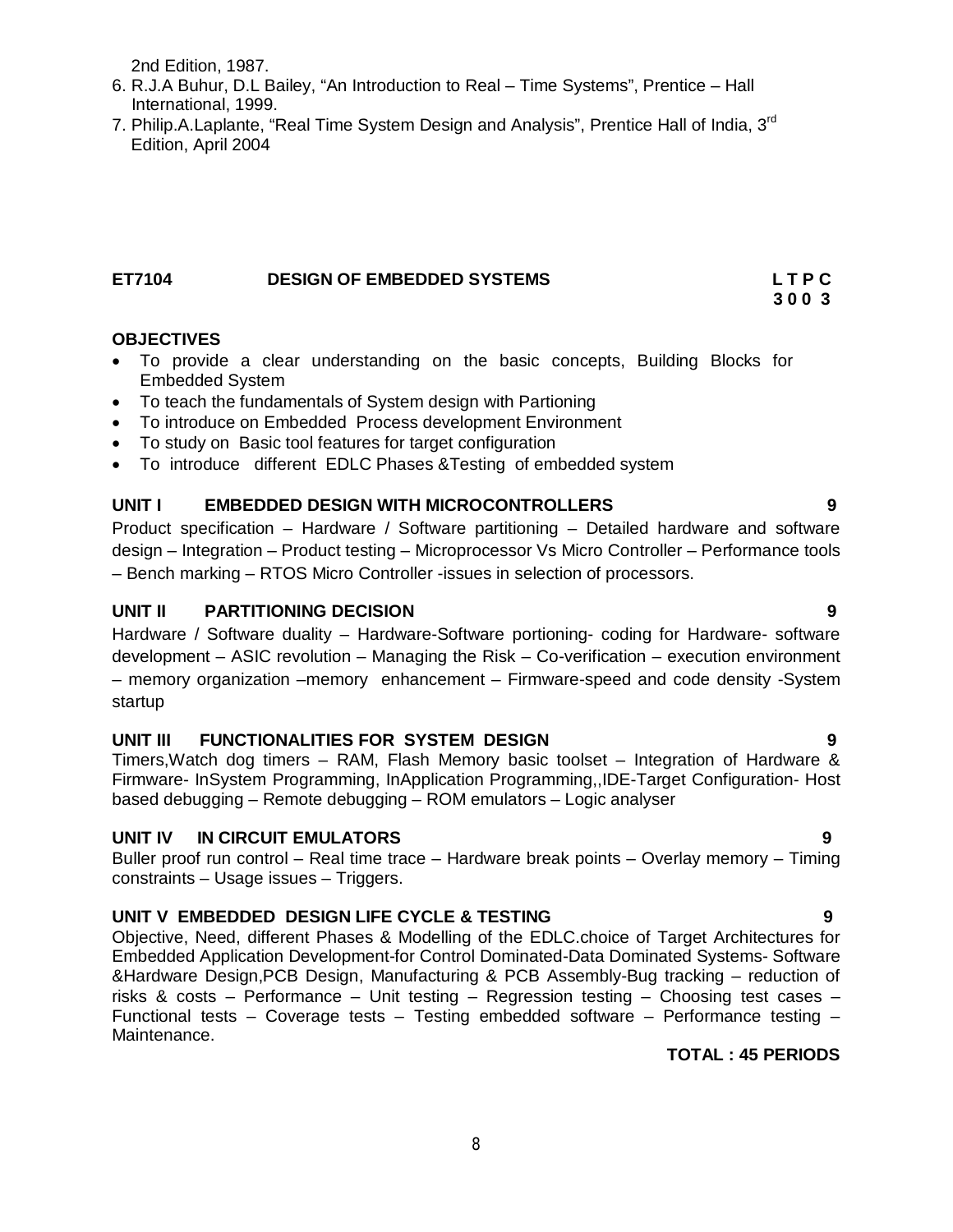- 1. James K.Peckol, "Embedded system Design",JohnWiley&Sons,2010
- 2. Elicia White,"Making Embedded Systems",O'Reilly Series,SPD,2011
- 3. Rajkamal,"Embedded Systems",TMH,2009.
- 4. Lyla B Das," Embedded Systems-An Integrated Approach",Pearson2013
- 5. Arnold S. Berger "Embedded System Design", CMP books, USA 2002.
- 6. ARKIN, R.C., Behaviour-based Robotics, The MIT Press, 1998.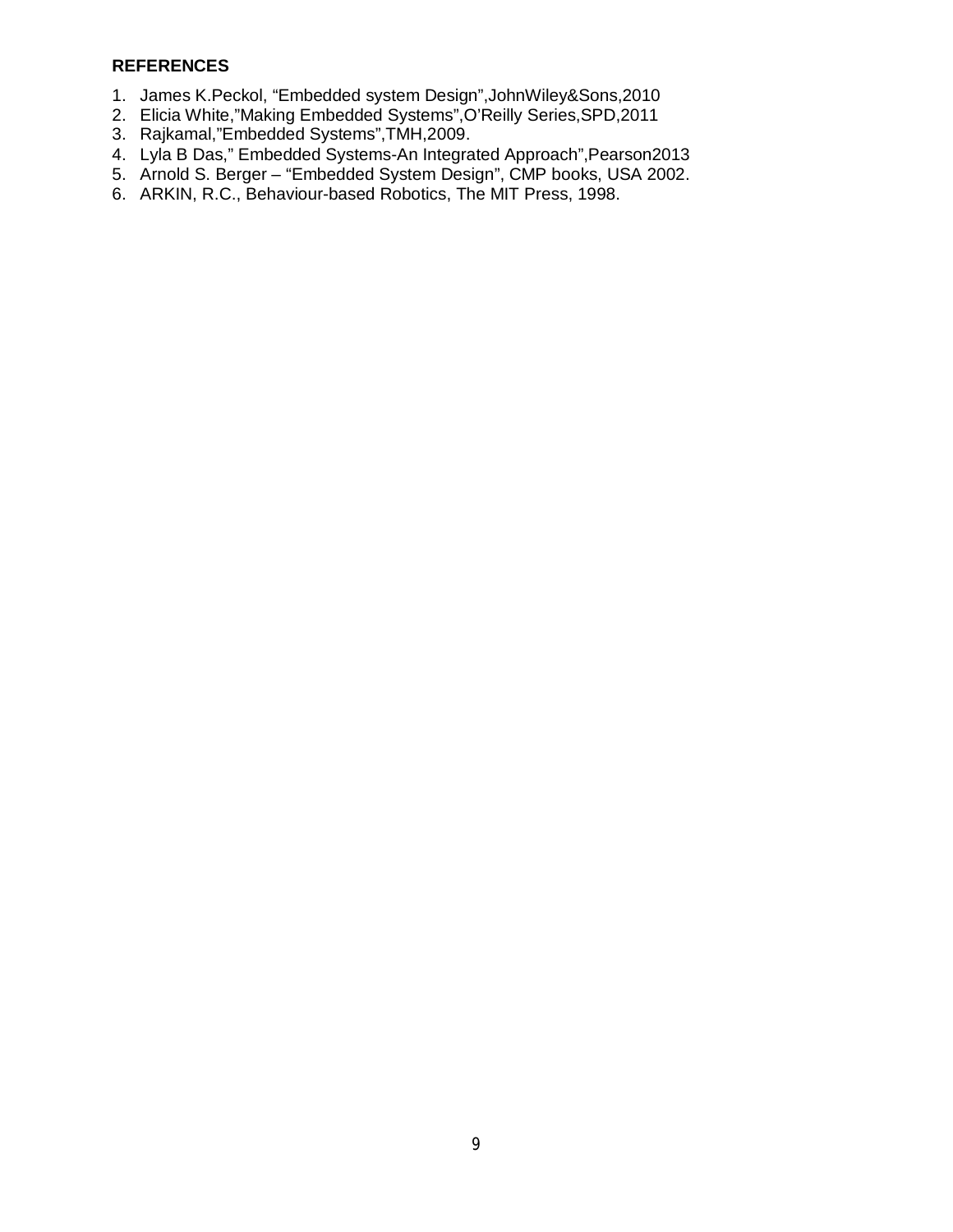| SI.No.         | <b>Title</b>                                                                                                                                                                                             | <b>Requirement</b>                                                                                                                                                                                                                | Quantity      |
|----------------|----------------------------------------------------------------------------------------------------------------------------------------------------------------------------------------------------------|-----------------------------------------------------------------------------------------------------------------------------------------------------------------------------------------------------------------------------------|---------------|
| $\mathbf{1}$   | Programming with 8 bit Microcontrollers<br>Both Assembly and C<br>programming                                                                                                                            | 8 bit Microcontrollers with<br>peripherals; Board Support<br><b>Software Tools</b>                                                                                                                                                | 5 set         |
| $\overline{2}$ | Programming with 8 bit Microcontrollers<br>I/O Programming/Timers/Interrupts/<br>Serial port programming/PWM<br>Generation/ Motor Control/ADC/DAC/<br><b>LCD/ RTC Interfacing/ Sensor</b><br>Interfacing | 8 bit Microcpontrollers with<br>peripherals; Board Support<br>Software Tools, peripherals with<br>interface<br>DSO(2);Multimeters(6); 3 Types<br>of Sensors(3 each); DC & AC<br>Motors 2 each); interface<br>supports(3 each)     | 2 set         |
| 3              | Programming with 8 bit PIC/AVR<br>Microcontrollers<br><b>Both</b><br>Assembly and C programming                                                                                                          | 8 bit PIC/AVR Microcpontrollers<br>with peripherals; Board Support<br><b>Software Tools</b>                                                                                                                                       | 5 set         |
| 4              | Programming with PIC /AVR<br>Microcontrollers<br>I/O Programming/Timers/Interrupts/<br>Serial port programming/PWM<br>Generation/ Motor Control/ADC/DAC/<br>LCD/ RTC Interfacing/ Sensor<br>Interfacing  | PIC /AVR Microcpontrollers with<br>peripherals; Board Support<br>Software Tools, peripherals with<br>interface<br>DSO(2); Multimeters(6); 3 Types<br>of Sensors(3 each); DC & AC<br>Motors 2 each); interface<br>supports(3 each) | 2 set         |
| 5              | Programming with 16 bit processors<br>Both Assembly and C<br>programming                                                                                                                                 | 16 bit processors with<br>peripherals; Board Support<br><b>Software Tools</b>                                                                                                                                                     | 2 set         |
| 6              | Programming with 16 bit processors<br>I/O Programming/Timers/Interrupts/<br>Serial port programming/PWM<br>Generation/ Motor Control/ADC/DAC/<br>LCD/ RTC Interfacing/ Sensor<br>Interfacing             | 16 bit Microcpontrollers with<br>peripherals; Board Support<br>Software Tools with interface<br>DSO(2); Multimeters(6); 3 Types<br>of Sensors(3 each); DC & AC<br>Motors 2 each); interface<br>supports(3 each)                   | 2 set         |
| $\overline{7}$ | Design with CAD tools<br>Design and Implementation of<br>Combinational, Sequential Circuits in<br><b>CAD</b> simulators                                                                                  | <b>Simulation Tools as</b><br>SPICE/others                                                                                                                                                                                        | Multiple user |
| 8              | Study on incircuit Emulators,<br>crosscompilers, debuggers                                                                                                                                               | Microcpontrollers with<br>peripherals; IDE, Board Support<br>Software Tools /Uc/OS-II/C<br>Compiler/others                                                                                                                        | Multiple user |
| 9              | Simulation & Programming of sensor<br>interface & measurement with using<br>programming environments<br>(MATLAB/LabVIEW/Simulation Tools)                                                                | <b>Simulation Tools as</b><br>MATLAB/LABVIEW /others                                                                                                                                                                              | Multiple user |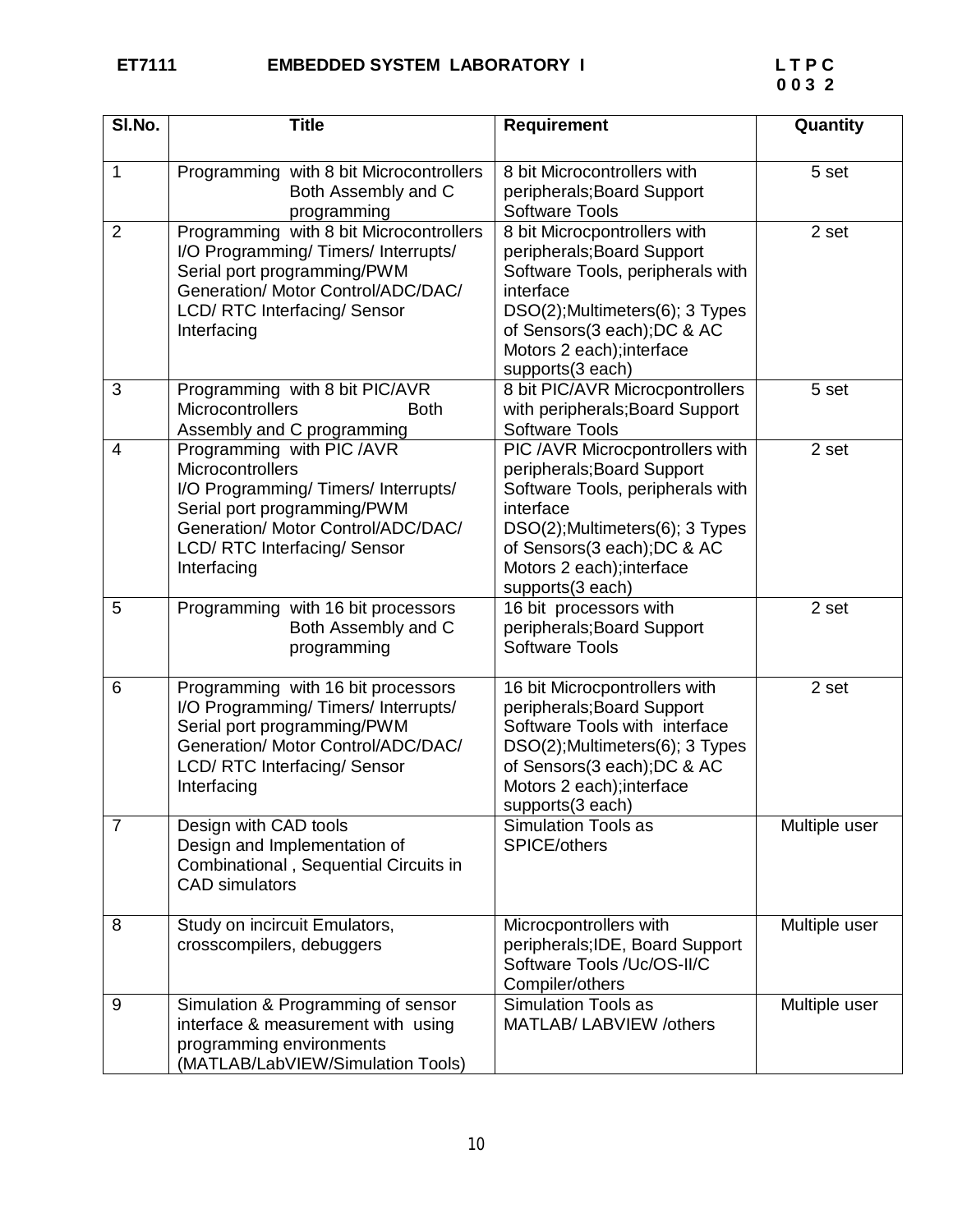# **TOTAL: 45 PERIODS**

## **ET7201****VLSI ARCHITECTURE AND DESIGN METHODOLOGIES LT P C 3 0 0 3**

### **OBJECTIVES**

- To give an insight to the students about the significance of CMOS technology and fabrication process.
- To teach the importance and architectural features of programmable logic devices.
- To introduce the ASIC construction and design algorithms
- To teach the basic analog VLSI design techniques.
- To study the Logic synthesis and simulation of digital system with Verilog HDL.

#### **UNIT I CMOS DESIGN 9**

Overview of digital VLSI design Methodologies- Logic design with CMOS-transmission gate circuits-Clocked CMOS-dynamic CMOS circuits, Bi-CMOS circuits- Layout diagram, Stick diagram-IC fabrications – Trends in IC technology.

#### **UNIT II PROGRAMABLE LOGIC DEVICES** 12

Programming Techniques-Anti fuse-SRAM-EPROM and EEPROM technology – Re-Programmable Devices Architecture- Function blocks, I/O blocks, Interconnects, Xilinx-XC9500,Cool Runner - XC-4000,XC5200, SPARTAN, Virtex - Altera MAX 7000-Flex 10K-Stratix.

#### **UNIT III BASIC CONSTRUCTION, FLOOR PLANNING, PLACEMENT AND ROUTING 6**

System partition – FPGA partitioning – Partitioning methods- floor planning – placementphysical design flow – global routing – detailed routing – special routing- circuit extraction – DRC.

#### **UNIT IV ANALOG VLSI DESIGN 6**

Introduction to analog VLSI- Design of CMOS 2stage-3 stage Op-Amp –High Speed and High frequency op-amps-Super MOS-Analog primitive cells-realization of neural networks.

# **UNIT V LOGIC SYNTHESIS AND SIMULATION 12**

Overview of digital design with Verilog HDL, hierarchical modelling concepts, modules and port definitions, gate level modelling, data flow modelling, behavioural modelling, task & functions, Verilog and logic synthesis-simulation-Design examples,Ripple carry Adders, Carry Look ahead adders, Multiplier, ALU, Shift Registers, Multiplexer, Comparator, Test Bench.

#### **TOTAL 45 PERIODS**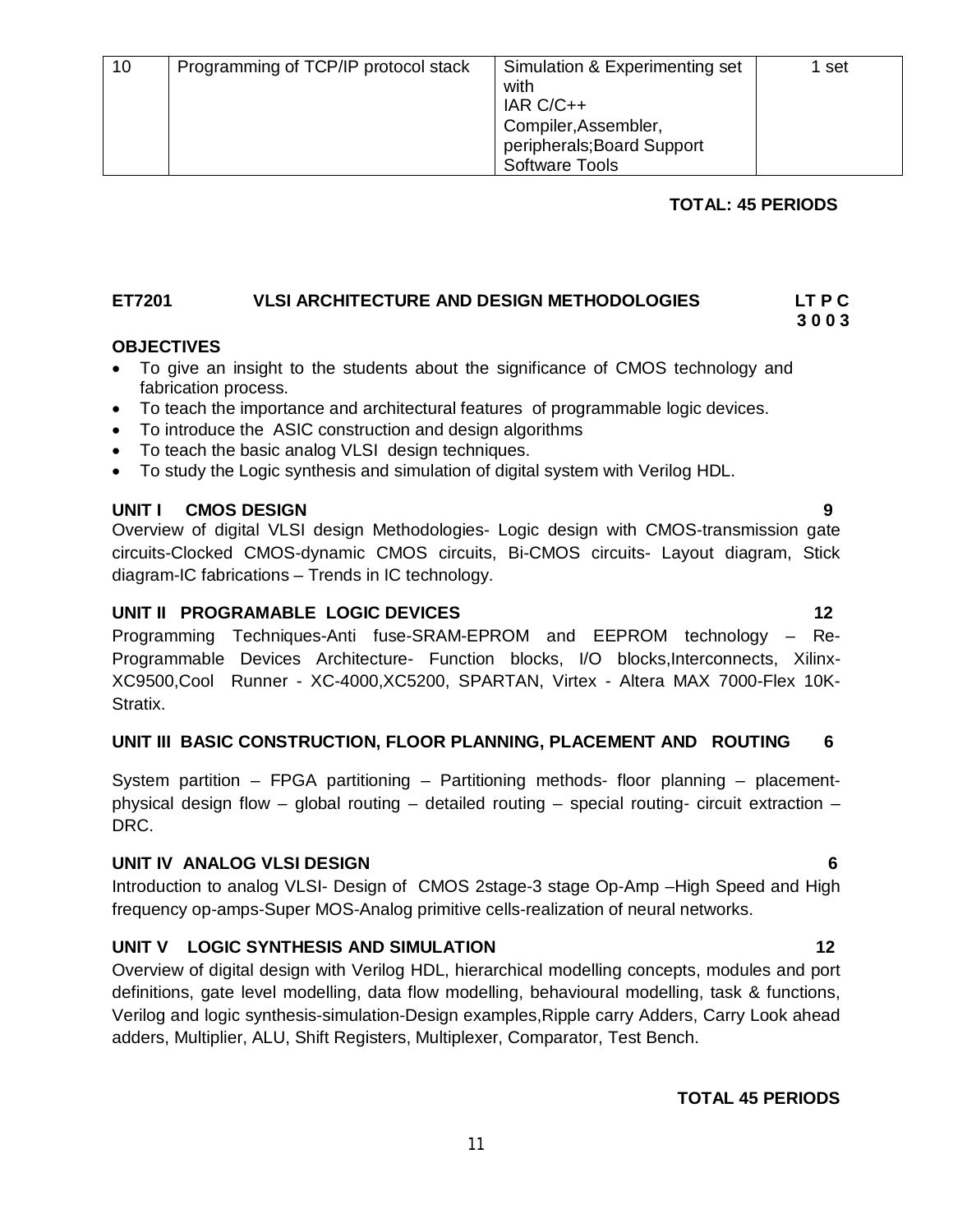#### **REFERENCES:**

- 1. M.J.S Smith, "Application Specific integrated circuits",Addition Wesley Longman Inc.1997.
- 2.Kamran Eshraghian,Douglas A.pucknell and Sholeh Eshraghian,"Essentials of VLSI circuits and system", Prentice Hall India,2005.
- 3. Wayne Wolf, " Modern VLSI design " Prentice Hall India,2006.
- 4. Mohamed Ismail ,Terri Fiez, "Analog VLSI Signal and information Processing", McGraw Hill International Editions,1994.
- 5.Samir Palnitkar, "Veri Log HDL, A Design guide to Digital and Synthesis" 2<sup>nd</sup> Ed,Pearson,2005.
- 6. John P. Uyemera "Chip design for submicron VLSI cmos layout and simulation ", Cengage Learning India Edition", 2011.

**ET7202 EMBEDDED NETWORKING L T P C** 

 **3 1 0 4**

# **OBJECTIVES**

To impart knowledge on

- Serial and parallel communication protocols
- Application Development using USB and CAN bus for PIC microcontrollers
- Application development using Embedded Ethernet for Rabbit processors.
- Wireless sensor network communication protocols.

# **UNIT I EMBEDDED COMMUNICATION PROTOCOLS 8**

Embedded Networking: Introduction – Serial/Parallel Communication – Serial communication protocols -RS232 standard – RS485 – Synchronous Serial Protocols -Serial Peripheral Interface  $(SPI)$  – Inter Integrated Circuits ( $I^2C$ ) – PC Parallel port programming -ISA/PCI Bus protocols -Firewire

# **UNIT II USB AND CAN BUS** 10

USB bus – Introduction – Speed Identification on the bus – USB States – USB bus communication: Packets –Data flow types –Enumeration –Descriptors –PIC 18 Microcontroller USB Interface – C Programs –CAN Bus – Introduction - Frames –Bit stuffing –Types of errors – Nominal Bit Timing – PIC microcontroller CAN Interface –A simple application with CAN

# **UNIT III ETHERNET BASICS 9**

Elements of a network – Inside Ethernet – Building a Network: Hardware options – Cables, Connections and network speed – Design choices: Selecting components –Ethernet Controllers – Using the internet in local and internet communications – Inside the Internet protocol

# **UNIT IV EMBEDDED ETHERNET 9**

Exchanging messages using UDP and TCP – Serving web pages with Dynamic Data – Serving web pages that respond to user Input – Email for Embedded Systems – Using FTP – Keeping Devices and Network secure.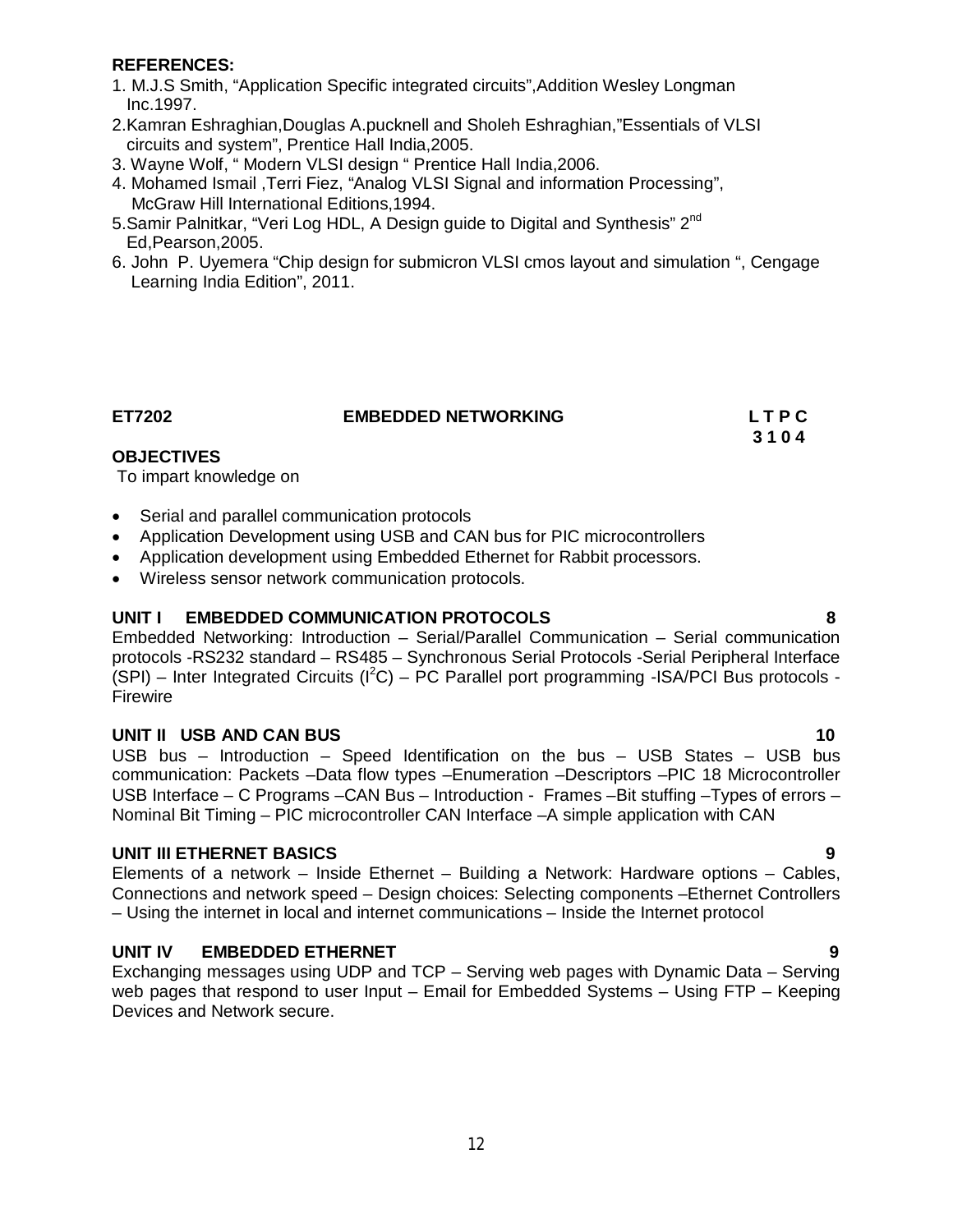# **UNIT V WIRELESS EMBEDDED NETWORKING 9**

Wireless sensor networks – Introduction – Applications – Network Topology – Localization – Time Synchronization - Energy efficient MAC protocols –SMAC – Energy efficient and robust routing – Data Centric routing

### **L = 45 T = 15 TOTAL = 60 PERIODS**

#### **REFERENCES**

- 1. Frank Vahid, Givargis 'Embedded Systems Design: A Unified Hardware/Software Introduction', Wiley Publications
- 2. Jan Axelson, 'Parallel Port Complete' , Penram publications
- 3. Dogan Ibrahim, 'Advanced PIC microcontroller projects in C', Elsevier 2008
- 4. Jan Axelson 'Embedded Ethernet and Internet Complete', Penram publications
- 5. Bhaskar Krishnamachari, 'Networking wireless sensors', Cambridge press 2005

**ET7203 WIRELESS AND MOBILE COMMUNICATION L T P C 3 0 0 3**

#### **OBJECTIVES**

- To expose the students to the fundamentals of wireless communication technologies.
- To teach the fundamentals of wireless mobile network protocols
- To study on wireless network topologies
- To introduce network routing protocols
- To study the basis for classification of commercial family of wireless communication technologies

#### **UNIT I INTRODUCTION 9**

Wireless Transmission – signal propagation – spread spectrum – Satellite Networks Capacity Allocation – FAMA – DAMA – MAC

#### **UNIT II MOBILE NETWORKS 9**

Cellular Wireless Networks – GSM – Architecture – Protocols – Connection Etablishment – Frequency Allocation – Routing – Handover – Security – GPRA

#### **UNIT III WIRELESS NETWORKS 9**

Wireless LAN – IEEE 802.11 Standard-Architecture – Services – AdHoc Network - Hiper Lan – Blue Tooth.

#### **UNIT IV ROUTING 9**

Mobile IP – DHCP – AdHoc Networks – Proactive and Reactive Routing Protocols – Multicast Routing

### **UNIT V TRANSPORT AND APPLICATION LAYERS 9**

TCP over Adhoc Networks – WAP – Architecture – WWW Programming Model – WDP – WTLS – WTP – WSP – WAE – WTA Architecture – WML – WML scripts.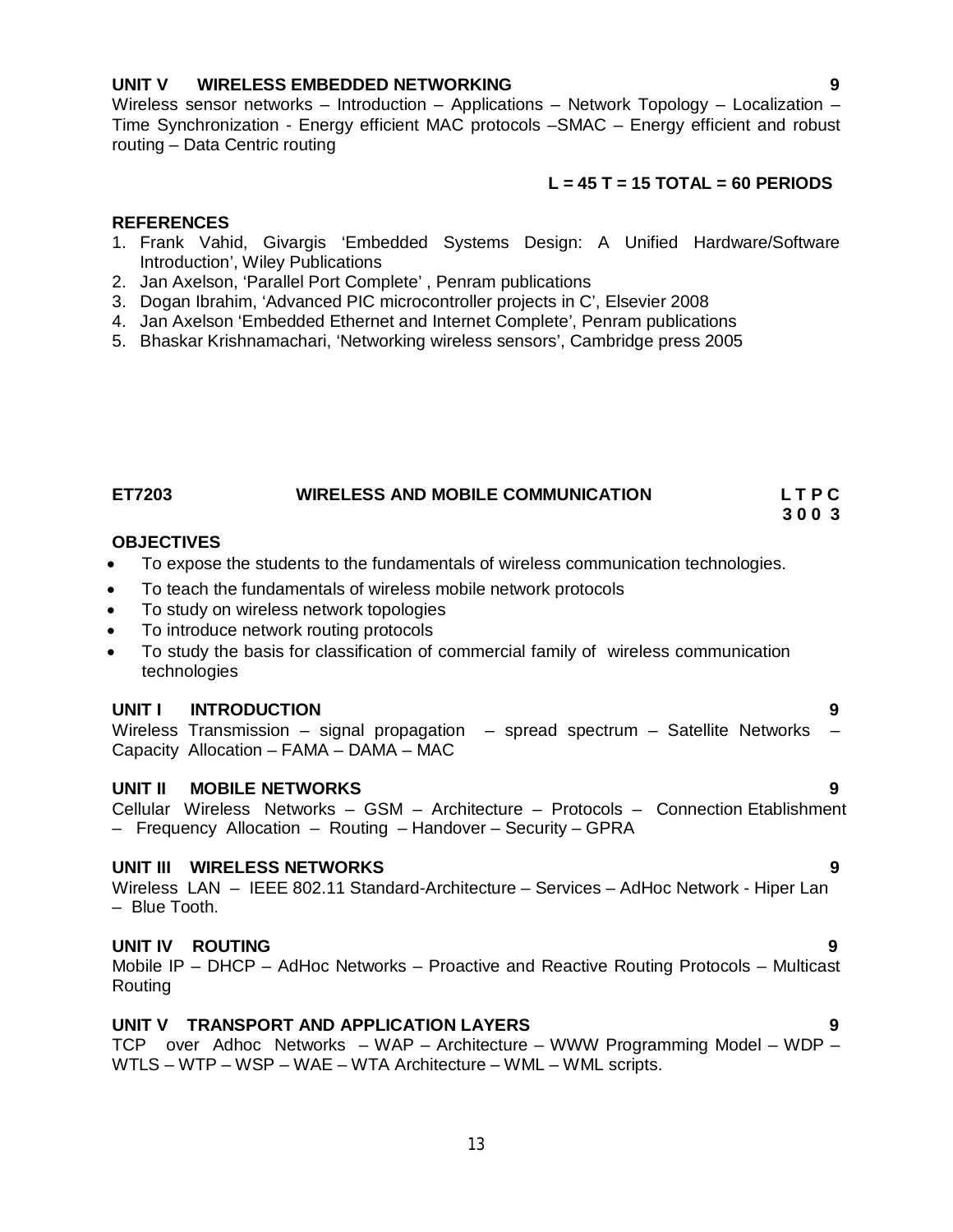# **REFERENCES**

- 1. Kaveh Pahlavan, Prasanth Krishnamoorthy, " Principles of Wireless Networks' PHI/Pearson Education, 2003
- 2. Uwe Hansmann, Lothar Merk, Martin S. Nicklons and Thomas Stober, " Principles of Mobile computing", Springer, New york, 2003.
- 3. C.K.Toh, " AdHoc mobile wireless networks", Prentice Hall, Inc, 2002.
- 4. Charles E. Perkins, " Adhoc Networking", Addison-Wesley, 2001.
- 5. Jochen Schiller, " Mobile communications", PHI/Pearson Education, Second Edition, 2003.
- 6. William Stallings, " Wireless communications and Networks", PHI/Pearson Education, 2002.

# **ET7204 SOFTWARE FOR EMBEDDED SYSTEMS L T P C 3 0 0 3**

### **OBJECTIVES**

- To expose the students to the fundamentals of embedded Programming.
- To Introduce the GNU C Programming Tool Chain in Linux.
- To study the basic concepts of embedded C and Embedded OS
- To introduce time driven architecture, Serial Interface with a case study.
- To introduce the concept of embedded Java for Web Enabling of systems.

### **UNIT I EMBEDDED PROGRAMMING 9**

C and Assembly - Programming Style - Declarations and Expressions - Arrays, Qualifiers and Reading Numbers - Decision and Control Statements - Programming Process - More Control Statements - Variable Scope and Functions - C Preprocessor - Advanced Types - Simple Pointers - Debugging and Optimization – In-line Assembly.

#### **UNIT II C PROGRAMMING TOOLCHAIN IN LINUX 9**

C preprocessor - Stages of Compilation - Introduction to GCC - Debugging with GDB - The Make utility - GNU Configure and Build System - GNU Binary utilities - Profiling - using *gprof* - Memory Leak Detection with *valgrind* - Introduction to GNU C Library

#### **UNIT III EMBEDDED C AND EMBEDDED OS 9**

Adding Structure to 'C' Code: Object oriented programming with C, Header files for Project and Port, Examples. Meeting Real-time constraints: Creating hardware delays - Need for timeout mechanism - Creating loop timeouts - Creating hardware timeouts. Creating embedded operating system: Basis of a simple embedded OS, Introduction to sEOS, Using Timer 0 and Timer 1, Portability issue, Alternative system architecture, Important design considerations when using sEOS.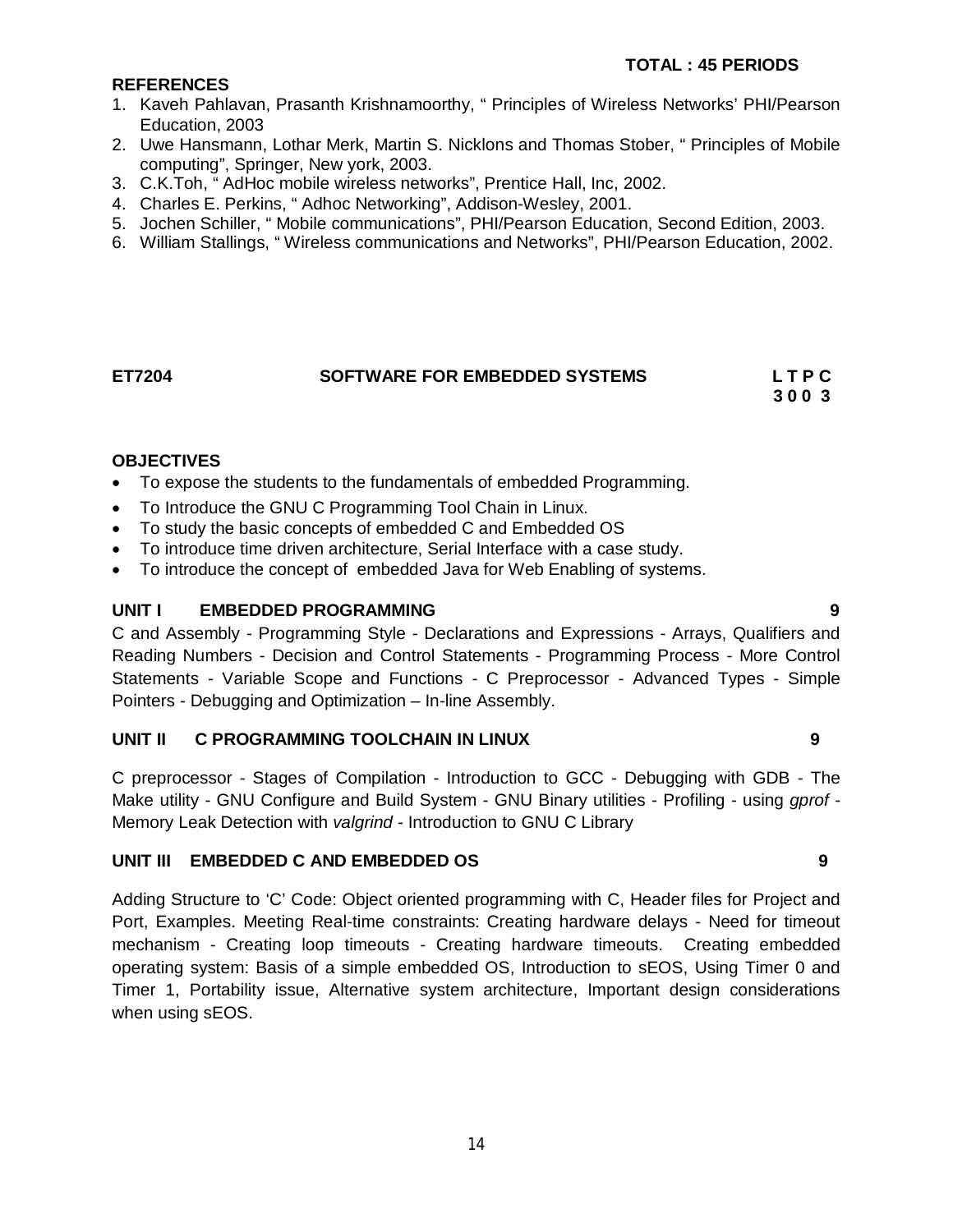### **UNIT IV TIME-DRIVEN MULTI-STATE ARCHITECTURE AND HARDWARE 9**

Multi-State systems and function sequences: Implementing multi-state (Timed) system - Implementing a Multi-state (Input/Timed) system. Using the Serial Interface: RS232 - The Basic RS-232 Protocol - Asynchronous data transmission and baud rates - Flow control - Software architecture - Using on-chip UART for RS-232 communication - Memory requirements - The serial menu architecture - Examples. Case study: Intruder alarm system.

### **UNIT V EMBEDDED JAVA 9**

Introduction to Embedded Java and J2ME – Smart Card basics – Java card technology overview – Java card objects – Java card applets – working with APDUs – Web Technology for Embedded Systems.

### **TOTAL : 45 PERIODS**

- 1. Steve Oualline, 'Practical C Programming 3<sup>rd</sup> Edition', O'Reilly Media, Inc, 2006.
- 2. Stephen Kochan, "Programming in C", 3rd Edition, Sams Publishing, 2009.
- 3. Michael J Pont, "Embedded C", Pearson Education, 2007.
- 4. Zhiqun Chen, 'Java Card Technology for Smart Cards: Architecture and Programmer's Guide', Addison-Wesley Professional, 2000.

| ET7211 | <b>EMBEDDED SYSTEM LABORATORY II</b> | LTPC |
|--------|--------------------------------------|------|
|        |                                      |      |

|        |                                                                                                                                                                                                                                                                                         |                                                                                                                                                                                                      | 0032          |
|--------|-----------------------------------------------------------------------------------------------------------------------------------------------------------------------------------------------------------------------------------------------------------------------------------------|------------------------------------------------------------------------------------------------------------------------------------------------------------------------------------------------------|---------------|
| SI.No. | Title                                                                                                                                                                                                                                                                                   | <b>Requirement</b>                                                                                                                                                                                   | Quantity      |
|        | Programming with ARM<br><b>Processors</b><br>Both Assembly and C<br>programming, I/O<br>Programming/Timers/Interrupts,<br>/ADC/DAC/ LCD /RTC Interfacing/<br>Sensor Interfacing/i/o device                                                                                              | <b>ARM family Processors</b><br>With IDE, Board Support<br>Packages & Peripherals<br>DSO(2); Multimeters(6); 3 Types<br>of Sensors(3 each); DC & AC<br>Motors 2 each); interface<br>supports(3 each) | Multiple user |
| 2      | control<br>Programming with Fixed Point &<br><b>Floating Point DSP Processors</b><br>Both Assembly /C<br>programming/CCS Compilers-<br>Programming with DSP processors<br>for Correlation, Convolution,<br>Arithmetic adder, Multiplier,<br>Design of Filters - FIR based, IIR<br>based | Fixed Point & Floating Point DSP<br><b>Processors</b><br>With IDE, Board Support<br>Packages & Peripherals                                                                                           | 2 set each    |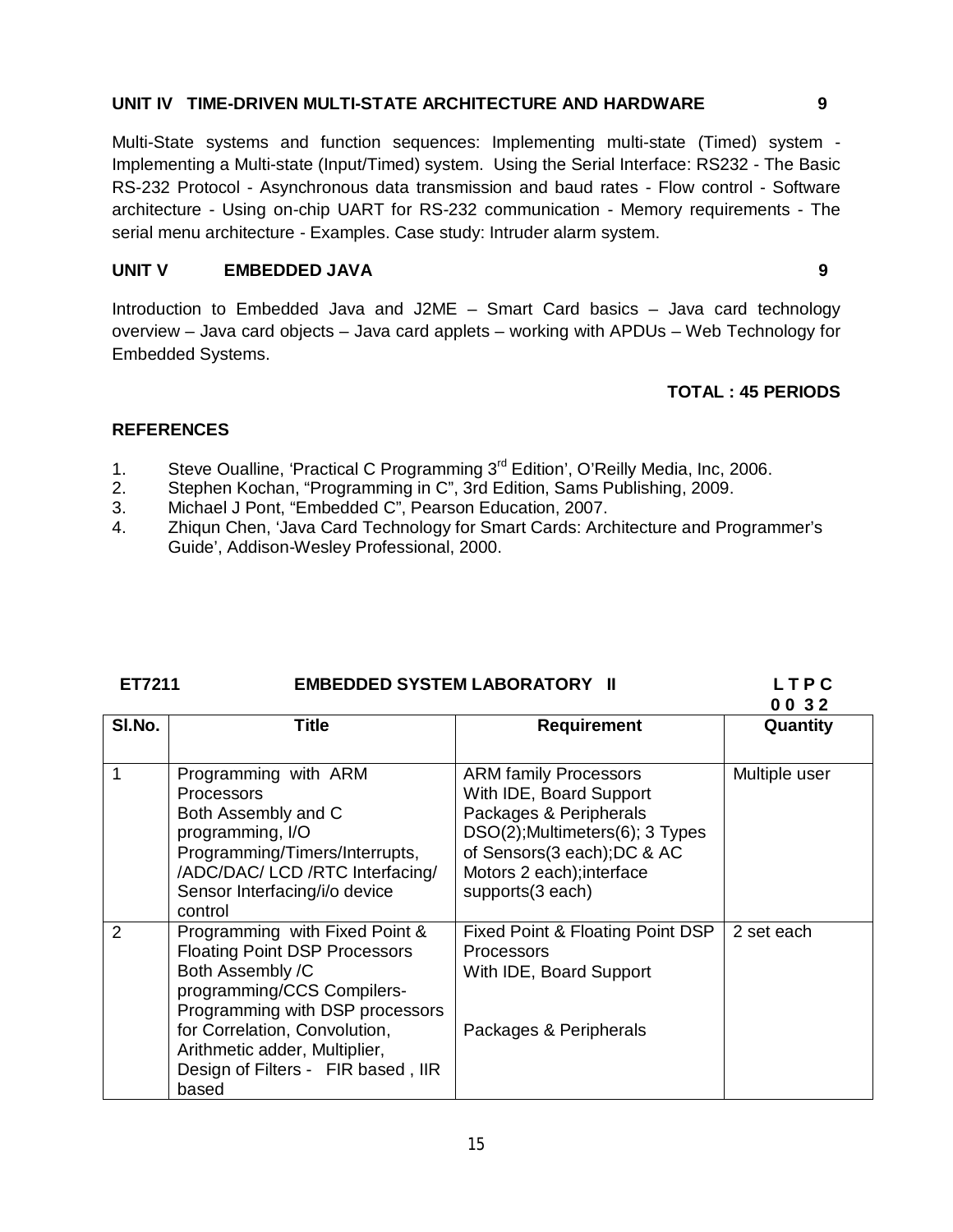| 3              | Design using Xilinx/Altera CPLD<br>Design and Implementation of<br>simple Combinational/Sequential<br><b>Circuits</b> | Xilinx/Altera CPLD<br>Processor                                                                                                                                                                                         | Multiple set  |
|----------------|-----------------------------------------------------------------------------------------------------------------------|-------------------------------------------------------------------------------------------------------------------------------------------------------------------------------------------------------------------------|---------------|
| $\overline{4}$ | Design using Xilinx/Altera FPGA<br>Design and Implementation of<br>simple Combinational/Sequential<br><b>Circuits</b> | Xilinx/Altera FPGA<br>Processor                                                                                                                                                                                         | Multiple user |
| 3              | Interfacing: Motor<br>Control/ADC/DAC/LCD / RTC<br>Interfacing/Sensor<br>Interfacing                                  | <b>DSP/ARM/FPGA Processors</b><br>With IDE, Board Support<br>Packages & P<br>DSO(2);Multimeters(6); 3 Types<br>of Sensors(3 each); DC & AC<br>Motors 2 each); interface<br>supports(3 each) eripherals for<br>interface | 2 set         |
| 6              | Study of one type of Real Time<br>Operating Systems (RTOS) with<br><b>ARM Processor/Microcontroller</b>               | ARMProcessor/Microcontroller                                                                                                                                                                                            | Multiple user |
| $\overline{7}$ | <b>Network Simulators</b><br>Communication Topology of<br>network using NS2/simulators                                | NS2/simulators                                                                                                                                                                                                          | Multiple user |
| 8              | Study on Embedded wireless<br>network Topology                                                                        | NS2/simulators                                                                                                                                                                                                          | Multiple user |
| 9              | Simulation of digital controllers<br>using programming environments                                                   | (MATLAB/LabVIEW/Simulators)                                                                                                                                                                                             | Multiple user |
| 10             | Simulation & Programming on DSP<br>/Image Processing using<br>programming environments                                | (MATLAB/LabVIEW/Simulators)                                                                                                                                                                                             | Multiple user |

# **TOTAL= 45 PERIODS**

- 1. Mohamammad Ali Mazidi & Mazidi ' 8051 Microcontroller and Embedded Systems', Pearson **Education**
- 2. Mohammad Ali Mazidi, Rolind Mckinley and Danny Causey, 'PIC Microcontroller and Embedded Systems' Pearson Education
- 3. UdayaShankara, "Modern Digital Signal Processing Includes Signals and Systems-MATLAB Programs, DSP Architecture with Assembly and C Programs", second edition, PHI Learning 2012.
- 4. Rashid," Introduction to PSPICE using Orcad for Circuits And Electronics"
- 5. Jan Axelson 'Embedded Ethernet and Internet Complete', Penram publications
- 6. Kraig Mitzner, 'Complete PCB Design using ORCAD Capture and Layout', Elsevier
- 7. Woon-Seng Gan, Sen M. Kuo, 'Embedded Signal Processing with the Micro Signal Architecture', John Wiley & Sons, Inc., Hoboken, New Jersey 2007
- 8. U. Meyer-Baese 'Digital Signal Processing using Field Programmable Gate Arrays', Springer
- 9. Dogan Ibrahim, 'Advanced PIC microcontroller projects in C', Elsevier 2008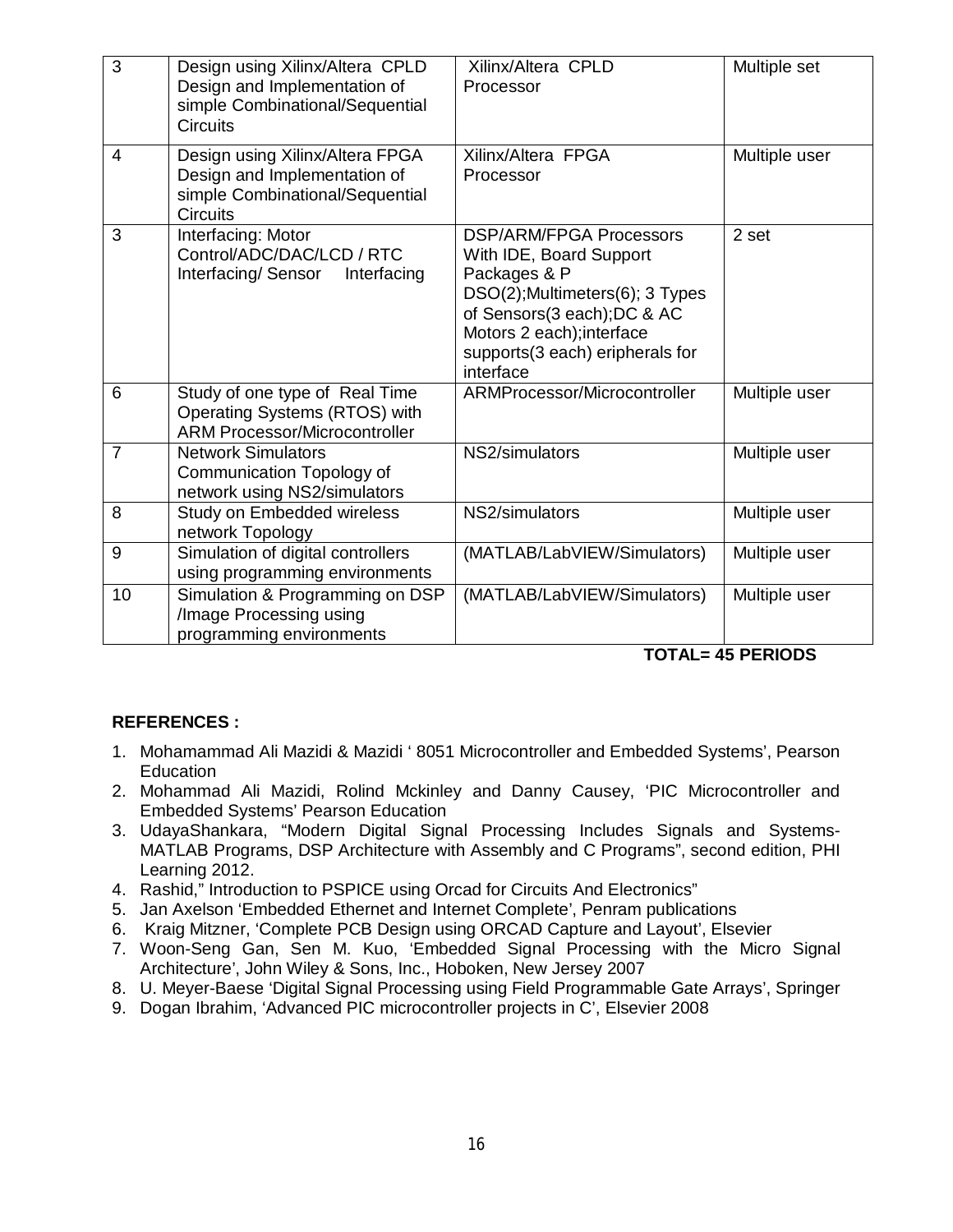| ET7311            | <b>PROJECT WORK (PHASE I)</b>                                                 | LT P C<br>$0 \t0 \t12 \t6$ |
|-------------------|-------------------------------------------------------------------------------|----------------------------|
| ET7411            | <b>PROJECT WORK (PHASE II)</b>                                                | T P C<br>$0 \t0 \t24 \t12$ |
| ET7001            | <b>DIGITAL INSTRUMENTATION</b>                                                | LTPC<br>3003               |
| <b>OBJECTIVES</b> | • To discuss to the students on the fundamentals building blocks of a digital |                            |

- To discuss to the students on the fundamentals building blocks of a digital instrument
- To teach the digital data communication techniques
- To study on bus communication standards and working principles
- To teach Graphical programming using GUI for instrument building
- The case studies to be developed/ discussed

# **UNIT I DATA ACQUISITION SYSTEMS**

Overview of A/D converter, types and characteristics – Sampling , Errors. Objective – Building blocks of Automation systems –Counters – Modes of operation- Frequency, Period, Time interval measurements, Prescaler, Heterodyne converter for frequency measurement, Single and Multi channel Data Acquisition systems.

#### **UNIT II INTERFACING AND DATA TRANSMISSION 9**

Data transmission systems – 8086 Microprocessor based system design – Peripheral Interfaces – Time Division Multiplexing (TDM) – Digital Modulation – Pulse Modulation – Pulse Code Format – Interface systems and standards – Communications.

#### **UNIT III** INSTRUMENTATION BUS 9

Introduction, Modem standards, Basic requirements of Instrument Bus standards, Bus communication, interrupt and data handshaking , Interoperability, interchangeability for RS-232, USB, RS-422, RS-485.

# **UNIT IV VIRTUAL INSTRUMENTATION 9**

Block diagram and Architecture – Data flow techniques – Graphical programming using GUI – Real time Embedded system –Intelligent controller – Software and hardware simulation of I/O communication blocks-peripheral interface – ADC/DAC – Digital I/O – Counter , Timer.

# **UNIT V CASE STUDIES 9**

PC based DAS, Data loggers, PC based industrial process measurements like flow, temperature, pressure and level development system, CRT interface and controller with monochrome and colour video display.

# **TOTAL : 45 PERIODS**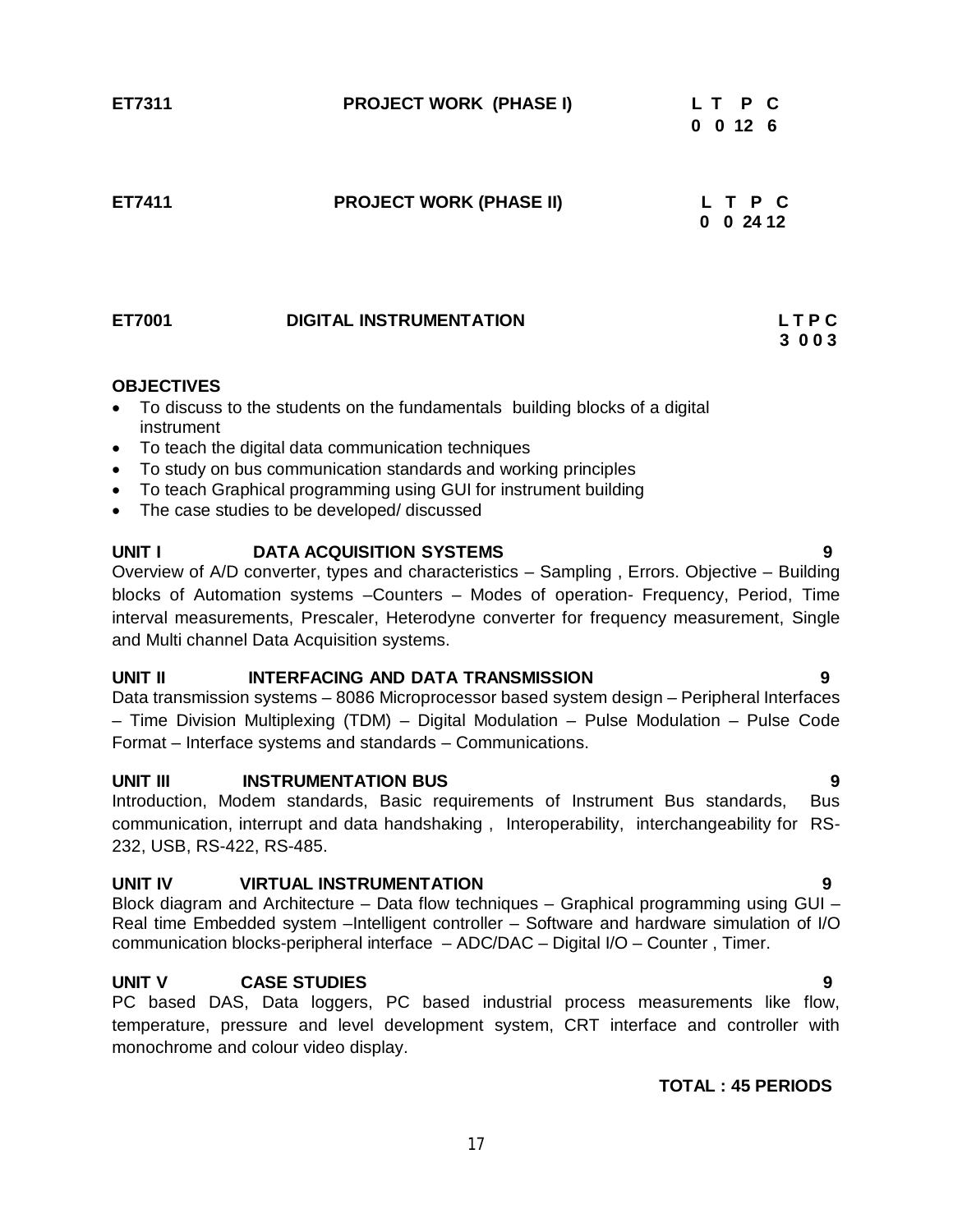#### **REFERENCES:**

- 1. A.J. Bouwens, "Digital Instrumentation" , TATA McGraw-Hill Edition, 1998.
- 2. N. Mathivanan, "Microprocessors, PC Hardware and Interfacing", Prentice-Hall India, 2005.
- 3. H S Kalsi, "Electronic Instrumentation" Second Edition, Tata McGraw-Hill,2006.
- 4. Joseph J. Carr, "Elements of Electronic Instrumentation and Measurement" Third Edition, Pearson Education, 2003.
- 5. Buchanan, "Computer busses", Arnold, London,2000.
- 6. Jonathan W Valvano, "Embedded Microcomputer systems", Asia Pvt. Ltd., Brooks/Cole, Thomson, 2001.

# **ET7002 REAL TIME OPERATING SYSTEMS L T P C**

 **3 0 0 3**

# **OBJECTIVES**

- To expose the students to the fundamentals of interaction of OS with a computer and User computation.
- To teach the fundamental concepts of how process are created and controlled with OS.
- To study on programming logic of modeling Process based on range of OS features
- To compare types and Functionalities in commercial OS
- To discuss the application development using RTOS

# **UNIT I** REVIEW OF OPERATING SYSTEMS **15 15**

Basic Principles - Operating System structures – System Calls – Files – Processes – Design and Implementation of processes – Communication between processes – Introduction to Distributed operating system – issues in distributed system:states,events,clocks-Distributed scheduling-Fault &recovery.

#### **UNIT II OVERVIEW OF RTOS 9**

RTOS Task and Task state –Multithreaded Premptive scheduler- Process Synchronisation-Message queues– Mail boxes -pipes – Critical section – Semaphores – Classical synchronisation problem – Deadlocks

# **UNIT III REAL TIME MODELS AND LANGUAGES 6**

Event Based – Process Based and Graph based Models – Real Time Languages – RTOS Tasks – RT scheduling - Interrupt processing – Synchronization – Control Blocks – Memory Requirements.

# **UNIT IV REAL TIME KERNEL 6**

Principles – Design issues – Polled Loop Systems – RTOS Porting to a Target – Comparison and Basic study of various RTOS like – VX works – Linux supportive RTOS – C Executive.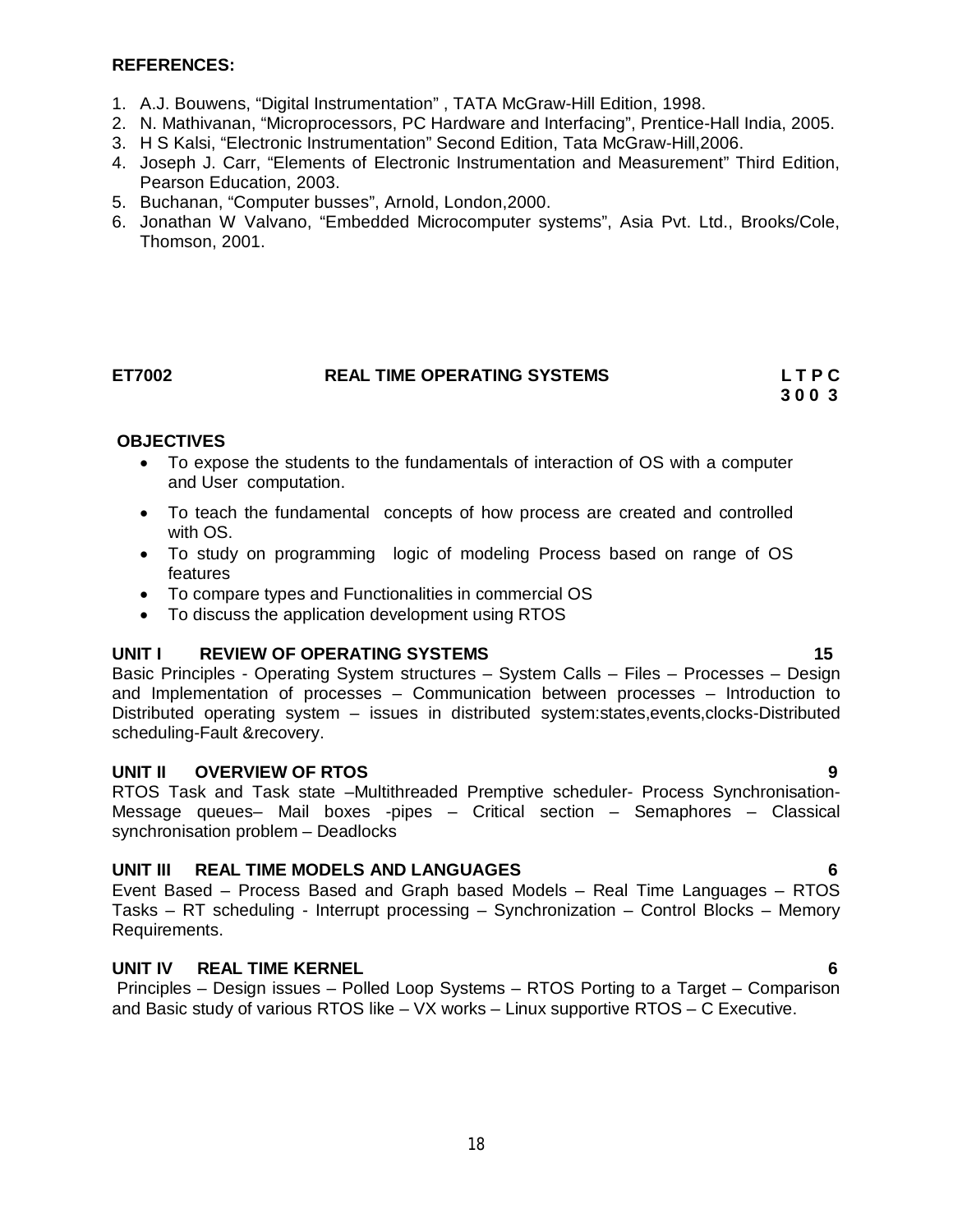# **UNIT V RTOS APPLICATION DOMAINS 9**

Case studies-RTOS for Image Processing – Embedded RTOS for Network communication – RTOS for fault-Tolerant Applications – RTOS for Control Systems.

# **TOTAL : 45 PERIODS**

#### **REFERENCES:**

- 1. Silberschatz, Galvin, Gagne" Operating System Concepts, 6<sup>th</sup> ed, John Wiley, 2003
- 2. D.M.Dhamdhere," Operating Systems,A Concept-Based Approch,TMH,2008
- 3. Raj Kamal, "Embedded Systems- Architecture, Programming and Design" Tata McGraw Hill, 2006.
- 4. Herma K., "Real Time Systems Design for distributed Embedded Applications", Kluwer Academic, 1997.
- 5. Charles Crowley, "Operating Systems-A Design Oriented approach" McGraw Hill 1997.
- 6. C.M. Krishna, Kang, G.Shin, "Real Time Systems", McGraw Hill, 1997.
- 7. Raymond J.A.Bhur, Donald L.Bailey, "An Introduction to Real Time Systems", PHI 1999.
- 8. Mukesh Sighal and N G Shi "Advanced Concepts in Operating System", McGraw Hill 2000.

# **ET7016 PARALLEL PROCESSING ARCHITECTURE L T P C 3 0 0 3**

**OBJECTIVES**

- To expose the students to the fundamentals of interaction of OS with a computer and User computation.
- To teach the fundamental Parallel Processing.
- To study on networking for memory
- To compare types and Functionalities in commercial OS
- To discuss the parallel models development using software

#### **UNIT I THEORY OF PARALLELISM 9**

Parallel Computer models – the state of computing, Multiprocessors and Multicomputers and Multivectors and SIMD computers, PRAM and VLSI models, Architectural development tracks, Program and network properties – Conditions of parallelism.

# **UNIT II PARTITIONING AND SCHEDULING 9**

Program partitioning and scheduling, Program flow mechanisms, System interconnect architectures, Principles of scalable performance – performance matrices and measures, Parallel processing applications, speedup performance laws, scalability analysis and approaches.

#### **UNIT III HARDWARE TECHNOLGIES 9**

Processor and memory hierarchy advanced processor technology, superscalar and vector processors, memory hierarchy technology, virtual memory technology, bus cache and shared

19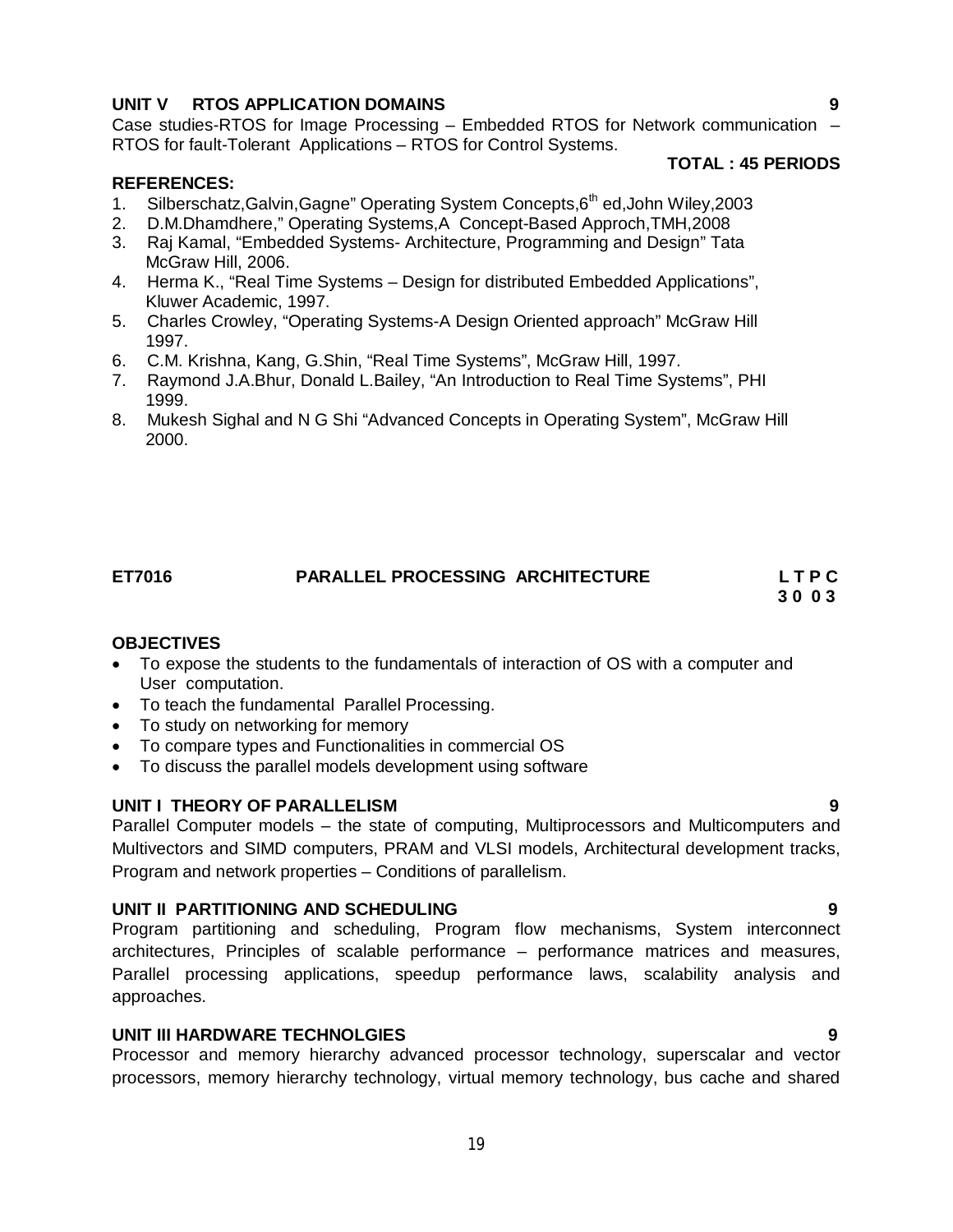memory – backplane bus systems, cache memory organizations, shared memory organizations, sequential and weak consistency models.

# **UNIT IV PIPELINING AND SUPERSCALAR TECHNOLOGIES 9**

Parallel and scalable architectures, Multiprocessor and Multicomputers, Multivector and SIMD computers, Scalable, Multithreaded and data flow architectures.

# **UNIT V SOFTWARE AND PARALLEL PROCESSING 9**

Parallel models, Languages and compilers, Parallel program development and environments, UNIX, MACH and OSF/1 for parallel computers.

# **TOTAL : 45 PERIODS**

- 1. Kai Hwang "Advanced Computer Architecture". McGraw Hill International 2001.
- 2. Dezso Sima, Terence Fountain, Peter Kacsuk, "Advanced computer Architecture A design Space Approach". Pearson Education,2003.
- 3. Carl Homacher, Zvonko Vranesic, Sefwat Zaky, "Computer Organisation", 5<sup>th</sup> Edition, TMH, 2002.
- 4. David E. Culler, Jaswinder Pal Singh with Anoop Gupta "Parallel Computer Architecture" ,Elsevier, 2004.
- 5. John P. Shen. "Modern processor design Fundamentals of super scalar processors", Tata McGraw Hill 2003.
- 6. Sajjan G. Shiva "Advanced Computer Architecture", Taylor & Francis, 2008.
- 7. V.Rajaraman, C.Siva Ram Murthy, "Parallel Computers- Architecture and Programming", Prentice Hall India, 2008.
- 8. John L. Hennessy, David A. Petterson, "Computer Architecture: A Quantitative Approach", 4<sup>th</sup> Edition, Elsevier, 2007.
- 9. Harry F. Jordan Gita Alaghaband, "Fundamentals of Parallel Processing". Pearson Education, 2003.
- 10. Richard Y. Kain, "Advanced computer architecture A system Design Approach", PHI, 2003.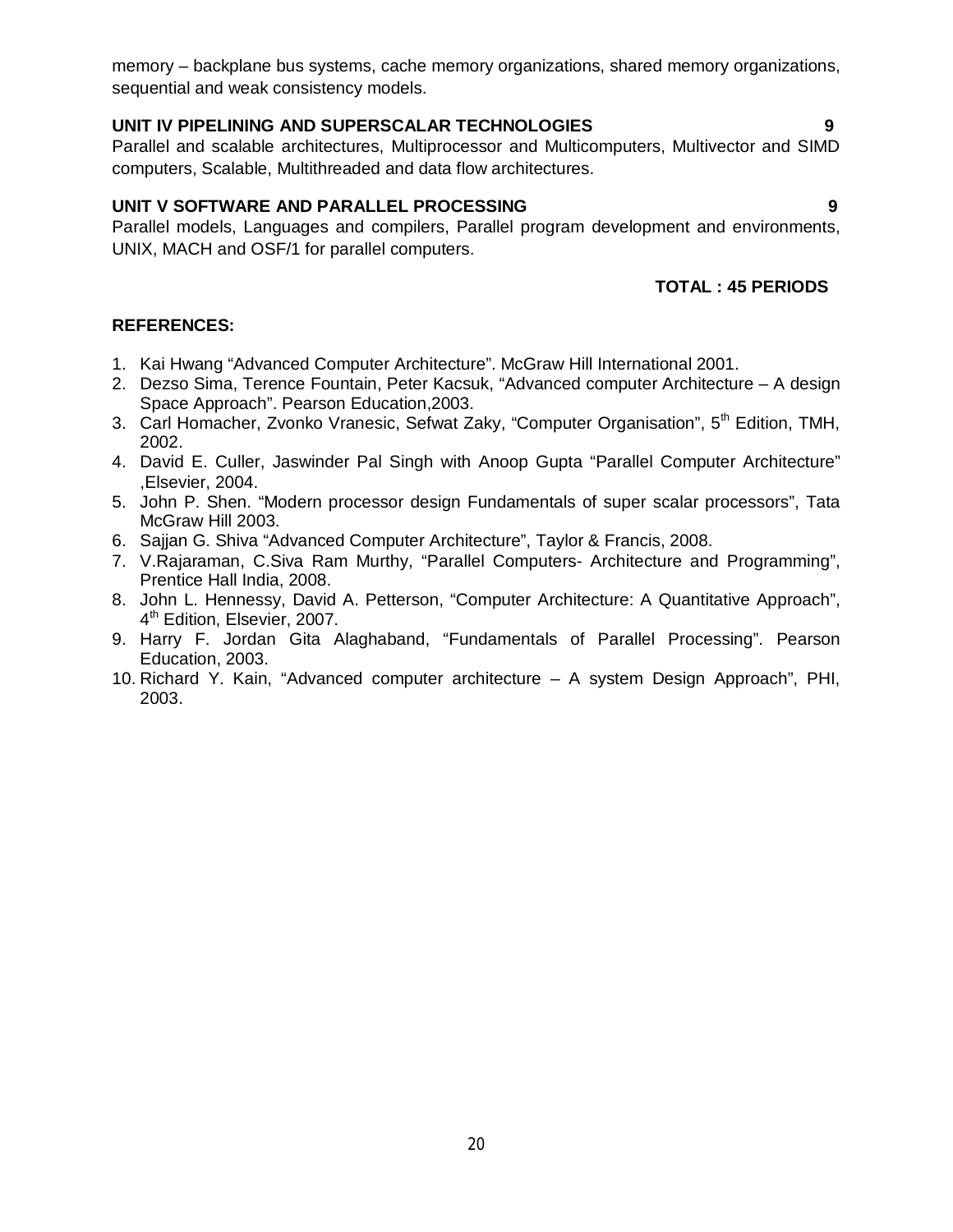- To expose the students to the fundamentals of Embedded System Blocks
- To teach the fundamental RTOS.
- To study on interfacing for processor communication
- To compare types and Functionalities in commercial software tools
- To discuss the Applications development using interfacing

# **UNIT I EMBEDDED SYSTEM ORGANIZATION 9**

Embedded computing – characteristics of embedded computing applications – embedded system design challenges; Build process of Realtime Embedded system – Selection of processor; Memory; I/O devices-Rs-485, MODEM, Bus Communication system using I<sup>2</sup>C, CAN, USB buses, 8 bit –ISA, EISA bus;

# **UNIT II REAL-TIME OPERATING SYSTEM 9**

Introduction to RTOS; RTOS- Inter Process communication, Interrupt driven Input and Output - Nonmaskable interrupt, Software interrupt; Thread – Single, Multithread concept; Multitasking Semaphores.

# **UNIT III INTERFACE WITH COMMUNICATION PROTOCOL 9**

Design methodologies and tools – design flows – designing hardware and software Interface . – system integration; SPI, High speed data acquisition and interface-SPI read/write protocol, RTC interfacing and programming;

# **UNIT IV DESIGN OF SOFTWARE FOR EMBEDDED CONTROL 9**

Software abstraction using Mealy-Moore FSM controller, Layered software development, Basic concepts of developing device driver – SCI – Software - interfacing & porting using standard C & C++ ; Functional and performance Debugging with benchmarking Real-time system software – Survey on basics of contemporary RTOS – VXWorks, UC/OS-II

# **UNIT V CASE STUDIES WITH EMBEDDED CONTROLLER 9**

Programmable interface with A/D & D/A interface; Digital voltmeter, control- Robot system; - PWM motor speed controller, serial communication interface.

# **TOTAL : 45 PERIODS**

- 1. Steven F. Barrett, Daniel J. Pack, "Embedded Systems Design and Applications with the 68HC 12 and HCS12", Pearson Education, 2008.
- 2. Raj Kamal, "Embedded Systems- Architecture, Programming and Design" Tata McGraw Hill, 2006.
- 3. Micheal Khevi, "The M68HC11 Microcontroller application in control,Instrumentation & Communication", PH NewJersy, 1997.
- 4. Chattopadhyay, "Embedded System Design",PHI Learning, 2011.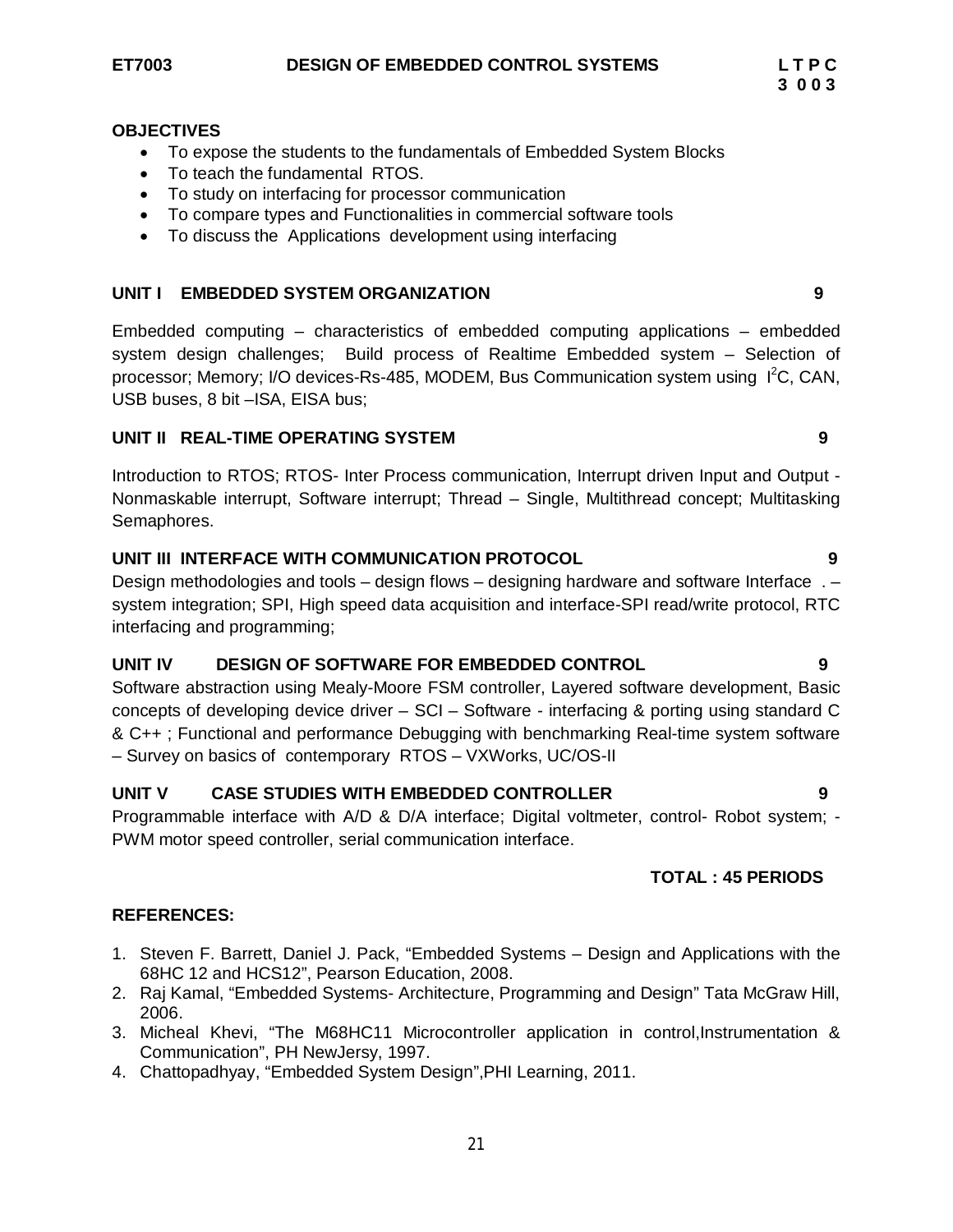- 5. Muhammad Ali Mazidi, Rolin D. Mckinlay, Danny Causey, "PIC Microcontroller and Embedded Systems- Using Assembly and C for PIC18", Pearson Education,2008.
- 6. Steven F.Barrett,Daniel J.Pack,"Embedded Systems-Design & Application with the 68HC12 & HCS12", Pearson Education,2008.
- 7. Daniel W. Lewis, "Fundamentals of Embedded Software", Prentice Hall India, 2004.
- 8. Jack R Smith "Programming the PIC microcontroller with MBasic" Elsevier, 2007. Keneth J.Ayala, "The 8086 Microprocessor: Programming & Interfacing the PC", Thomson India edition,

# **ET7004 PROGRAMMING WITH VHDL L T P C**

# **3 0 0 3**

# **OBJECTIVES**

- To give an insight to the students about the significance of VHDL Programming
- To teach the importance and architectural modelling of programmable logic devices.
- To introduce the construction and design programming
- To teach the basic VLSI design configurations
- To study the Logic synthesis and simulation of digital system with PLD.

# **UNIT I VHDL FUNDAMENTALS 9**

Fundamental concepts- Modeling digital system-Domain and levels of modeling-modeling languages-VHDL modeling concepts-Scalar Data types and operations- constants and Variable-Scalar Types- Type Classification-Attributes and scalar types-expression and operators-Sequential statements.

# **UNIT II DATA TYPES AND BASIC MODELING CONSTRUCTS 9**

Arrays- unconstrained array types-array operations and referencing- records - Access Types-Abstract Date types- -basic modeling constructs-entity declarations-Architecture bodiesbehavioral description-structural descriptions- design Processing, case study: A pipelined Multiplier accumulator.

# **UNIT III SUBPROGRAMS , PACKAGES AND FILES 9**

Procedures-Procedure parameters- Concurrent procedure call statements –Functions – Overloading –visibility of Declarations-packages and use clauses- Package declarationspackage bodies-use clauses-Predefined aliases-Aliases for Data objects-Aliases for Non-Data items-Files- I/O-Files. Case study: A bit vector arithmetic Package.

# **UNIT IV SIGNALS, COMPONENTS, CONFIGURATIONS. 9**

Basic Resolved Signals-IEEE std\_Logic\_1164 resolved subtypes- resolved Signal Parameters - Generic Constants- Parameterizing behavior- Parameterizing structure-components and configurations-Generate Statements-Generating Iterative structure-Conditionally generating structure-Configuration of generate statements-case study: DLX computer Systems.

22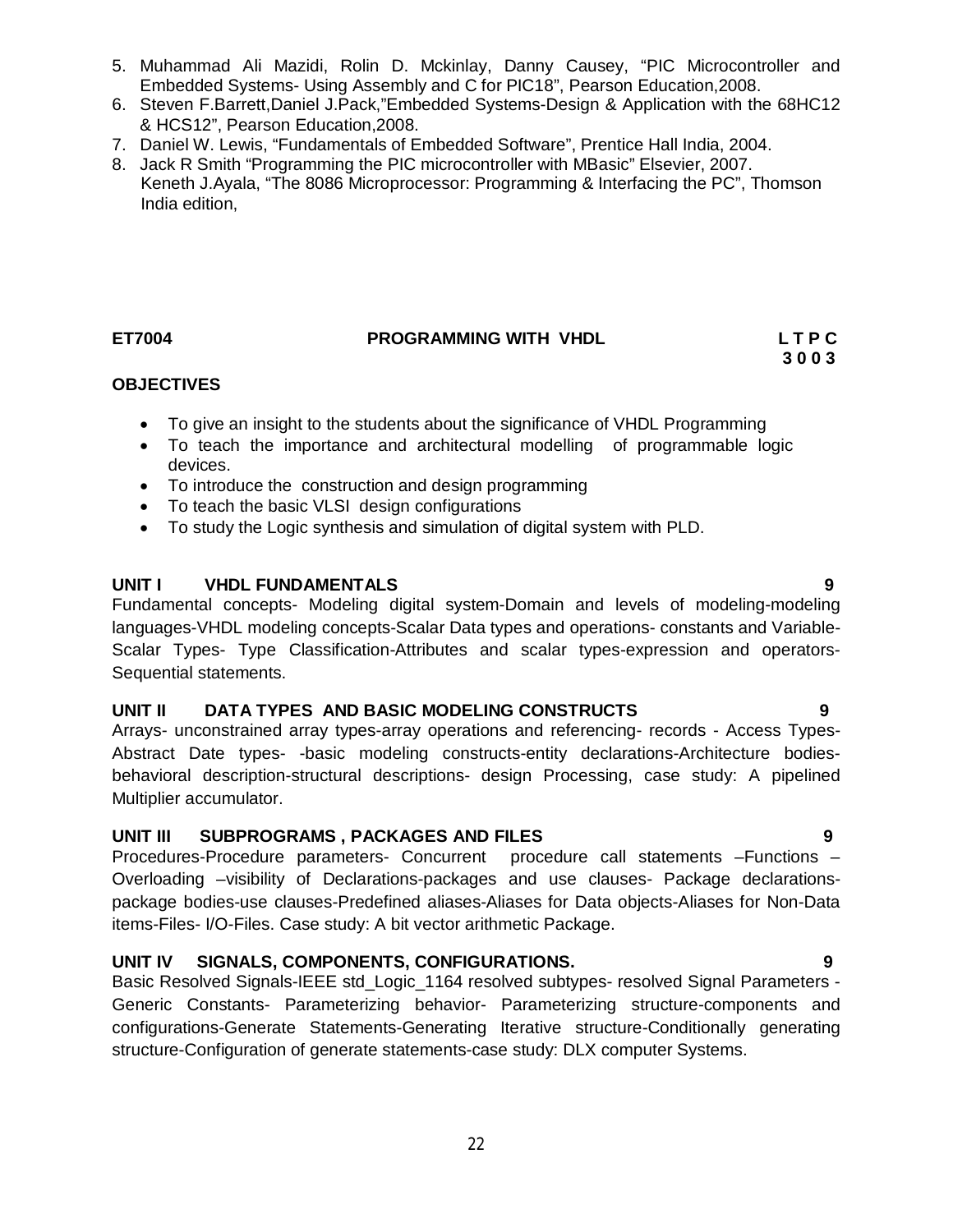# **UNIT V DESIGN WITH PROGRAMMABLE LOGIC DEVICES 9**

Realization of -Micro controller CPU.- Memories- I/O devices-MAC-Design,synthesis,simulation and testing.

### **TOTAL : 45 PERIODS**

#### **REFERENCES**

- 1. Peter J.Ashenden, "The Designer's guide to VHDL", Morgan Kaufmann publishers,San Francisco,Second Edition, May 2001.
- 2. Zainalabedin navabi, "VHDL Analysis ans modeling of Digital Systems", McGraw Hill international Editions, Second Editions, 1998.
- 3. Charles H Roth, Jr. "Digital system Design using VHDL", Thomson ,2006.
- 4. Douglas Perry, "VHDL Programming by Example", Tata McGraw Hill,4<sup>th</sup> Edition 2002.
- 5. Navabi.Z., "VHDL Analysis and Modeling of Digital Systems", McGraw International, 1998.
- 6. Peter J Ashendem, "The Designers Guide to VHDL", Harcourt India Pvt Ltd, 2002
- 7. Skahill. K, "VHDL for Programmable Logic", Pearson education, 1996.

# ET7005 ADHOC NETWORKS L T P C **L T P C** 3 0 0 3

# **3 0 0 3**

#### **OBJECTIVES**

- To expose the students to the fundamentals of wireless communication technologies.
- To teach the fundamentals of wireless network routing protocols
- To study on wireless issues in network layers topologies
- To introduce energy management in network routing protocols
- To study the basis of performance metrics for N/W communication technologies

#### **UNIT I WIRELESS LAN, PAN, WAN AND MAN 9**

Characteristics of wireless channel, Fundamentals of WLANs, IEEE 802.11 standard, HIPERLAN Standard, First-, Second-, and third- generation cellular systems, WLL, Wireless ATM, IEEE 802.16 standard, HIPERACCESS, AdHoc Wireless Internet.

#### **UNIT II MAC, ROUTING AND MULTICAST ROUTING PROTOCOLS 9**

MAC Protocols: Design issues, goals and classification, Contention –based protocols with reservation and scheduling mechanisms, Protocols using directional antennas. Routing protocols: Design issues and classification, Table-driven, On-demand and Hybrid routing protocols, Routing protocols with efficient flooding mechanisms, Hierarchical and power-aware routing protocols. Multicast Routing Protocols: Design issues and operation, Architecture reference model, classification, Tree-based and Mesh-based protocols, Energy-efficient multicasting.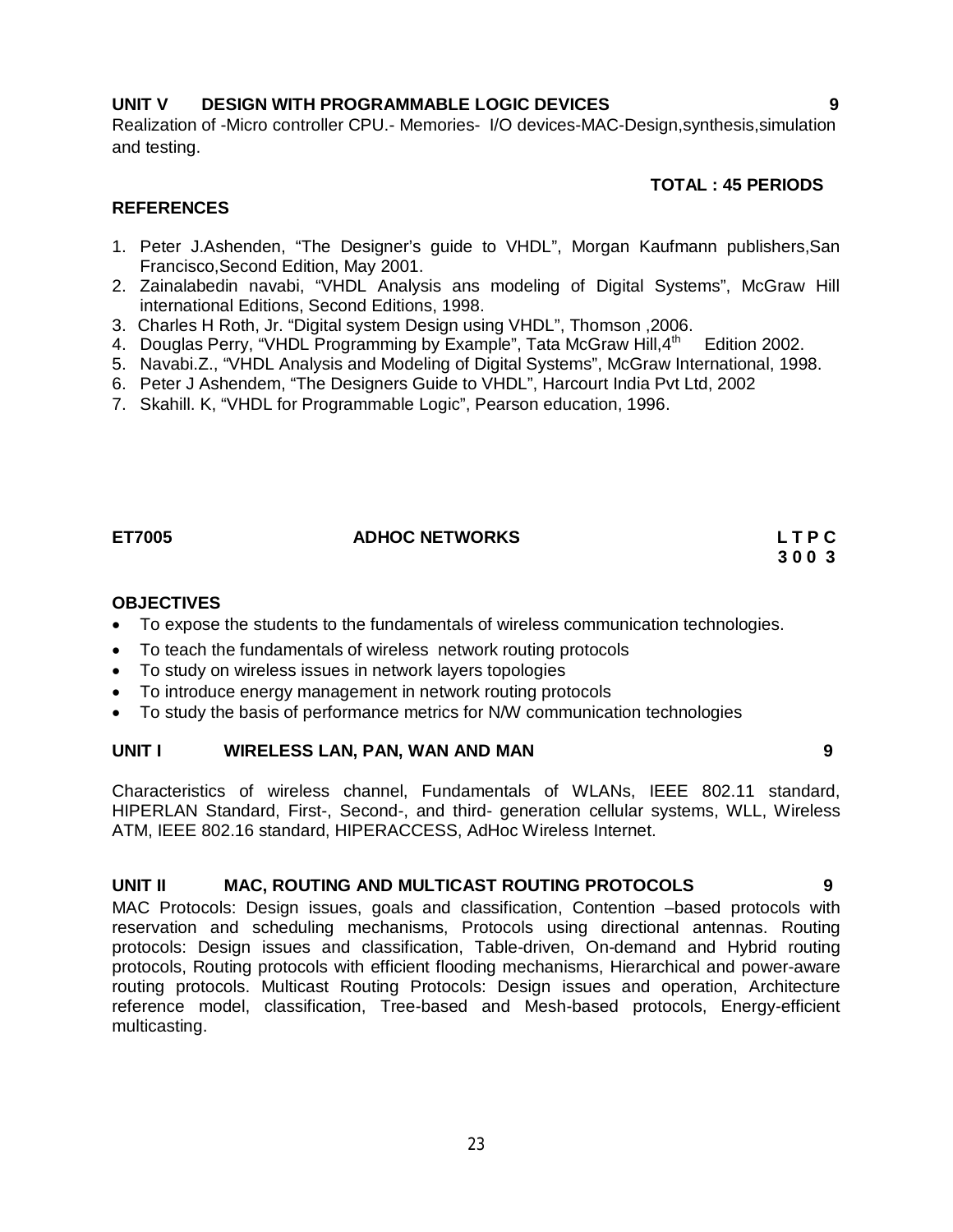### **UNIT III TRANSPORT LAYER AND SECURITY PROTOCOLS 9**

Transport layer Protocol: Design issues, goals and classification, TCP over AdHoc wireless Networks, Security, Security requirements, Issues and challenges in security provisioning, Network security attacks, Security routing.

Quality of Service: Issues and challenges in providing QoS, Classification of QoS solutions, MAC layer solutions, Network layer solutions, QoS frameworks.

#### **UNIT IV ENERGY MANAGEMENT 9**

Need, classification of battery management schemes, Transmission power management schemes, System power management schemes.

Wireless Sensor Networks: Architecture, Data dissemination, Date gathering, MAC protocols, location discovery, Quality of a sensor network.

#### **UNIT V PERFORMANCE ANALYSIS 9**

ABR beaconing, Performance parameters, Route-discovery time, End-to-end delay performance, Communication throughput performance, Packet loss performance, Route reconfiguration/repair time, TCP/IP based applications.

#### **TOTAL : 45 PERIODS**

### **REFERENCES**

- 1. C. Siva Ram Murthy and B.S. Manoj, AdHoc Wireless Networks: Architectures and protocols, Prentice Hall PTR, 2004
- 2. C.-K.Toh, AdHoc Mobile Wireless Networks: Protocols and Systems, Prentice Hall PTR, 2001
- 3. Mohammad Ilyas, The Handbook of AdHoc Wireless Networks, CRC press, 2002
- 4. Charles E. Perkins, AdHoc Networking, Addison Wesley, 2000
- 5. Stefano Basagni, Marco Conti, Silvia Giordano and Ivan Stojmenovic, Mobile AdHoc Networking, Wiley – IEEE press, 2004.

| ET7006 | ADVANCED DIGITAL SIGNAL PROCESSING | LTPC |
|--------|------------------------------------|------|
|        |                                    | 3003 |

#### **OBJECTIVES**

- To expose the students to the fundamentals of digital signal processing in frequency domain& its application
- To teach the fundamentals of digital signal processing in time-frequency domain& its application
- To compare Architectures & features of Programmable DSprocessors
- To discuss on Application development with commercial family of DS Processors
- To design & develop logical functions of DSProcessors with Re-Programmable logics &Devices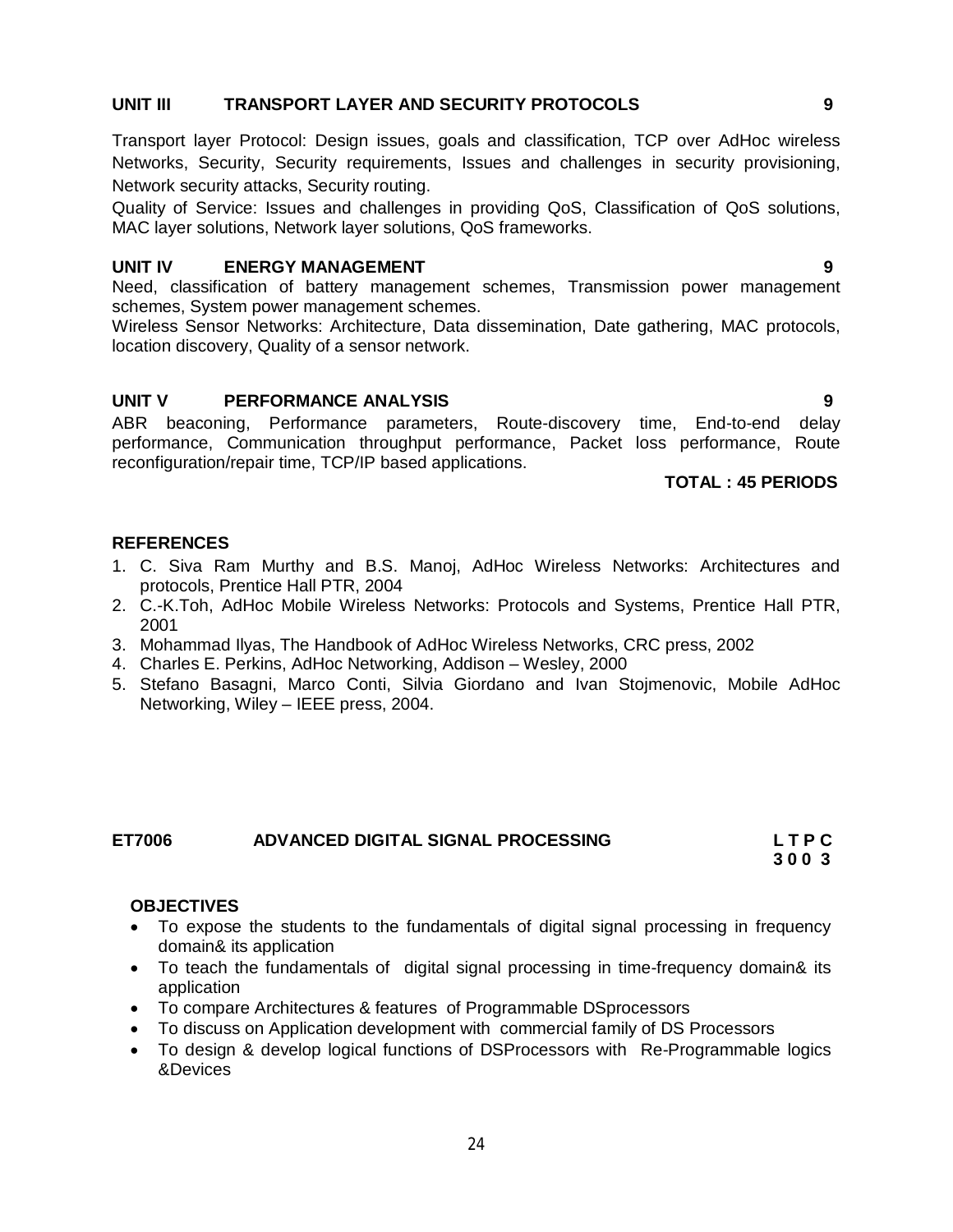# 25

# **UNIT I INTRODUCTION TO DIGITAL SIGNAL PROCESSING 12**

Introduction, A Digital Signal-Processing System, The Sampling Process, Discrete Time Sequences, Discrete Fourier Transform (DFT) and Fast Fourier Transform (FFT), Linear Time-Invariant Systems, Decimation and Interpolation, Digital Filters, FIR Filters, IIR Filters.

# **UNIT II WAVELET TRANSFORM 6**

Introduction to continuous wavelet transform- discrete wavelet transform -orthogonal wavelet decomposition- Multiresolution Analysis-Wavelet function-DWT,bases,orthogonal Basis-Scaling function, Wavelet coefficients- ortho normal wavelets and their relationship to filter banks- Digital filtering interpolation (i) Decomposition filters, (ii) reconstruction, the signal- Example MRA- Haar & Daubechies wavelet.

# **UNIT III ARCHITECTURES OF COMMERCIAL DIGITAL SIGNAL PROCESSORS 12**

Introduction, catogorisation of DSP Processors, Fixed Point (Blackfin),Floating Point (SHARC),TI TMS 320c6xxx & OMAP processors TMS320C54X & 54xx on Basic Architecture – comparison : of functional variations of Computational building blocks, MAC, Bus Architecture and memory, Data Addressing, Parallelism and pipelining, Parallel I/O interface,Memory Interface, Interrupt, DMA (one example Architecture in each of these case studies).

# **UNIT IV INTERFACING I/O PERIPHERALS FOR DSP BASED APPLICATIONS 6**

Introduction, External Bus Interfacing Signals, Memory Interface, Parallel I/O Interface, Programmed I/O, Interrupts and I / O Direct Memory Access (DMA).**-**Introduction, Design of Decimation and Interpolation Filter, FFT Algorithm, PID Controller ,Application for Serial Interfacing, DSP based Power Meter, Position control , CODEC Interface .

# **UNIT V VLSI IMPLEMENTATION 9**

Low power Design-need for Low power VLSI chips-Basics of DSP system architecture design using VHDL programming, Mapping of DSP algorithm onto hardware, Realisation of MAC & Filter structure.

# **TOTAL : 45 PERIODS**

- 1. John G. Proaks, Dimitris G. Manolakis, "Digital Signal Processing", Pearson Education 2002.
- 2. Avatar Sing, S. Srinivasan, "Digital Signal Processing- Implementation using DSP Microprocessors with Examples from TMS320C54xx". Thomson India, 2004.
- 3. Lars Wanhammer, "DSP Integrated Circuits", Academic press, 1999,NewYork.
- 4. Lyla B Das," Embedded Systems-An Integrated Approach",Pearson2013
- 5. Ashok Ambardar,"Digital Signal Processing: A Modern Introduction",Thomson India edition, 2007.
- 6. Raghuveer M.Rao and Ajit S. Bapardikar, Wavelet transforms- Introduction to theory and applications, Pearson Education, 2000.
- 7. K.P. Soman and K.L. Ramchandran,Insight into WAVELETS from theory to practice, Eastern Economy Edition, 2008
- 8. Ifeachor E. C., Jervis B. W ,"Digital Signal Processing: A practical approach, Pearson-Education, PHI/ 2002
- 9. B Venkataramani and M Bhaskar **"**Digital Signal Processors**"**, TMH, 2nd, 2010
- 10. Peter Pirsch **"**Architectures for Digital Signal Processing", John Weily, 2007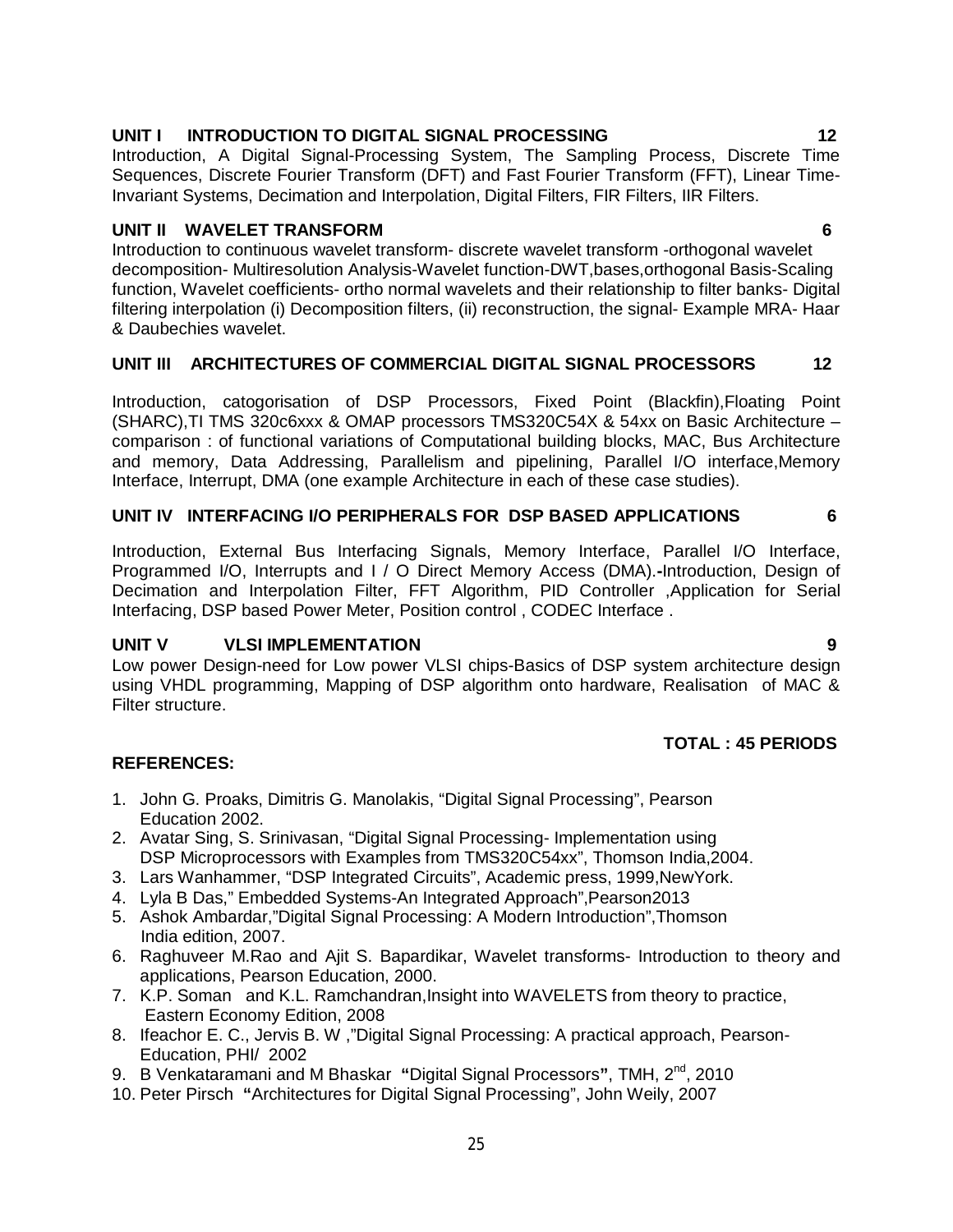11. Vinay K.Ingle,John G.Proakis,"DSP-A Matlab Based Approach",Cengage Learning,2010 12. Taan S.Elali,"Discrete Systems and Digital Signal Processing with Matlab",CRC Press2009.

**CL7204 SOFT COMPUTING TECHNIQUES L T P C**

#### **3 0 0 3 OBJECTIVES**

- To expose the concepts of feed forward neural networks.
- To provide adequate knowledge about feed back neural networks.
- To teach about the concept of fuzziness involved in various systems.
- To expose the ideas about genetic algorithm
- To provide adequate knowledge about of FLC and NN toolbox

# **UNIT I INTRODUCTION AND ARTIFICIAL NEURAL NETWORKS 9**

Introduction of soft computing - soft computing vs. hard computing- various types of soft computing techniques- applications of soft computing-Neuron- Nerve structure and synapse-Artificial Neuron and its model- activation functions- Neural network architecture- single layer and multilayer feed forward networks- McCullochPitts neuron model- perceptron model- Adaline and Madaline- multilayer perception model- back propogation learning methods- effect of learning rule coefficient -back propagation algorithm- factors affecting back propagation trainingapplications.

# **UNIT II ARTIFICIAL NEURAL NETWORKS 9**

Counter propagation network- architecture- functioning & characteristics of counter- Propagation network-Hopfield/ Recurrent network- configuration- stability constraints-associative memoryand characteristics- limitations and applications- Hopfield v/s Boltzman machine- Adaptive Resonance Theory- Architecture- classifications-Implementation and training-Associative Memory.

# **UNIT III FUZZY LOGIC SYSTEM 9**

Introduction to crisp sets and fuzzy sets- basic fuzzy set operation and approximate reasoning. Introduction to fuzzy logic modeling and control- Fuzzification- inferencingand defuzzification-Fuzzy knowledge and rule bases-Fuzzy modeling and control schemes for nonlinear systems. Self organizing fuzzy logic control- Fuzzy logic control for nonlinear time delay system.

# **UNIT IV GENETIC ALGORITHM 9**

Basic concept of Genetic algorithm and detail algorithmic steps-adjustment of free Parameters-Solution of typical control problems using genetic algorithm- Concept on some other search techniques like tabu search and ant colony search techniques for solving optimization problems.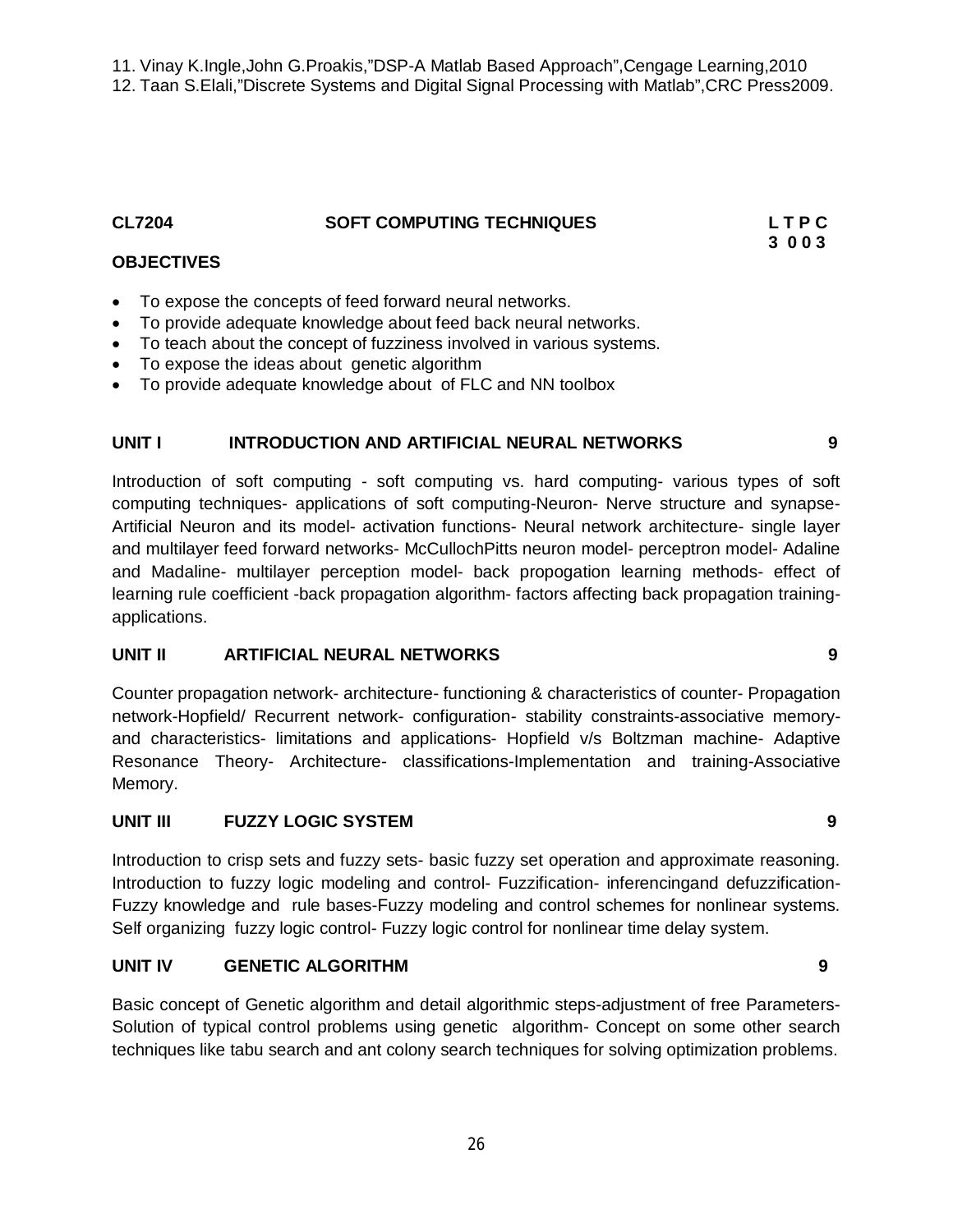# **UNIT V APPLICATIONS 9**

GA application to power system optimization problem- Case studies: Identification and control of linear and nonlinear dynamic systems using Matlab-Neural Network toolbox. Stability analysis of Neural Network interconnection systems- Implementation of fuzzy logic controller using Matlab fuzzy logic toolbox-Stability analysis of fuzzy control systems.

# **TOTAL : 45 PERIODS**

#### **REFERENCES**

- 1.. Laurene V. Fausett, Fundamentals of Neural Networks: Architectures, Algorithms And Applications, Pearson Education,
- 2. Timothy J. Ross, "Fuzzy Logic with Engineering Applications" Wiley India.
- 3. Zimmermann H.J. "Fuzzy set theoryand its Applications" Springer international edition, 2011.
- 4. David E.Goldberg, "Genetic Algorithms in Search, Optimization, and Machine Learning", Pearson Education, 2009.
- 5. W.T.Miller, R.S.Sutton and P.J.Webrose, "Neural Networks for Control", MIT Press, 1996.

# **ET7007 RISC PROCESSOR ARCHITECTURE AND PROGRAMMING L T P C**

 **3 0 0 3**

# **OBJECTIVES**

- To teach the architecture of 8 bit RISC processor
- To teach the architecture and programming of 16 bit RISC processor
- To teach the implementation of DSP in ARM processor
- To discuss on memeroy management in RISC processor
- To teach the application development with ARM processor

# UNIT I AVR MICROCONTROLLER ARCHITECTURE

Architecture – memory organization – addressing modes – I/O Memory – EEPROM – I/O Ports –SRAM –Timer –UART – Interrupt Structure- Serial Communication with PC – ADC/DAC Interfacing.

#### **UNIT II ARM ARCHITECTURE AND PROGRAMMING ` 9**

Arcon RISC Machine – Architectural Inheritance – Core & Architectures -- The ARM Programmer's model -Registers – Pipeline - Interrupts – ARM organization - ARM processor family – Co-processors. Instruction set – Thumb instruction set – Instruction cycle timings

#### **UNIT III ARM APPLICATION DEVELOPMENT 9**

Introduction to DSP on ARM –FIR Filter – IIR Filter – Discrete Fourier transform – Exception Handling – Interrupts – Interrupt handling schemes- Firmware and bootloader – Example: Standalone - Embedded Operating Systems – Fundamental Components - Example Simple little Operating System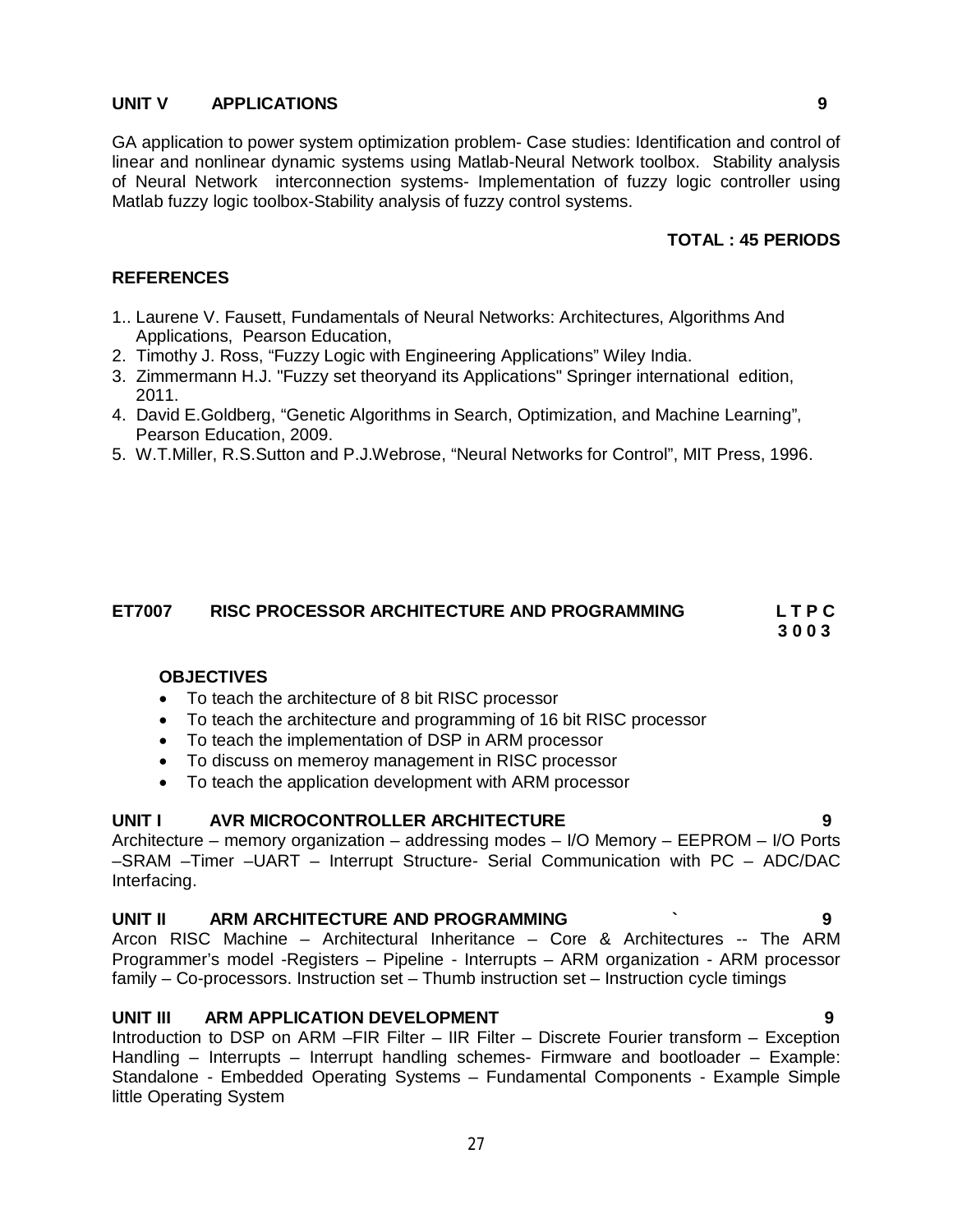# 28

# **UNIT IV MEMORY PROTECTION AND MANAGEMENT 9**

Protected Regions-Initializing MPU, Cache and Write Buffer-MPU to MMU-Virtual Memory-Page Tables-TLB-Domain and Memory Access Permission-Fast Context Switch Extension.

# **UNIT V DESIGN WITH ARM MICROCONTROLLERS 9**

Assembler Rules and Directives- Simple ASM/C programs- Hamming Code- Division-Negation-Simple Loops –Look up table- Block copy- subroutines.

# **TOTAL : 45 PERIODS**

# **REFERENCES**

- 1. Steve Furber, 'ARM system on chip architecture', Addision Wesley
- 2. Andrew N. Sloss, Dominic Symes, Chris Wright, John Rayfield 'ARM System Developer's Guide Designing and Optimizing System Software', Elsevier 2007.
- 3. Trevor Martin, 'The Insider's Guide To The Philips ARM7-Based Microcontrollers, An Engineer's Introduction To The LPC2100 Series' Hitex (UK) Ltd.,
- 4. Dananjay V. Gadre 'Programming and Customizing the AVR microcontroller', McGraw Hill 2001
- 5. William Hohl, ' ARM Assebly Language' Fundamentals and Techniques.
- 5. ARM Architecture Reference Manual
- 6. LPC213x User Manual
- 7. R. Barnett , L. O' CULL and S. Cox " Embedded C Programming and Atmel AVR", Delmar Cengage Learning, India Edition , 2009.

# **ET7008 ADVANCED EMBEDDED SYSTEMS L T P C**

 **3 0 0 3**

# **OBJECTIVES**

- *To teach the* Fundamentals on design attributes of functional units of a Processor
- To discuss on Hardware software partioning in system design
- To teach intra & Inter processor Communications
- To discuss strategies for processor Communications
- To discuss on Co-Designs

# **UNIT I INTRODUCTION TO EMBEDDED HARDWARE AND SOFTWARE 9**

Terminology – Gates – Timing diagram – Memory – Microprocessor buses – Direct memory access – Interrupts – Built interrupts – Interrupts basis – Shared data problems – Interrupt latency - Embedded system evolution trends – Interrupt routines in an RTOS environment .

# UNIT II SYSTEM MODELLING WITH HARDWARE/SOFTWARE PARTITIONING 9

Embedded systems, Hardware/Software Co-Design, Co-Design for System Specification and modelling- Single-processor Architectures&,Multi-ProcessorArchitectures, comparison of Co-Design Approaches, Models of Computation, Requirements for Embedded System Specification, Hardware/Software Partitioning Problem, Hardware/Software Cost Estimation, Generation of Partitioning by Graphical modelling, Formulation of the HW/SW scheduling, Optimization.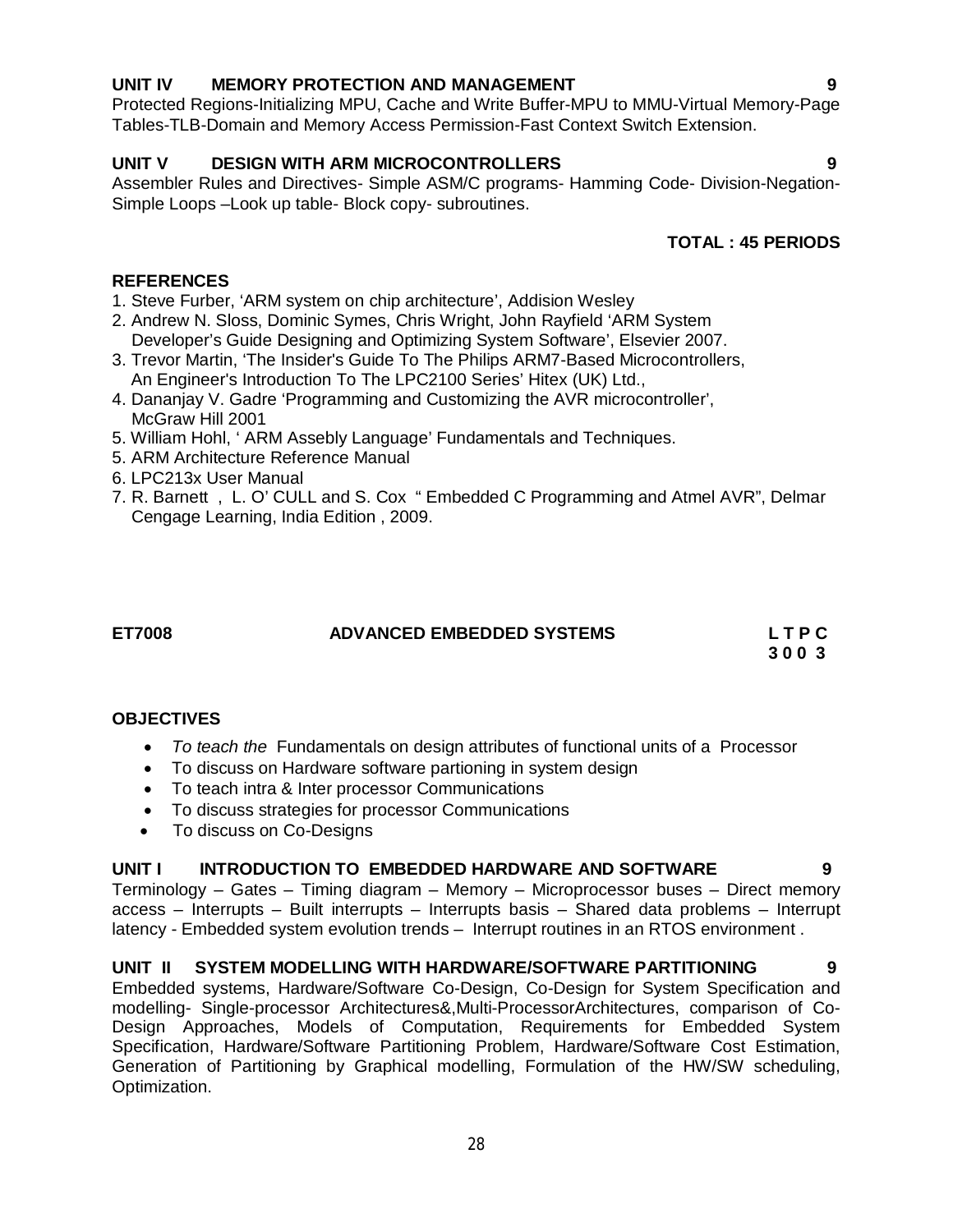# **UNIT III HARDWARE/SOFTWARE CO-SYNTHESIS 9**

The Co-Synthesis Problem, State-Transition Graph, Refinement and Controller Generation, Distributed System Co-Synthesis.

### **UNIT IV MEMORY AND INTERFACING 9**

Memory: Memory write ability and storage performance – Memory types – composing memory – Advance RAM interfacing communication basic – Microprocessor interfacing I/O addressing – Interrupts – Direct memory access – Arbitration multilevel bus architecture – Serial protocol – Parallel protocols – Wireless protocols – Digital camera example.

### **UNIT V CONCURRENT PROCESS MODELS AND HARDWARE SOFTWARE CO-DESIGN 9**

Modes of operation – Finite state machines – Models – HCFSL and state charts language – state machine models – Concurrent process model – Concurrent process – Communication among process –Synchronization among process – Implementation – Data Flow model. Design technology – Automation synthesis – Hardware software co-simulation – IP cores – Design Process Model.

### **TOTAL : 45 PERIODS**

- 1. David. E. Simon, "An Embedded Software Primer", Pearson Education, 2001.
- 2. Tammy Noergaard, "Embedded System Architecture, A comprehensive Guide for Engineers and Programmers", Elsevier, 2006
- 3. Raj Kamal, "Embedded Systems- Architecture, Programming and Design" Tata McGraw Hill, 2006.
- 4. Frank Vahid and Tony Gwargie, "Embedded System Design", John Wiley & sons, 2002.
- 5. Steve Heath, "Embedded System Design", Elsevier, Second Edition, 2004.
- 6. Ralf Niemann, "Hardware/Software Co-Design for Data Flow Dominated Embedded Systems", Kluwer Academic Pub, 1998.
- 7. Jorgen Staunstrup, Wayne Wolf, "Harware/Software Co-Design:Principles and Practice", Kluwer Academic Pub, 1997.
- 8. Giovanni De Micheli, Rolf Ernst Morgon, "Reading in Hardware/Software Co-Design" Kaufmann Publishers, 2001.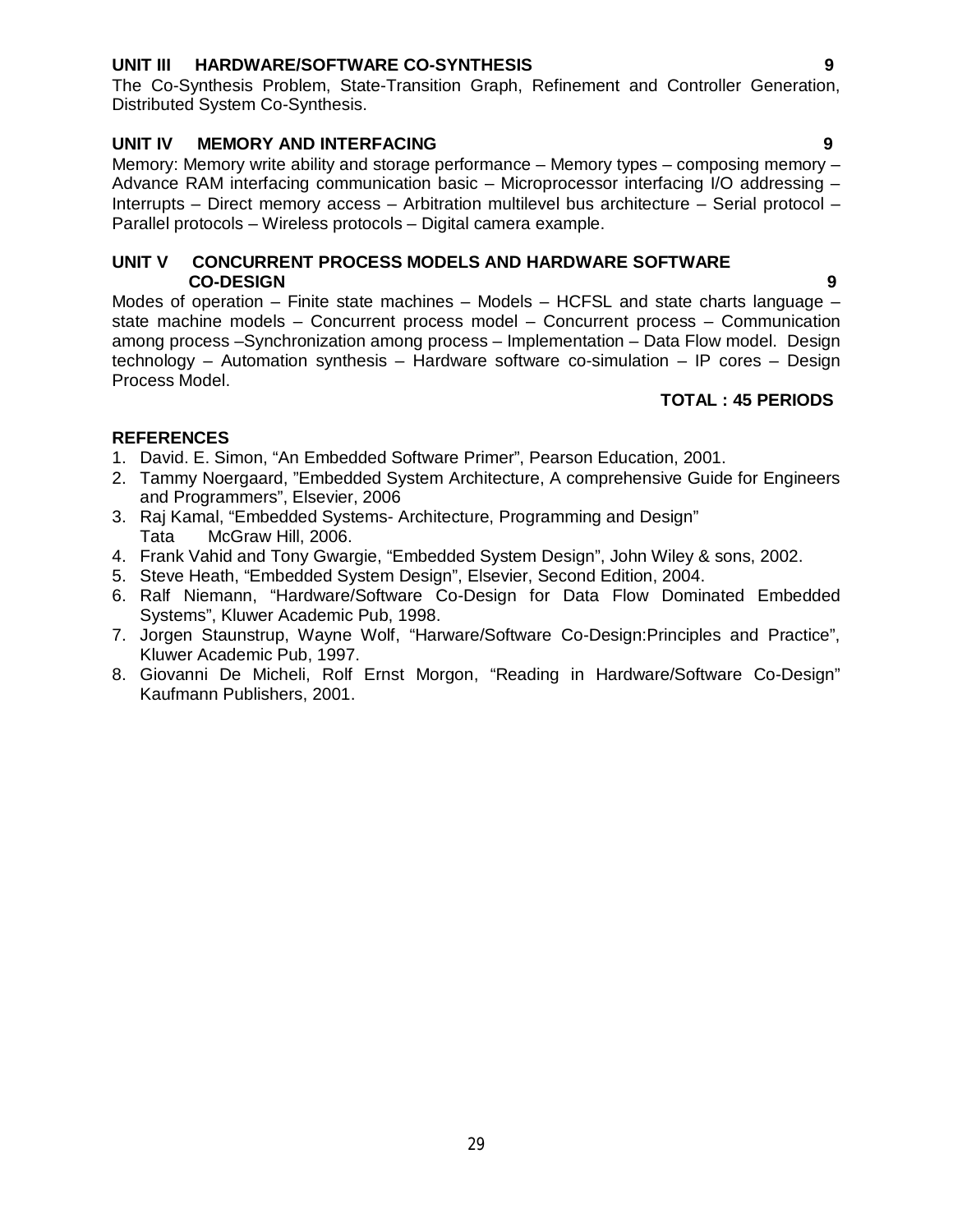- To expose the students to the fundamentals of wireless sensor technology
- To teach the infrastructure of WSN processor and its functions
- To study on challenges in Network communication
- To discuss on interconnectivity of networks
- To study the classification of commercial family of wireless technology

#### **UNIT I OVERVIEW OF WIRELESS SENSOR NETWORKS 12**

Challenges for Wireless Sensor Networks- Characteristic requirements for WSN - Challenges for WSNs – WSN vs Adhoc Networks - Sensor node architecture – Commercially available sensor nodes –Imote, IRIS, Mica Mote, TelosB,-Physical layer and transceiver design considerations in WSNs, introduction to fundamentals of MAC protocols - Low duty cycle protocols and wakeup concepts - Contention-based protocols Schedule-based protocols -the IEEE 802.15.4 MAC protocol- Energy usage profile, Choice of modulation scheme, Dynamic modulation scaling, Antenna considerations-Applications of sensor networks

#### **UNIT II ISSUES IN PERVASIVE SENSOR NETWORK 9**

Single-Node Architecture - Hardware Components, constraints & challenges in resources-Energy Consumption of Sensor Nodes, Operating Systems for Wireless Sensor Networks – Introduction - Operating System Design Issues - Examples of Operating Systems – TinyOS, Network Architecture -Sensor Network Scenarios, Optimization Goals and Figures of Merit, Gateway Concepts. Data Dissemination-Flooding and Gossiping-Data gathering Sensor Network Scenarios –Optimization, Goals and Figures of Merit – Design Principles for WSNs- Gateway Concepts – Need for gateway

#### **UNIT III PERVASIVE NETWORKING & COMPUTING 12**

Introduction, Networking Infrastructure and Architecture of PERV NET, Mobility management, service discovery, disconnected operation, Dynamic configuration, auto registration, content based routing, Backbone Technology: Electrical Backbone Networks – Optical Backbone Networks – Wireless Backbone Networks – Wireless Access Technology - Pervasive Web Application architecture- Access from PCs and PDAs - Access via WAP

#### **UNIT IV PERVASIVE DEVICES 6**

Introduction with Case study of - PDA - Mobile Phone:Elements – Mobile Information Architecture - Mobile Phone Design - Android Overview – The Stack – Android User Interface – Preferences, the File System, the Options Menu and Intents.

### **UNIT V EMERGING WIRELESS TECHNOLOGIES 6**

Evolution and Deployment of Cellular Telephone Systems – 1G, 2G, 2.5G, 3G, 4G. Introduction to wireless LAN, Wireless PAN, Wireless MAN, Broadband Satellite and Microware Systems – Emerging Wireless Technologies – IEEE 802.20 Mobile Broadband Wireless Access.

#### **TOTAL : 45 PERIODS**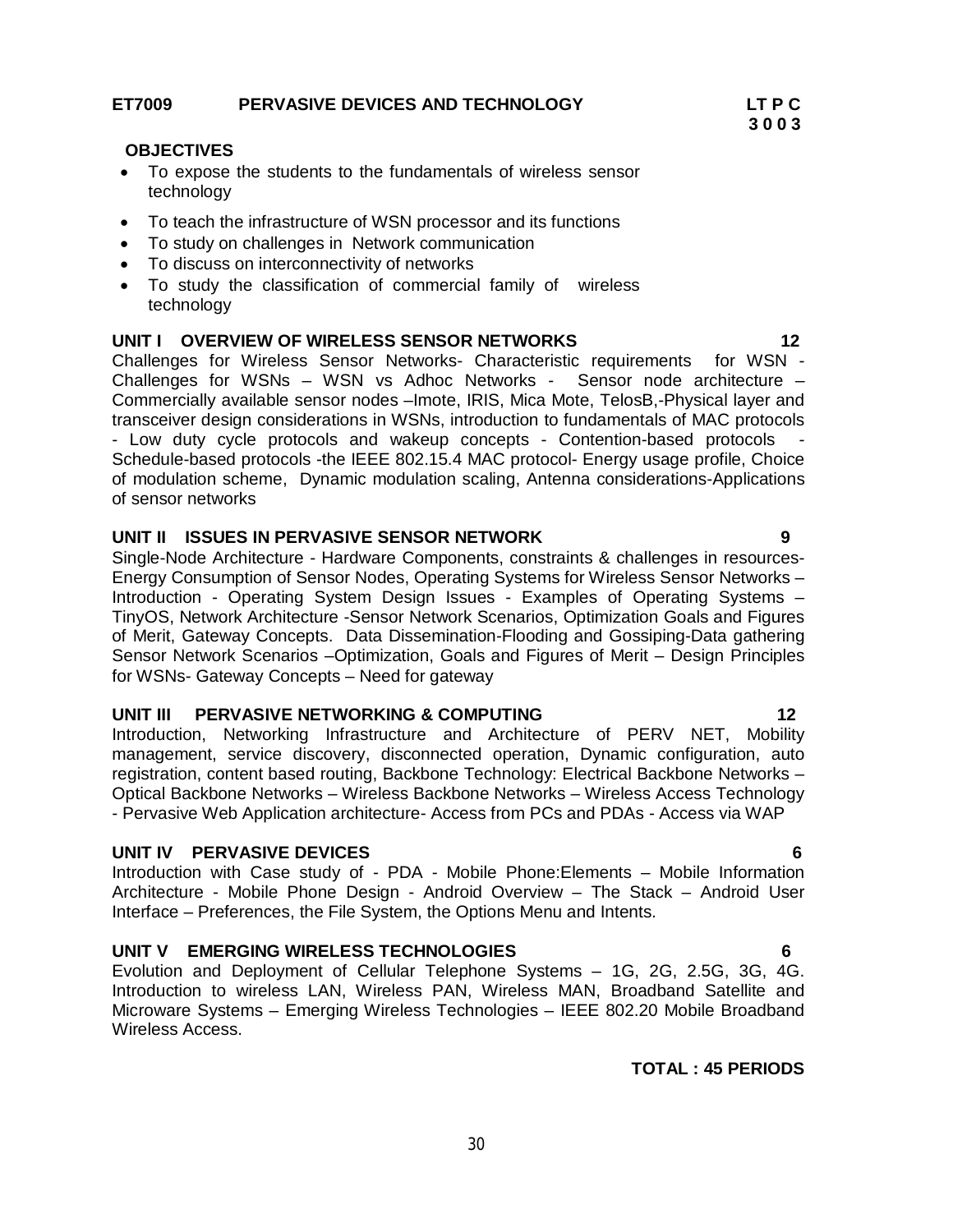# **REFERENCES**

- 1. Debashis saha, Amitava mukherjee ,"Networking Infrastructure for Pervasive Computing, Springer International edition, 2011 (unit 3)
- 2. Mullet,"Introduction to wireless telecommunications systems and networks", cengage learning, 2010 (unit 5)
- 3. Frank Adelstein, Sandeep K S Gupta, Golden G Richard III, Loren Schwiebert, "Fundamentals of mobile and pervasive computing, TMH, 2007.
- 4. Brian Fling,"Mobile Design & Development,O'Reilly,2011 (unit 4)
- 5. Marko Gargenta,"Learning Android", O'Reilly,2011 (unit 4)
- 6. Holger Karl & Andreas Willig, "Protocols and Architectures for Wireless Sensor Networks" , John Wiley, 2005.
- 7. Feng Zhao & Leonidas J. Guibas, "Wireless Sensor Networks- An Information Processing Approach", Elsevier, 2007.
- 8. Kazem Sohraby, Daniel Minoli and Taieb Znati, " Wireless Sensor Networks Technology, Protocols, and Applications", John Wiley & Sons, 2007.'
- 9. C.Britton Rorabaugh,"Simulating Wireless Communication Systems-Practical Models in C++",Pearson Edu,2006.
- 10. Mohammad Ilyas And Imad Mahgaob,"Handbook Of Sensor Networks: Compact Wireless And Wired Sensing Systems", CRC Press,2005
- 11. K. Akkaya and M. Younis, "A survey of routing protocols in wireless sensor networks", Elsevier Ad Hoc Network Journal, Vol. 3, no. 3, pp. 325--349, 2005.
- 12. Philip Levis, " TinyOS Programming",2006 www.tinyos.net
- 13. Anna Ha´c, "Wireless Sensor Network Designs", John Wiley & Sons Ltd, 2003.

# **ET7010 CRYPTOGRAPHY AND NETWORK SECURITY L T P C 3 0 0 3**

**Pre-requisites**:Basics of Signal Processing, Mathematics of Transforms, microcontroller **OBJECTIVES**

- To expose the students to the fundamentals of data security.
- To teach the fundamentals of mathematical aspects in creating Encryption keys
- To teach the fundamentals of Security in data communication.
- To teach the fundamentals of Secured system operation.
- To teach the fundamentals of Security in wireless communication.

# **UNIT I SYMMETRIC CIPHERS 9**

Overview – classical Encryption Techniques – Block Ciphers and the Data Encryption standard – Introduction to Finite Fields – Advanced Encryption standard – Contemporary Symmetric Ciphers – Confidentiality using Symmetric Encryption.

# **UNIT II PUBLIC-KEY ENCRYPTION AND HASH FUNCTIONS 9**

Introduction to Number Theory – Public-Key Cryptography and RSA – Key Management – Diffie-Hellman Key Exchange – Elliptic Curve Cryptography – Message Authentication and Hash Functions – Hash Algorithms – Digital Signatures and Authentication Protocols.

# **UNIT III NETWORK SECURITY PRACTICE 9**

Authentication Applications – Kerberos – X.509 Authentication Service – Electronic mail

31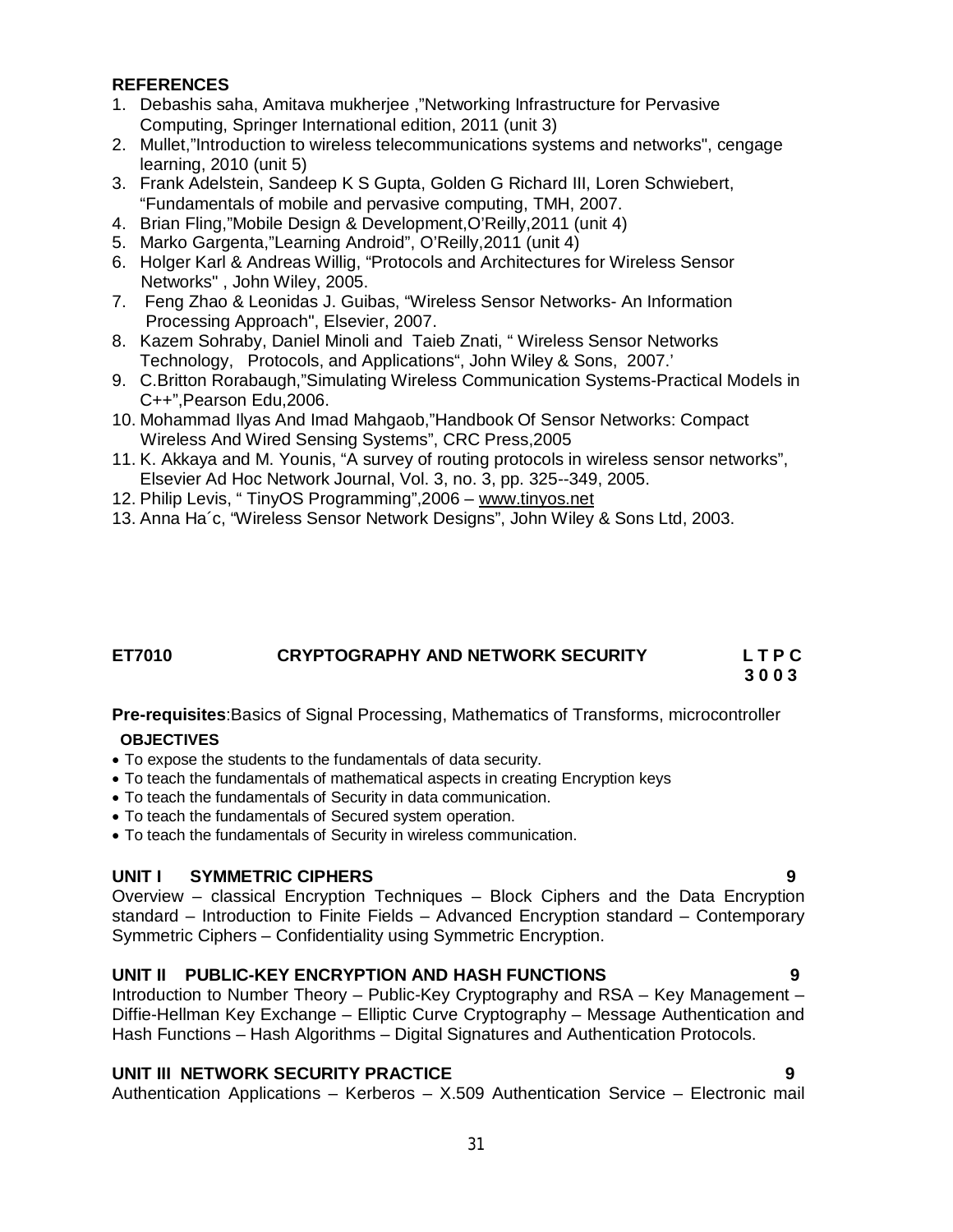Security – Pretty Good Privacy – S/MIME – IP Security architecture – Authentication Header – Encapsulating Security Payload – Key Management.

# **UNIT IV SYSTEM SECURITY 9**

Intruders – Intrusion Detection – Password Management – Malicious Software – Firewalls – Firewall Design Principles – Trusted Systems.

# **UNIT V WIRELESS SECURITY 9**

Introduction to Wireless LAN Security Standards – Wireless LAN Security Factors and Issues.  **TOTAL : 45 PERIODS** 

# **TEXT BOOKS**

1. William Stallings, "Cryptography And Network Security – Principles And Practices", Pearson Education, 3<sup>rd</sup> Edition, 2003.

# **REFERENCES**

- 1. Atul Kahate, "Cryptography and Network Security", Tata McGraw Hill, 2003.
- 2. Bruce Schneier, "Applied Cryptography", John Wiley and Sons Inc, 2001.
- 3. Stewart S. Miller, "Wi-Fi Security", McGraw Hill, 2003. Charles B. Pfleeger, Shari Lawrence Pfleeger, "Security In Computing", 3<sup>rd</sup> Edition, Pearson Education, 2003.
- 5. Mai, "Modern Cryptography: Theory and Practice", First Edition, Pearson Education, 2003.

# **ET7011 SMART METER AND SMART GRID COMMUNICATION L T P C**

 **3 0 0 3**

**Pre-requisites**: Basics in Instrumentation, Power system and communication

# **OBJECTIVES**

- To teach the fundamentals of automated meters and Grids.
- To teach on functional components of Smart meters
- To discuss on need of smart grid for power systems
- To teach the significance of microgrid and its needs
- To teach the communication and protocols for power system

# **UNIT I INTRODUCTION 9**

Introduction to Smart grid and metering technology- Smart energy management technical architecture-Functions of Smart Grid and smart meters, Opportunities and challenges-Difference between conventional and smart grid-meters, Concept of Resilient and Self Healing Grid, recent developments and International policies in Smart Grid. IEC 61850 protocol standards.

# **UNIT II SMART METERS 9**

Smart metering-Smart Meters types- hardware architecture- software architecturerequirements- communication protocols- Real Time Prizing, Smart Appliances, Automatic Meter Reading- MEMS, Smart Sensors- Smart actuators- Advanced metering infrastructure- spectrum analyzer.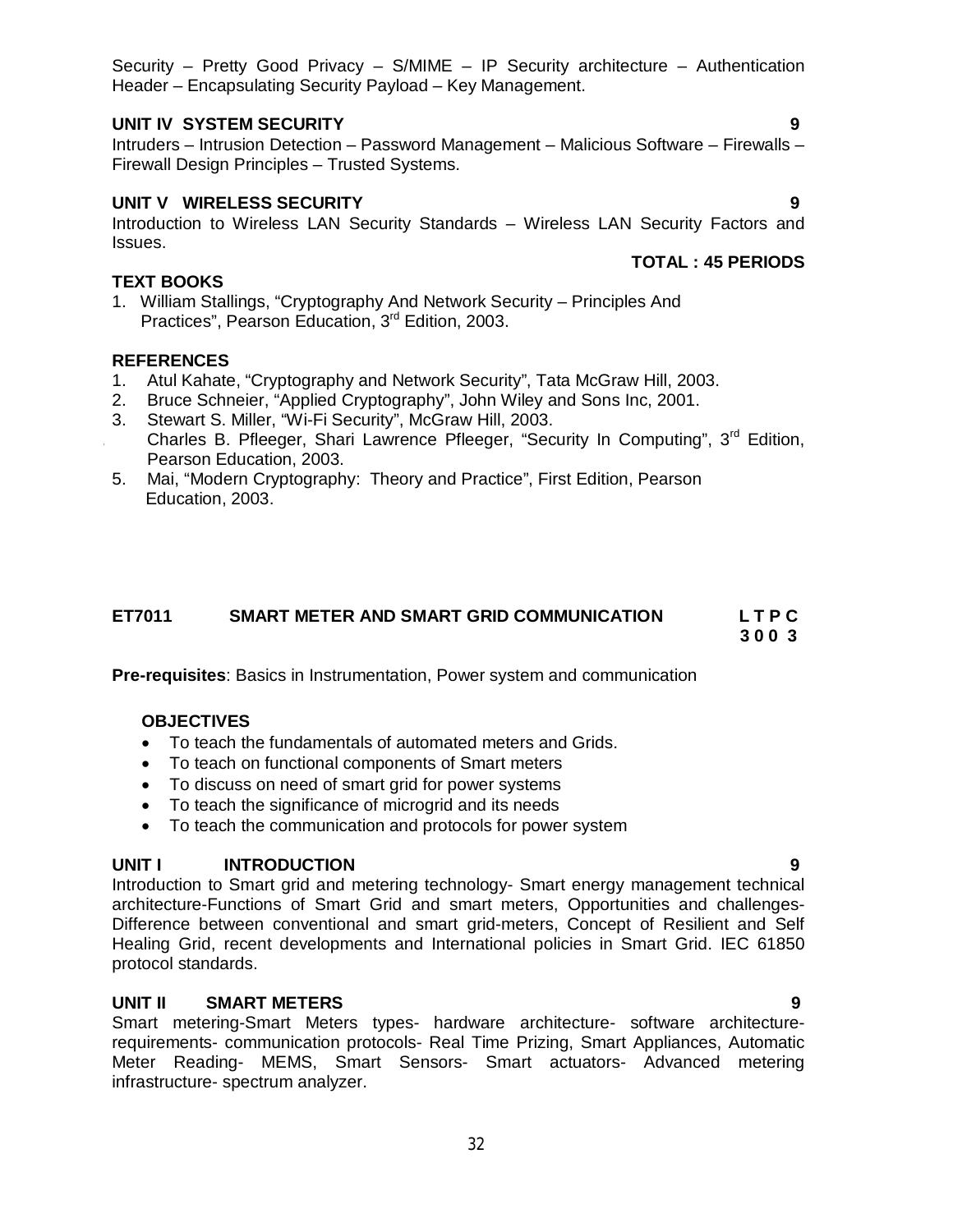# **UNIT III SMART GRID AND APPLICATIONS 9**

Outage Management System, Plug in Hybrid Electric Vehicles, Vehicle to Grid, Home and Building Automation- Smart Substations, Substation Automation, Feeder Automation-Geographic Information System(GIS), Intelligent Electronic Devices and their application for monitoring and protection- -Smart city- Wide Area Measurement System, Phase Measurement Unit- Power Quality and EMC in Smart Grid, Power Quality issues of Grid connected Renewable Energy Sources, Power Quality Conditioners for Smart Grid, Web based Power Quality monitoring and Power Quality Audit.

# **UNIT IV MICROGRIDS 9**

Concept of microgrid, need and applications of microgrid, formation of microgrid, Issues of interconnection, protection and control of microgrid. Plastic and Organic solar cells, Thin film solar cells, Variable speed wind generators, fuelcells, microturbines, Captive power plants, Integration of renewable energy sources.

#### **UNIT V INFORMATION AND COMMUNICATION TECHNOLOGY FOR SMART GRID AND METERS 9**

Home Area Networks for smart grid - IEEE802.15.4- ITU G.hn-IEEE 802.11, Field Area Networks -power-line communications- IEEE P1901 /HomePlug, RF mesh, Wide-area Networks for Smart Grid- Fiber Optics, WiMAX, sensor networks, Information Management in Smart Grid - SCADA, CIM. Networking Issues in Smart Grid -Wireless Mesh Network-CLOUD Computing - Security and Privacy in Smart Grid and smart meters -Broadband over Power line.

# **TOTAL : 45 PERIODS**

# **TEXT BOOKS:**

- 1. Ali Keyhani, Mohammad N. Marwali, Min Dai "Integration of Green and Renewable Energy in Electric Power Systems", Wiley
- 2. Stuart Borlase, " Smart Grid: infrastructure, technology and Solutions".2012 CRC Press
- 3. Janaka Ekanayake, Nick Jenkins, Kithsiri Liyanage, Jianzhong Wu, Akihiko Yokoyama, "Smart Grid: Technology and Applications", Wiley
- 4. Jean Claude Sabonnadière, Nouredine Hadjsaïd, "Smart Grids", Wiley Blackwell
- 5. Peter S. Fox Penner, "Smart Power: Climate Changes, the Smart Grid, and the Future of Electric Utilities", Island Press; 1 edition 8 Jun 2010
- 6. S. Chowdhury, S. P. Chowdhury, P. Crossley, "Microgrids and Active Distribution Networks." Institution of Engineering and Technology, 30 Jun 2009
- 7. Stuart Borlase, "Smart Grids (Power Engineering)", CRC Press

- 1. Andres Carvallo, John Cooper, "The Advanced Smart Grid: Edge Power Driving Sustainability: 1", Artech House Publishers July 2011
- 2. James Northcote, Green, Robert G. Wilson "Control and Automation of Electric Power Distribution Systems (Power Engineering)", CRC Press
- 3. Mladen Kezunovic, Mark G. Adamiak, Alexander P. Apostolov, Jeffrey George Gilbert "Substation Automation (Power Electronics and Power Systems)", Springer
- 4. R. C. Dugan, Mark F. McGranghan, Surya Santoso, H. Wayne Beaty, "Electrical Power System Quality", 2nd Edition, McGraw Hill Publication
- 5. Yang Xiao, "Communication and Networking in Smart Grids", CRC Press.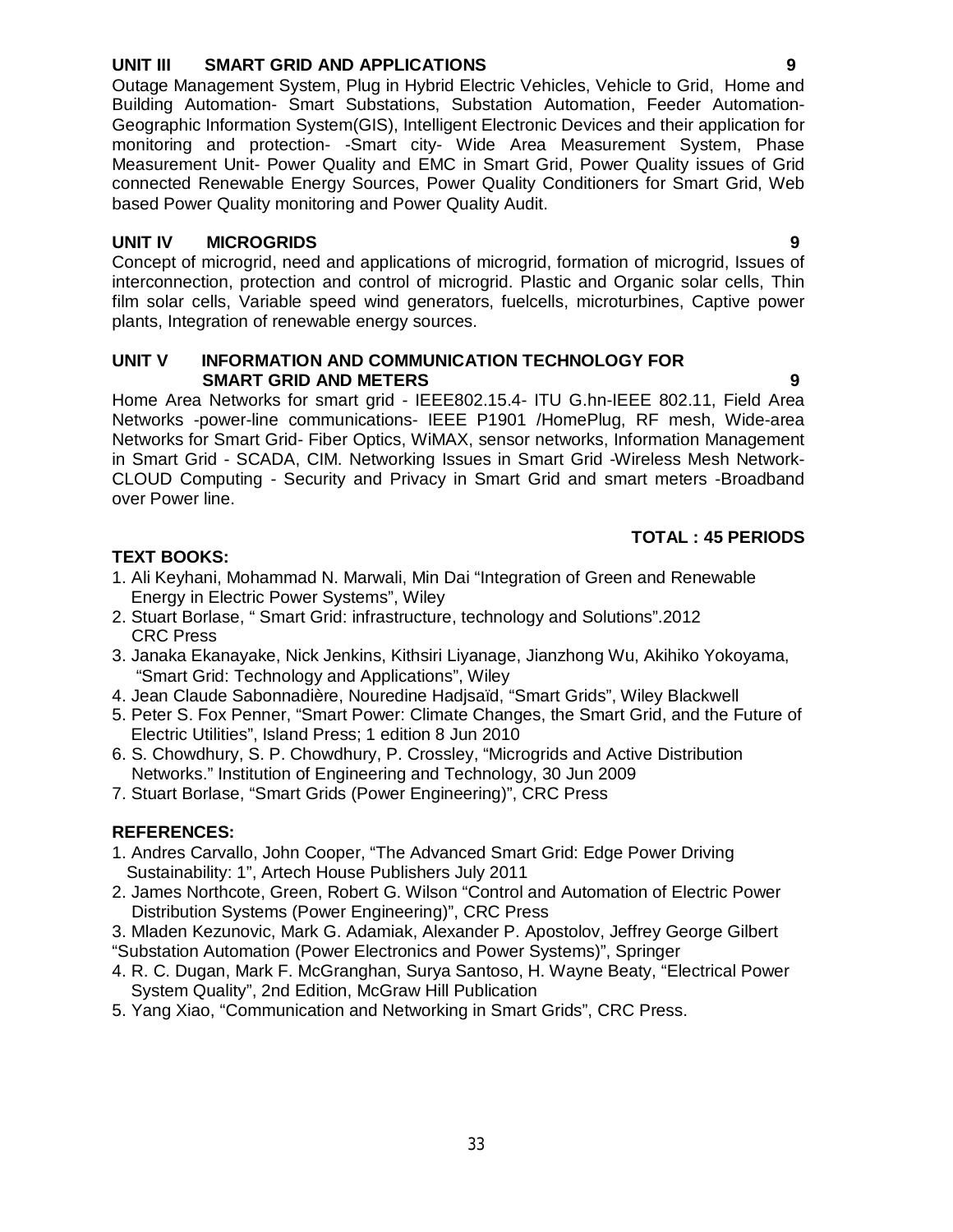**Pre-requisites**: Digital Circuits, Computer Technology, Basic in Measurement & **Instrumentation** 

# **OBJECTIVES**

- To discuss on the fundamentals of Network Layers for Data Communications
- To teach the digital data communication techniques
- To teach Graphical programming using GUI for instrument building
- To study on internet based communication standards and working principles
- The case studies to be developed/ discussed in Virtual Environment Tools

### UNIT **I** NETWORK FUNDAMENTALS

Data communication networking – Data transmission concepts – Communication networking - Overview of OSI- TCP/IP layers – IP addressing - DNS – Packet Switching – Routing –Fundamental concepts in SMTP, POP, FTP, Telnet, HTML, HTTP, URL, SNMP,ICMP.

### **UNIT II DATA COMMUNICATION 9**

Sensor data acquisition, Sampling, Quantization, Filtering ,Data Storage, Analysis using compression techniques, Data encoding – Data link control – Framing, Flow and Error control, Point to point protocol, Routers, Switches , Bridges – MODEMs, Network layer – Congestion control , Transport layer- Congestion control, Connection establishment.

### **UNIT III VIRTUAL INSTRUMENTATION 9**

Block diagram and Architecture – Data flow techniques – Graphical programming using GUI – Real time system – Embedded controller – Instrument drivers – Software and hardware simulation of I/O communication blocks – ADC/DAC – Digital I/O – Counter , Timer, Data communication ports.

#### **UNIT IV MEASUREMENT AND CONTROL THROUGH INTERNET 9**

Web enabled measurement and control-data acquisition for Monitoring of plant parameters through Internet – Calibration of measuring instruments through Internet, Web based control – Tuning of controllers through Internet

#### **UNIT V VI BASED MEASUREMENT AND CONTROL 9**

Simulation of signal analysis & controller logic modules for Virtual Instrument control – Case study of systems using VI for data acquisition, Signal analysis, controller design, Drives control.

# **TOTAL : 45 PERIODS**

- 1. Wayne Tomasi, "Introduction to Data communications and Networking" Pearson Education, 2007.
- 2. Al Williams, "Embedded Internet Design", Second Edition, TMH, 2007.
- 3. Douglas E.Comer, "Internetworking with TCP/IP, Vol. 1", Third Edition, Prentice Hall, 1999.
- 4. Cory L. Clark, "LabVIEW Digital Signal Processing and Digital Communication", TMH edition 2005.
- 5. Behrouza A Forouzan,"Data Communications and Networking" Fourth edition, TMH, 2007.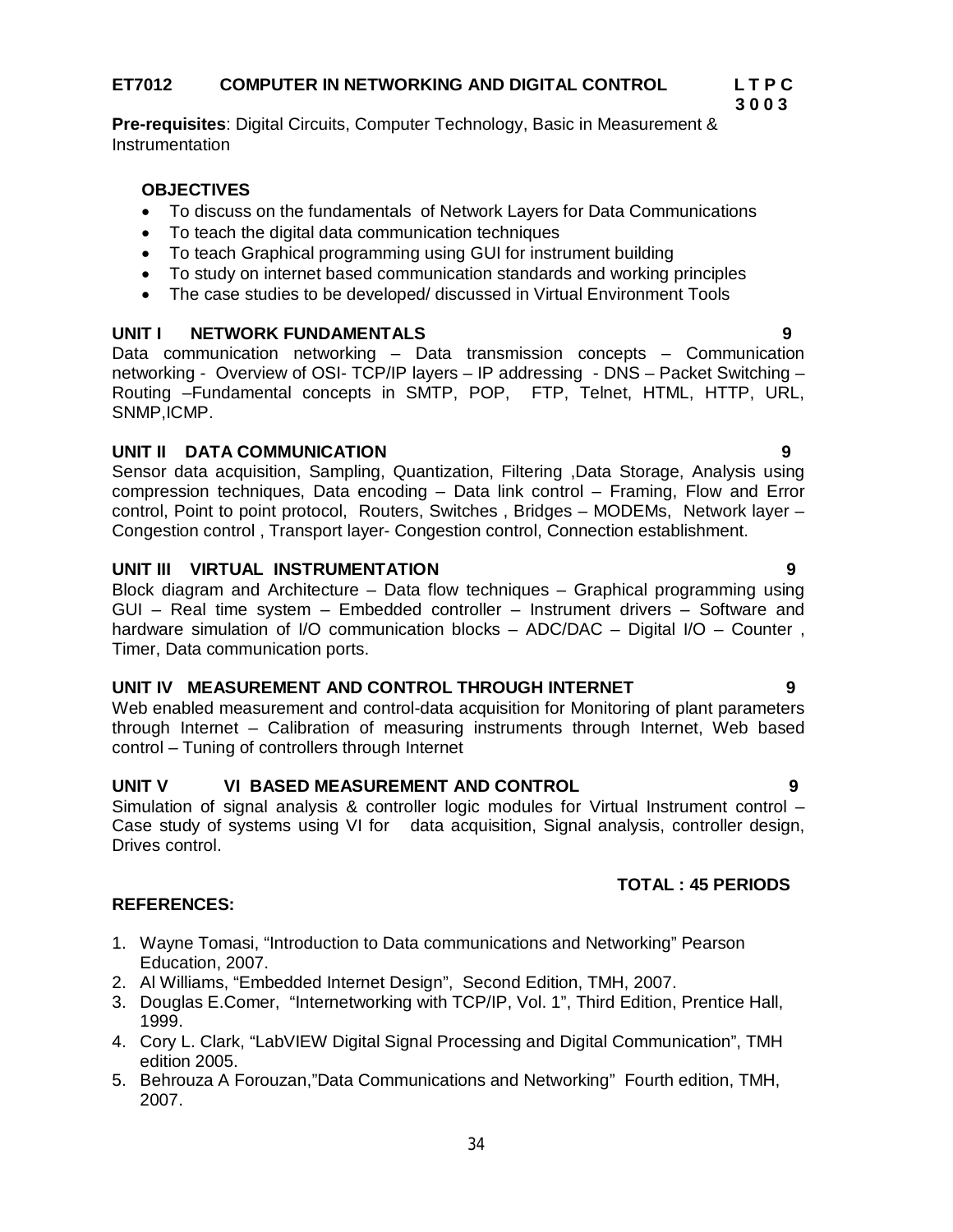- 6. Krishna Kant,"Computer based Industrial control",PHI,2002.
- 7. Gary Johnson, "LabVIEW Graphical Programming", Second edition, McGraw Hill, Newyork, 1997.
- 8. Kevin James, "PC Interfacing and Data Acquisition: Techniques for measurement, Instrumentation and control, Newnes, 2000.
- 9. Cory L. Clark,"LabVIEW Digital Signal processing and Digital Communications" Tata McGRAW-HILL edition, 2005.

# **ET7013 DISTRIBUTED EMBEDDED COMPUTING L T P C**

 **3 0 0 3 Pre-requisites**: *Basics* in Programming, Embedded System & operating systems

### **OBJECTIVES**

- To expose the students to the fundamentals of Network communication technologies.
- To teach the fundamentals of Internet
- To study on Java based Networking
- To introduce network routing Agents
- To study the basis for network on-chip technologies

# **UNIT I THE HARDWARE INFRASTRUCTURE 9**

Broad Band Transmission facilities – Open Interconnection standards – Local Area Networks – Wide Area Networks – Network management – Network Security – Cluster computers.

# **UNIT II INTERNET CONCEPTS 9**

Capabilities and limitations of the internet – Interfacing Internet server applications to corporate databases HTML and XML Web page design and the use of active components.

# **UNIT III DISTRIBUTED COMPUTING USING JAVA 9**

IO streaming – Object serialization – Networking – Threading – RMI – multicasting – distributed databases – embedded java concepts – case studies.

# **UNIT IV EMBEDDED AGENT 9**

Introduction to the embedded agents – Embedded agent design criteria – Behaviour based, Functionality based embedded agents – Agent co-ordination mechanisms and benchmarks embedded-agent. Case study: Mobile robots.

# **UNIT V EMBEDDED COMPUTING ARCHITECTURE 9**

Synthesis of the information technologies of distributed embedded systems – analog/digital co-design – optimizing functional distribution in complex system design – validation and fast prototyping of multiprocessor system-on-chip – a new dynamic scheduling algorithm for real-time multiprocessor systems.

# **TOTAL : 45 PERIODS**

- 1. Dietel & Dietel, "JAVA how to program", Prentice Hall 1999.
- 2. Sape Mullender, "Distributed Systems", Addison-Wesley, 1993.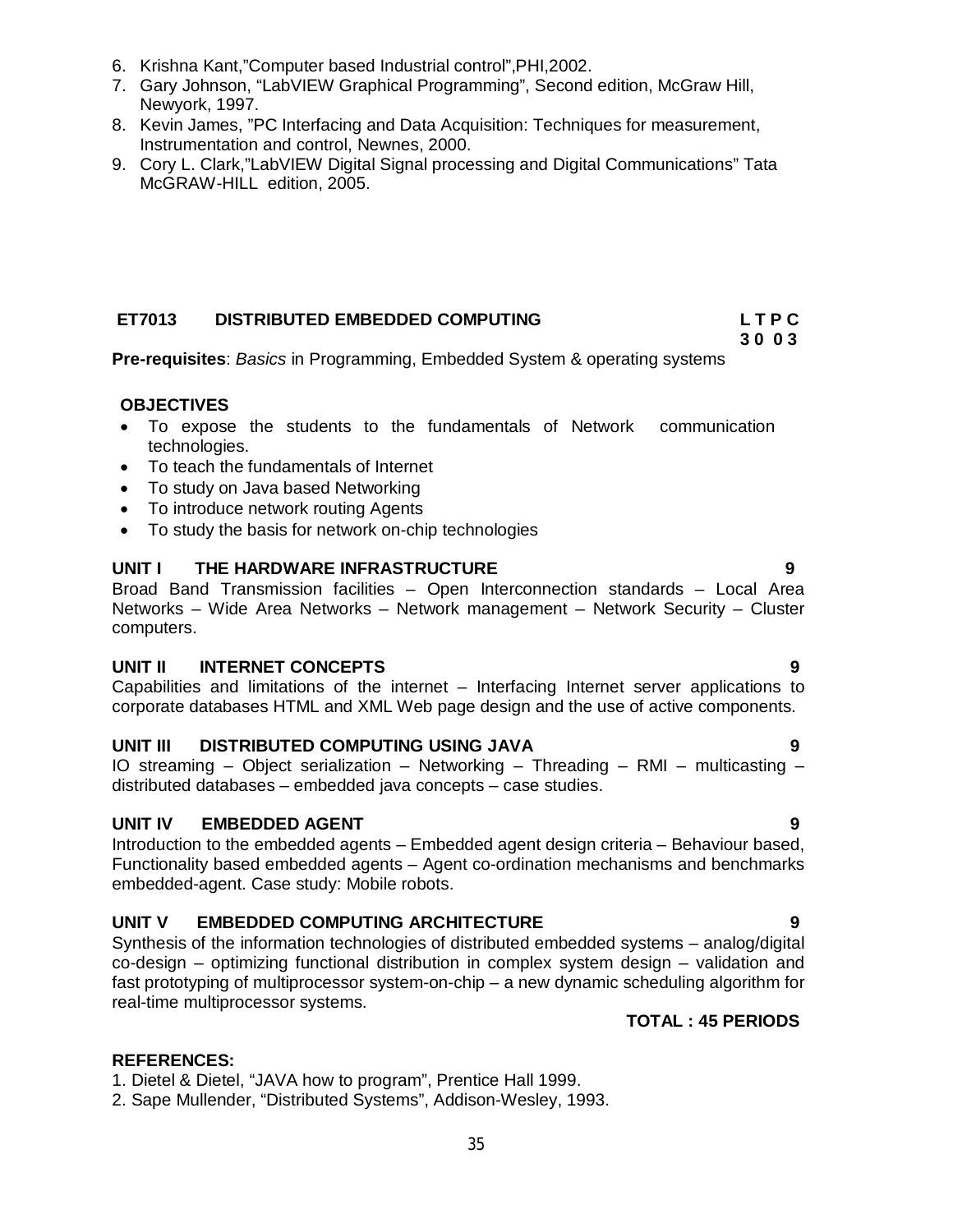4. "Architecture and Design of Distributed Embedded Systems", edited by Bernd Kleinjohann C-lab, Universitat Paderborn, Germany, Kluwer Academic Publishers, Boston, April 2001, 248 pp.

# **CL7004 ROBOTICS AND CONTROL L T P C**

# **OBJECTIVES**

- To introduce robot terminologies and robotic sensors
- To educate direct and inverse kinematic relations
- To educate on formulation of manipulator Jacobians and introduce path planning techniques
- To educate on robot dynamics
- To introduce robot control techniques

# **UNIT I INTRODUCTION AND TERMINOLOGIES**: **9**

Definition-Classification-History- Robots components-Degrees of freedom-Robot jointscoordinates- Reference frames-workspace-Robot languages-actuators-sensors- Position, velocity and acceleration sensors-Torque sensors-tactile and touch sensors-proximity and range sensors- vision system-social issues

# **UNIT II KINEMATICS 9**

Mechanism-matrix representation-homogenous transformation-DH representation-Inverse kinematics-solution and programming-degeneracy and dexterity

# **UNIT III DIFFERENTIAL MOTION AND PATH PLANNING 9**

Jacobian-differential motion of frames-Interpretation-calculation of Jacobian-Inverse Jacobian- Robot Path planning

#### **UNIT IV DYNAMIC MODELLING 9**

Lagrangian mechanics- Two-DOF manipulator- Lagrange-Euler formulation – Newton-Euler formulation – Inverse dynamics

#### **UNIT V ROBOT CONTROL SYSTEM 9**

Linear control schemes- joint actuators- decentralized PID control- computed torque control – force control- hybrid position force control- Impedance/ Torque control.

# **REFERENCES**

- 1. R.K. Mittal and I J Nagrath, " Robotics and Control", Tata MacGrawHill, Fourth Reprint 2003.
- 2. Saeed B. Niku ,''Introduction to Robotics '', Pearson Education, 2002
- 3. Fu, Gonzalez and Lee Mcgrahill ,''Robotics ", international
- 4. R.D. Klafter, TA Chmielewski and Michael Negin, "Robotic Engineering, An Integrated approach", Prentice Hall of India, 2003.
- 5. Reza N.Jazar, Theory of Applied Robotics Kinematics, Dynamics and Control, Springer, Fist Indian Reprint 2010.

**TOTAL : 45 PERIODS** 

 **3 0 0 3**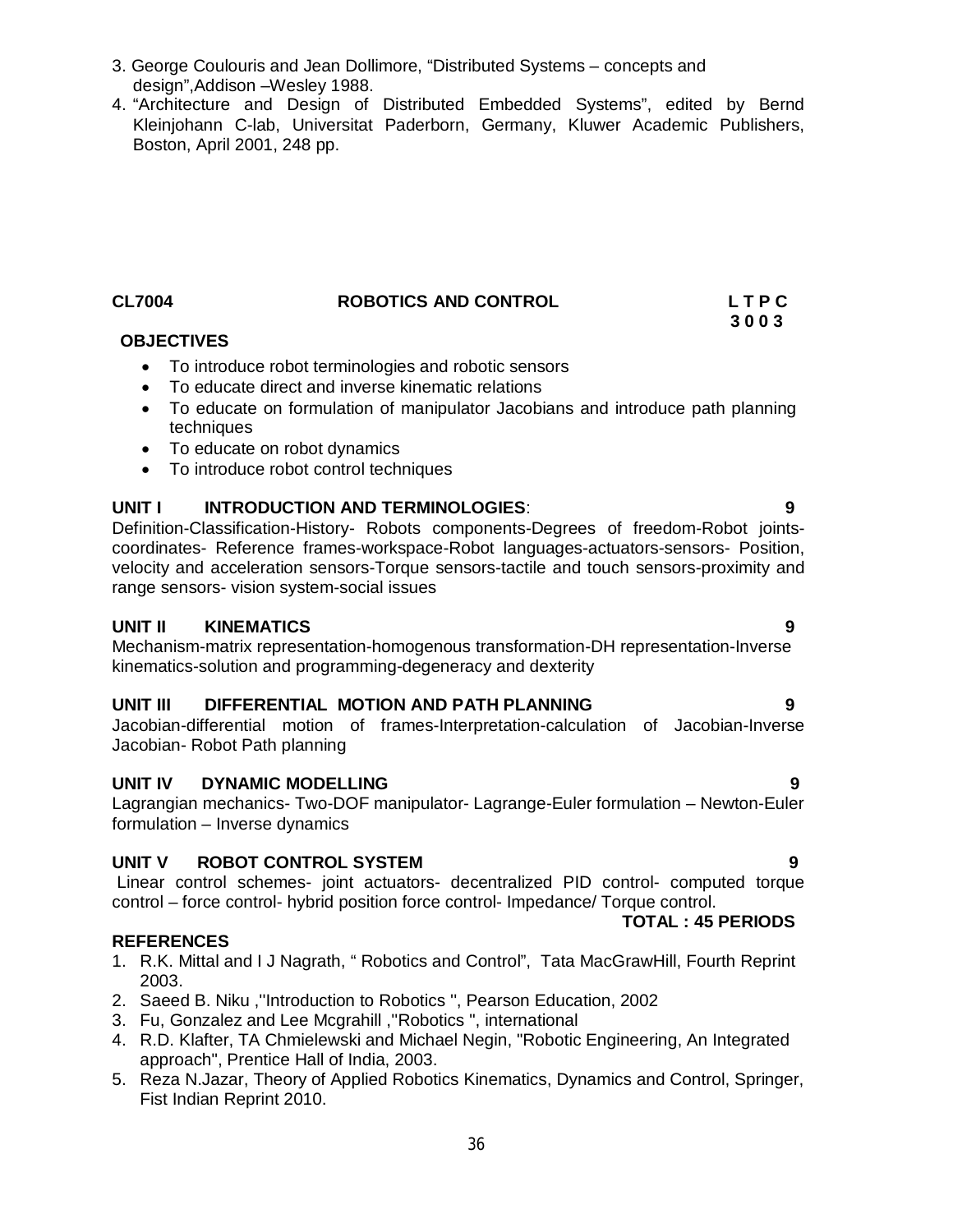# **ET7014 APPLICATION OF MEMS TECHNOLOGY LT P C**

#### **3 0 0 3 PRE-REQUISITES**: Basic Instrumentation ,Material Science, Programming

### **OBJECTIVES**

- To teach the students properties of materials, microstructure and fabrication methods.
- To teach the design and modeling of Electrostatic sensors and actuators.
- To teach the characterizing thermal sensors and actuators through design and modeling
- To teach the fundamentals of piezoelectric sensors and actuators
- To give exposure to different MEMS and NEMS devices.

# **UNIT I MEMS:MICRO-FABRICATION, MATERIALS AND ELECTRO- MECHANICAL CONEPTS 9**

Overview of micro fabrication – Silicon and other material based fabrication processes – Concepts: Conductivity of semiconductors-Crystal planes and orientation-stress and strainflexural beam bending analysis-torsional deflections-Intrinsic stress- resonant frequency and quality factor.

# **UNIT II ELECTROSTATIC SENSORS AND ACTUATION 9**

Principle, material, design and fabrication of parallel plate capacitors as electrostatic sensors and actuators-Applications

#### **UNIT III THERMAL SENSING AND ACTUATION 9**

Principle, material, design and fabrication of thermal couples, thermal bimorph sensors, thermal resistor sensors-Applications.

# **UNIT IV PIEZOELECTRIC SENSING AND ACTUATION 9**

Piezoelectric effect-cantilever piezo electric actuator model-properties of piezoelectric materials-Applications.

#### **UNIT V CASE STUDIES 9**

Piezoresistive sensors, Magnetic actuation, Micro fluidics applications, Medical applications, Optical MEMS.-NEMS Devices

#### **REFERENCES**

- 1. Chang Liu, "Foundations of MEMS", Pearson International Edition, 2006.
- 2. Marc Madou , "Fundamentals of microfabrication",CRC Press, 1997.
- 3. Boston , "Micromachined Transducers Sourcebook",WCB McGraw Hill, 1998.
- 4. M.H.Bao "Micromechanical transducers :Pressure sensors, accelerometers and gyroscopes", Elsevier, Newyork, 2000.
- 5. P. RaiChoudry" MEMS and MOEMS Technology and Applications", PHI, 2012.
- 6. Stephen D. Senturia, " Microsystem Design", Springer International Edition, 2011.

# **TOTAL : 45 PERIODS**